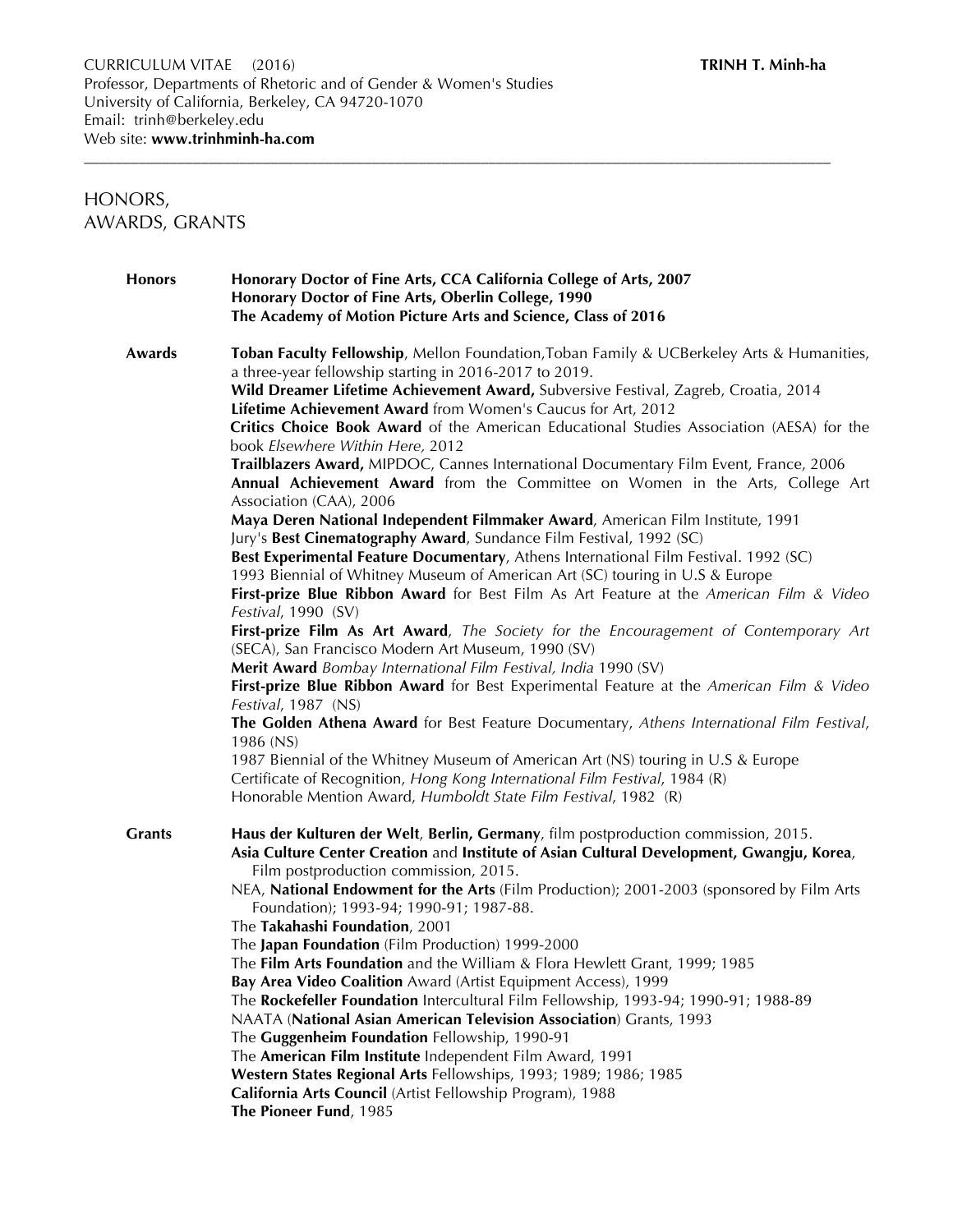(University Grants and Fellowships)

Abigail Reynolds Hodgen Publication Funds, UC Berkeley, 2014; 2007 Faculty Research Grant, UC Berkeley, 2014; 2012; 2003; 2002 Humanities Research Fellowship, UC Berkeley, 2011-12; 2004-05; 1997-98 Research Enabling Grant UC Berkeley, 2011; 2010; 2009; 2008; 2007; 2006; 2005; 2003; 2001; 1999; 1996; 1995 Research Assistantship in the Humanities Grant, UC Berkeley 2002 President's Research Fellowship in the Humanities University of California, 2000. Research Fellowship, Society for the Humanities, Cornell University 1990-91 Professional Research and Development Award, San Francisco State University Fall 1987; Fall 1990 Faculty Affirmative Action Award, SFSU, 1986; 1989; 1990 Meritorious Performance & Professional Promise Award, SFSU, 1988 University Fellow, University of Illinois, Champaign 1976-77; 1972-73 Fellowship for the exchange program between the Ministry of National Education in France and the University of Illinois, 1974-75 Wilmington College grants, 1971-72 Scholarship from the Ministère des Affaires Culturelles in Paris, "Connaissance de la France" program, Summer 1972.

# PUBLICATIONS

# **BOOKS**

- **• Lovecidal. Walking with The Disappeared.** New York: Fordham University Press, 2016.
- **• O Cinema de Trinh T. Minh-ha**, ed. Carla Maia & Felipe Flores. Rio De Janeiro: Caixa Cultural, 2015.
- **• D – Passage: The Digital Way.** Durham, North Carolina: Duke University Press, 2013.
- **• Elsewhere, Within Here:** Immigration, Refugeeism and The Boundary Event. New York & London: Routledge, 2011. Recipient of the *2012 Critics Choice Book Award of the American Educational Studies Association (AESA) for "outstanding contribution to scholarship in the Social Foundations of Education field."*
	- *-* **Swedish Edition**: *Nagon annanstans, har inne*, trans. Goran Dahlberg and Elin Talje. Gothenburg, Sweden: Glänta, 2012. **Reviewed by**: Elin Grelsson Amestad, "Varlden och vi," Helsingborgs Dagblad, June 29, 2012; Om boken aven, "Literatur: Trinh T. Minh-ha," Tidningen Kulturen, June 14, 2012.
	- **Chinese edition**: trans. Huang Wanyu & Lu Xinji, Taiwan: Garden City Publishers, 2013
	- **Japanese edition:** trans. Fukuko Kobayashi, Tokyo: Heibonsha Ltd., 2014
	- **Czech edition**: trans. Martin Micka, Prague: tranzit.cz, 2015
	- **German edition**: trans. Kathrina Menke et al., Vienna & Berlin: Verlag Turia & Kant, 2017.
- **• Vernacular Architecture in West Africa: A World in Dwelling.** Text in collaboration with Jean-Paul Bourdier. New York & London: Routledge, 2011. (English version of *Habiter un monde*).
- **• Habiter un monde.** Text in collaboration with Jean-Paul Bourdier, Paris: Editions Alternatives, 2005 (Book on West African rural achitecture).
- **• The Digital Film Event.** New York & London: Routledge, 2005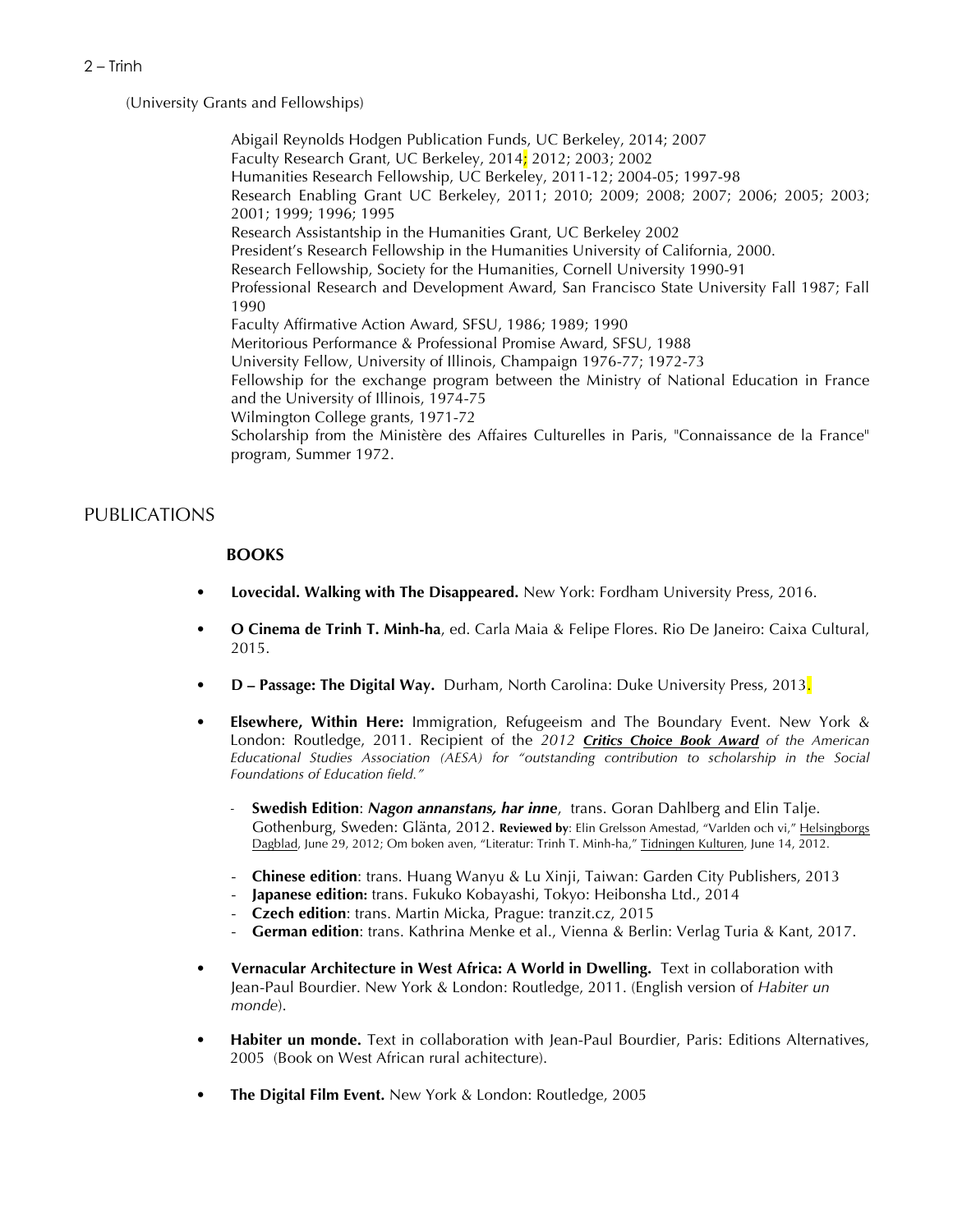- **• Trinh T. Minh-ha** / **Secession.** Vienna, Austria: Secession, 2001 (Book published in English and in German with the Exhibition and Film Retrospective at Secession, Vienna, Austria, March 6 – April 30, 2001).
- **• Cinema Interval.** New York & London: Routledge, 1999.
- **• Drawn From African Dwellings.** In coll. with Jean-Paul Bourdier. Bloomington: Indiana University Press, 1996. On the interrelation of house form and culture in the rural architecture of nine ethnic groups in Senegal and across West Africa. - **reviewed in**: Journal of Architectural Historians, Vol 58, No 2, June 1999, 241-242. Spacio e Societa, Jan-March, 1998, 96-111; Journal of Anthropological Research, Vol 54, 1998, 241-

243; Architectural Science Review, Vol 41, No 4, 1998; Traditional Dwelling and Settlement Review, Vol 9, No 1, 1997, 75-76; West Africa, July 28-August 3, 1997, 1229.

- **Trinh T. Minh-ha: Texte, Filme, Gespräche**. Ed. Hedwig Saxenhuber & Madeleine Bernstorff. Kunstverein München, SYNEMA-Gesellschaft für Film und Medien, Blickpilotin e.V., 1995. (A selection of essays, film script and interviews translated into German).
- **• Framer Framed.** New York & London: Routledge, 1992.

- **Reviewed in**: Skrien (Amsterdam), No 192, October-November 1993 (Bas Rajimakers). The Women's Review of Books, Vol X No 6 March 1993, 13-14 (L. Rice). The San Francisco Review of Books, March-April, 1992, 12-13 (reviewed & Interviewed by G. Sullivan).

- **Japanese edition**: trans. Fukuko Kobayashi, et al. Tokyo: Suiseisha Publishers, 2016.

- **• When the Moon Waxes Red. Representation, Gender & Cultural Politics.** New York & London: Routledge, 1991.
	- **Japanese edition :** trans. Fukuko Kobayashi, Tokyo: Misuzu Publishers, 1996.

- **Reviewed in**: Library Journal, October 1991 (Paula N. Arnold). M/e/a/n/i/n/g, No 11, May 1992 (Daryl Chin), 41-45. Skrien, No 192, October-November 1993 (B. Rajimakers).Nature, Society, and Thought (Maria Damon)

- **• Woman, Native, Other. Writing Postcoloniality and Feminism***.* Indiana University Press, 1989.
	- **German edition**: trans. Kathrina Menke, Vienna & Berlin: Verlag Turia & Kant, 2010.
	- **Japanese edition:** trans. Kazuko Takemura, Tokyo: Iwanami Shoten, 1995.

**Reviewed in:** The Independent, December 1989 (Liz Kotz); M/e/a/n/i/n/g, No 7, May 1990 (Johanna Drucker); S. F. Weekly, December 6, 1989 (L. Kotz); How(ever), Vol VI No 1, January 1990 (B. Sparling); Visual Anthropology Review, Vol 6 No 2 Fall 1990, 62-79; Text & Performance Quarterly, 10 (1990) 235-47 (J. Hamera). International Examiner 5/15/91 (T. Yamamoto). Emergences, No 2 , 1990 (E. Chang). Religious Studies Review, Vol. 17, No 2, 4/1991 (K. A. Rabuzzi). Asian Studies Review (Australia), November 1990 (C. Berry). SubStance, No 62/63, 1990 (L. Lowe). The American Book Review, January- March 1990 (R. Gregory). Gendai Siso (Revue de la pensée d'aujourd'hui, Japon) Vol 18-12, 1991, 8-23 (Ryuta Imafuku). Visual Anthropology Review Vol 7 No 1 Spring 1991 , 7-14 (S. Williams). Explorations in Sight & Sound No 1 Summer 1991 (P. Grimshaw). Asahi Shimbun Oct 2, 1995 (R. Imafuku). Weekly Dokushosin No 2109, Oct, 1995 (Kumik Ida).

- **En minuscules.** Book of poems. Paris, France: Le Méridien éditeur (formerly Les Editions Saint-Germain des Près), 1987.
- **African Spaces. Designs for Living in Upper Volta.** In coll. with Jean-Paul Bourdier. New York, London: Holmes & Meier, 1985. Anthropological and architectural study of traditional dwellings.
	- Reviewed in: African Arts, Vol 19, No 3 (May 1986) 21-23 (J.M. Vlach); Design Book Review No 10 (Summer 1986) 67-8 (Paul Oliver); Mimar No 22 (October-December 1986) 78-80 (Hasan-Uddin Khan). Anthropos, (1988, Roderick J. Lawrence). Journal of the Society of Architectural Historians, Vol XLVI No 4 (December 1987), 435. Vernacular Architecture Forum, No 18, 1987 (B.W. Hodder).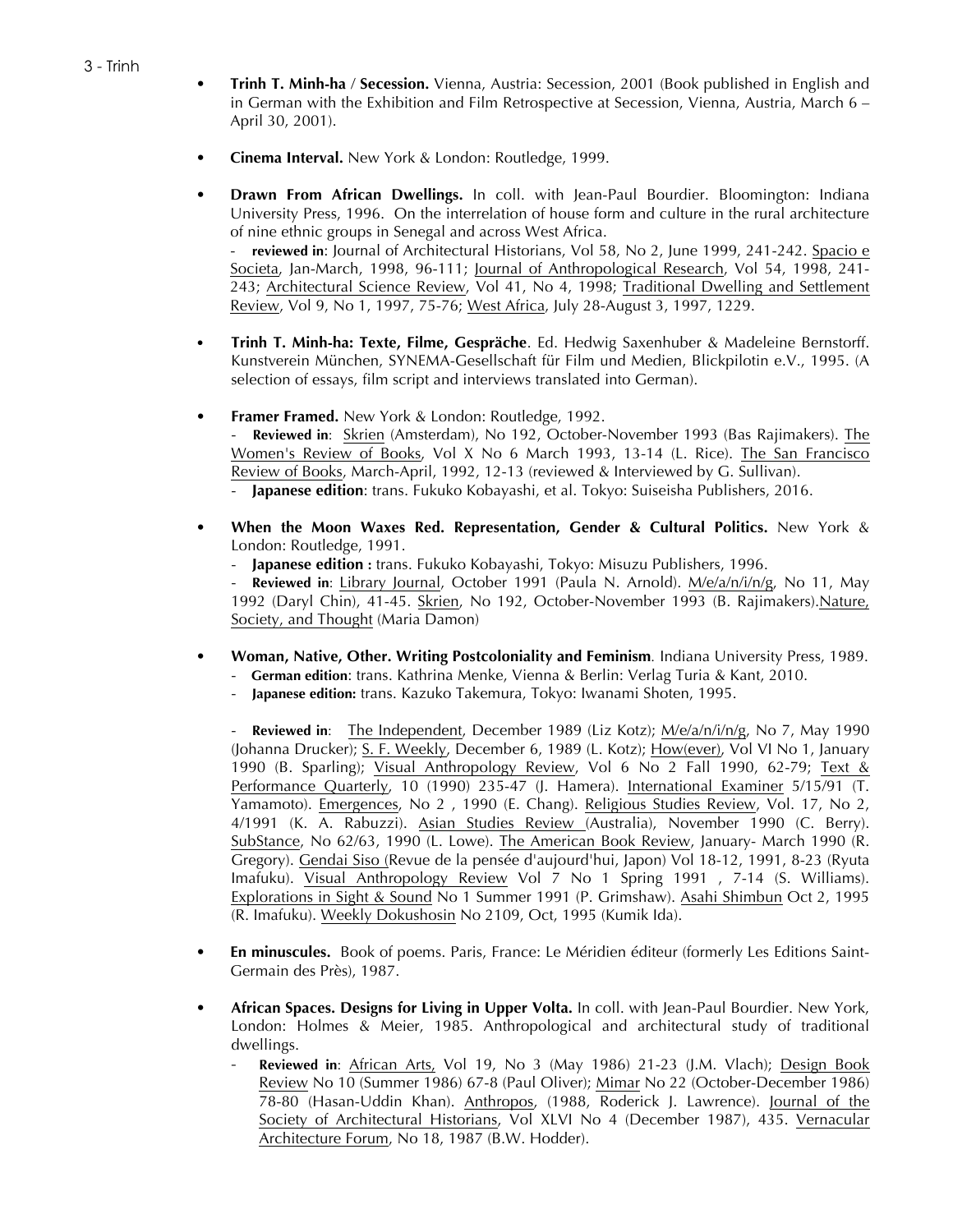- **• Un Art sans oeuvre.** Troy, Michigan: International Book Publishers, 1981. On the convergence of Eastern and Western thinking in contemporary arts (more particularly the notion of anonymity and of the decentered subject in literature, music and painting)
- **Out There: Marginalisation in Contemporary Culture.** Co-editor with Cornel West, Russell Ferguson & Martha Gever. New York: New Museum of Contemporary Art and M.I.T. Press, 1990.

# **JOURNAL**

Co-editor of issue Vol. 20 Nos 1 & 2 of the Journal Discourse (Winter-Spring 1998), "The Silent Beat," focusing on the black poets and women poets of the Beat, as well as on the writers and artists who carry on its spirit today.

Guest editor of issue No 11.2 of Discourse (Spring-Summer 1989), "(Un)Naming Cultures," focusing on ethnography and the politics of representation.

Guest editor of issue No 8 of the journal Discourse (Winter 1986-87), "She, The Inappropriate/d Other," focusing on postcolonial women as writing and written subjects.

# **ARTICLES & BOOK CHAPTERS**

(Translations in bold; publications abroad in bold italics; reprints as indicated.)

- 2018 "Où le réel affleure/Where Does the Real Comes In?" in *Qu'est-ce que le réel? Des cinéastes prennent position/ What Is Real? Filmmakers Weigh In,* ed. Andrea Picard, Post-éditions, Cinéma du Réel, **Paris**, 2018.
- 2017 155) "The Image, The Blank Page and The Void," in **Japanese**, trans. Fukuko Kobayashi, Gendai Shi Techo (Journal of Contemporary Poetry, Tokyo), Vol 5, 2017. 108-115.

154) "March Eleven: 'What If...'," Asian Diasporic Visual Cultures and the Americas, Vol 2, 2016. 353-358.

- 2016 153) "Olho mecânico, ouvido electrônico, e a atraçao da autenticidade," in **Portuguese**, A Imagem na Experiencia Etnografia, ed. Sylvia Caiuby Novaes et al. *Sao Paolo, Brazil*: Terceiro Nome, 2016. 29-35.
	- 152) "The Image and The Void," The Journal of Visual Culture, Vol 15 (1), 2016. 131-140.
- 2015 151) "Conversation with Allison Rowley," Moving Image, ed. Omar Kholeif, *London & Cambridge*: Whitechapel Gallery and The MIT Press, 2015. 174-75. (Reprint)

150) "La differenza: una questione special per le donne del 'Terzo Mondo" in **Italian**, Feminismi queer postcoloniali. Critiche transnazionali all'omofobia, all'islamofobia e all'omonazionalismo, eds. Paola Bachetta & Laura Fantone (Verona, Italy: Ombre corte, 2015), 37-62.

149) "Not you/ Like You: Post-Colonial Women and the Interlocking Questions of Identity and Difference," in **Portuguese**, AGRESTE magazine (*Brazil*), 2015.

2014 148) "March Eleven: What if…," in **Japanese**, Preface to the Japanese edition of Elsewhere Within Here, trans. Fukuko Kobayashi, Tokyo: Heibonsha Ltd., 2014.

> 147) "Don't Stop in The Dark," in **Italian**, Politiche della memoria, eds. Elisabetta Galasso & Marco Scotini (*Rome, Italy*: DeriveApprodi, 2014) 155-162.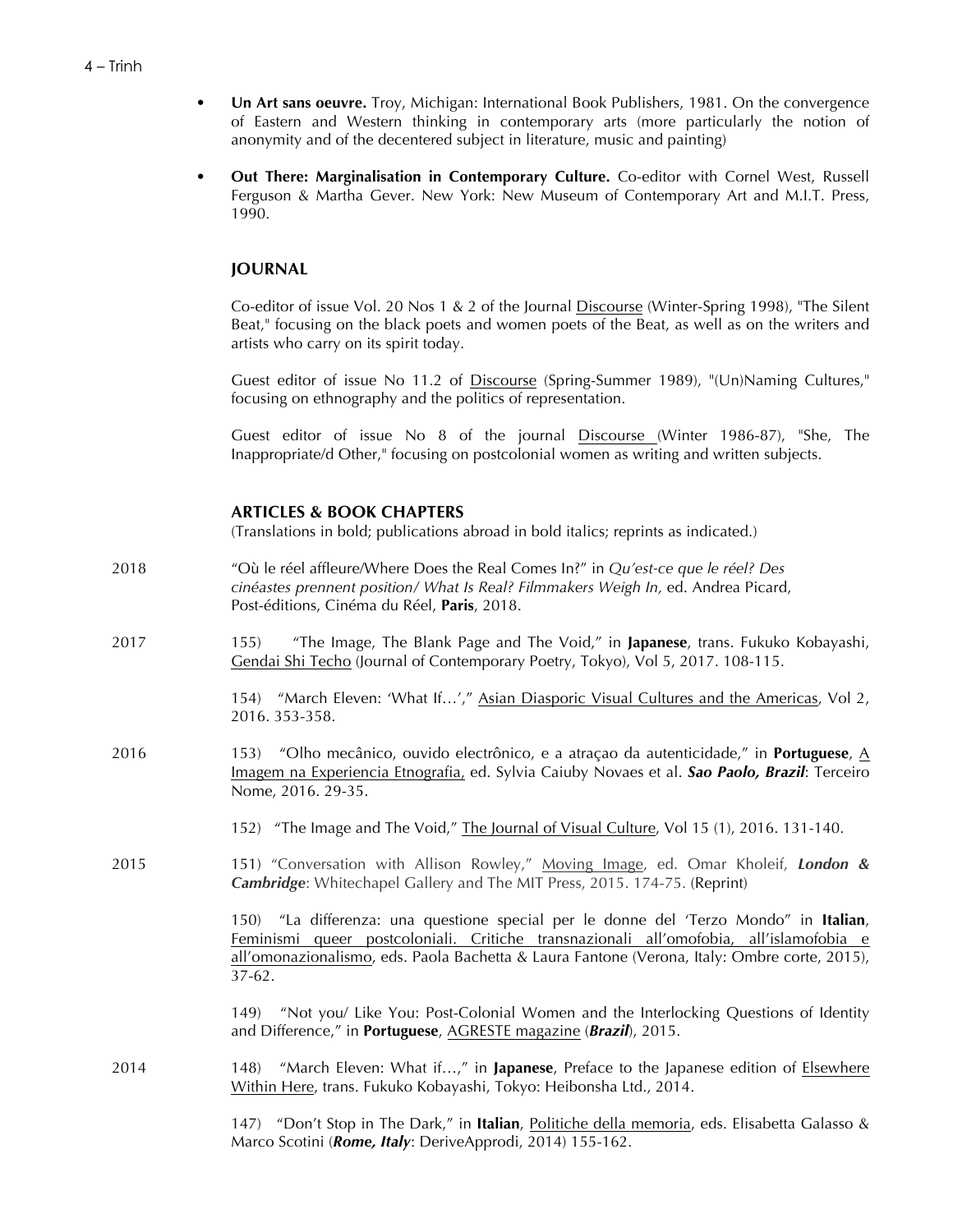146) "Featured Artist: Trinh T. Minh-ha. 'Don't Stop in the Dark'; 'Surname Viet Given Name Nam'; 'Old Land New Waters'," in **Chinese**, Modern Art (*Taipei* Fine Arts Museum), No 174, 2014, 72-93.

145) "Inapproriate Artificiality" Interview with Marina Grzinic, in **Croatian**, 7<sup>th</sup> Subversive Film Festival, *Zagreb, Croatia*, 2014, 49-53.

144) "Zotročující touha po smyslu," ("The Totalizing Quest of Meaning") in **Czech**, DOK revue (*Prague*), No.2, 2014.

143) "Ne Ti/Kao Ti: Postkolonijalne zene I medusobno povezana pitanja identiteta I razlike," in **Croatian,** Up & Underground. Critical Theory Dossier (*Zagreb, Croatia*), guest ed. Zarco Paic, Nos 25/26, 2014, 216-219.

142) "For Love of Another," poem in Summer Grasses: An Anthology of War poetry, ed. David Krieger (Santa Barbara: Nuclear Age Peace Foundation, 2014). (Reprint)

2013 141) "The Forms of Politics: Multi-, Inter-, Post- and Trans: Where the Road Is Alive," in **French, English** and **Italian**, Mousse. Contemporary Art Magazine (*Milan, Italy*), Issue 39, Summer 2013, 260-265.

> 140) "The Forms of Politics: Multi-, Post- and Trans: Là où le chemin est vivant," in **French** and **English,** text for book of images, **Scattering of the Fragile, Cherry Blossoms**, eds An Van Dienderen &Lisa Spilliaert, *Ghent, Belgium*: AraMER, 2013. 63-79.

> 139) "Documentary Is/Not a Name," Documentary, ed. Julian Stallabass, *London & Cambridge*: Whitechapel Gallery and The MIT Press, 2013. 68-77. (Reprint)

2012 138) "Una Huella sonora en el archive humano," in **Spanish,** interview with Sidsel Nelund in *DisturbiosCulturales*. Eds. José Ossandón & Lucia Vodanovic. *Santiago, Chile*: Ediciones Universidad Diego Portales, 2012. 229-246.

> 137) "All Owning Spectatorship" in February. Ed. Laura Preston. *New Zealand*: DDMMYY, 2012, 6-16. (Reprint)

> 136) "Trinh T. Minh-ha with Marina Grzinic," in The Secession Talks. Exhibitions in Conversation 1998-2010, ed. Sylvia Liska. *Koln, Germany*: Walther Konig, 2012.

> 135) A Two-pages-spread of visual composition, in Intense Proximity, ed. Okwui Enwezor et al. (*Paris, France*: La Triennale, Palais de Tokyo, 2012).

> 134) "Speaking Nearby," and "Rendre visible L'invisible," with Nancy N. Chen, in both **French** and **English** editions of Intense Proximity an Anthology of the Near and Far. eds. Okwui Enwezor, Abdellah Karroum, Emilie Renard, and Claire Staebler, (*Paris, France*: La Triennale, Palais de Tokyo, 2012), 395-407 (English edition); 402-414 (French edition).

> 133) "Eine akustische Reise," in **German** (trans. Madeleine Bernstoff) in Asiatische Deutsche: Vietnamesische Diaspora and Beyond. ed. Kien Nghi Ha (*Berlin & Hamburg*: Assoziation A, 2012), 23-42.

2011 132) "Incarcerated and Disappeared in The Land of The Free," in America's Urban Crisis and The Advent of Color-blind Politics, eds. C. L. Ivery & J. A. Bassett (New York: Rowman & Littlefield Inc., 2011), 45-49.

> 131) "Walls of Silence," International Journal of *Okinawan* Studies, guest editor: Kazuko Takemura, Vol 2 No 2, December 2011, 3-10.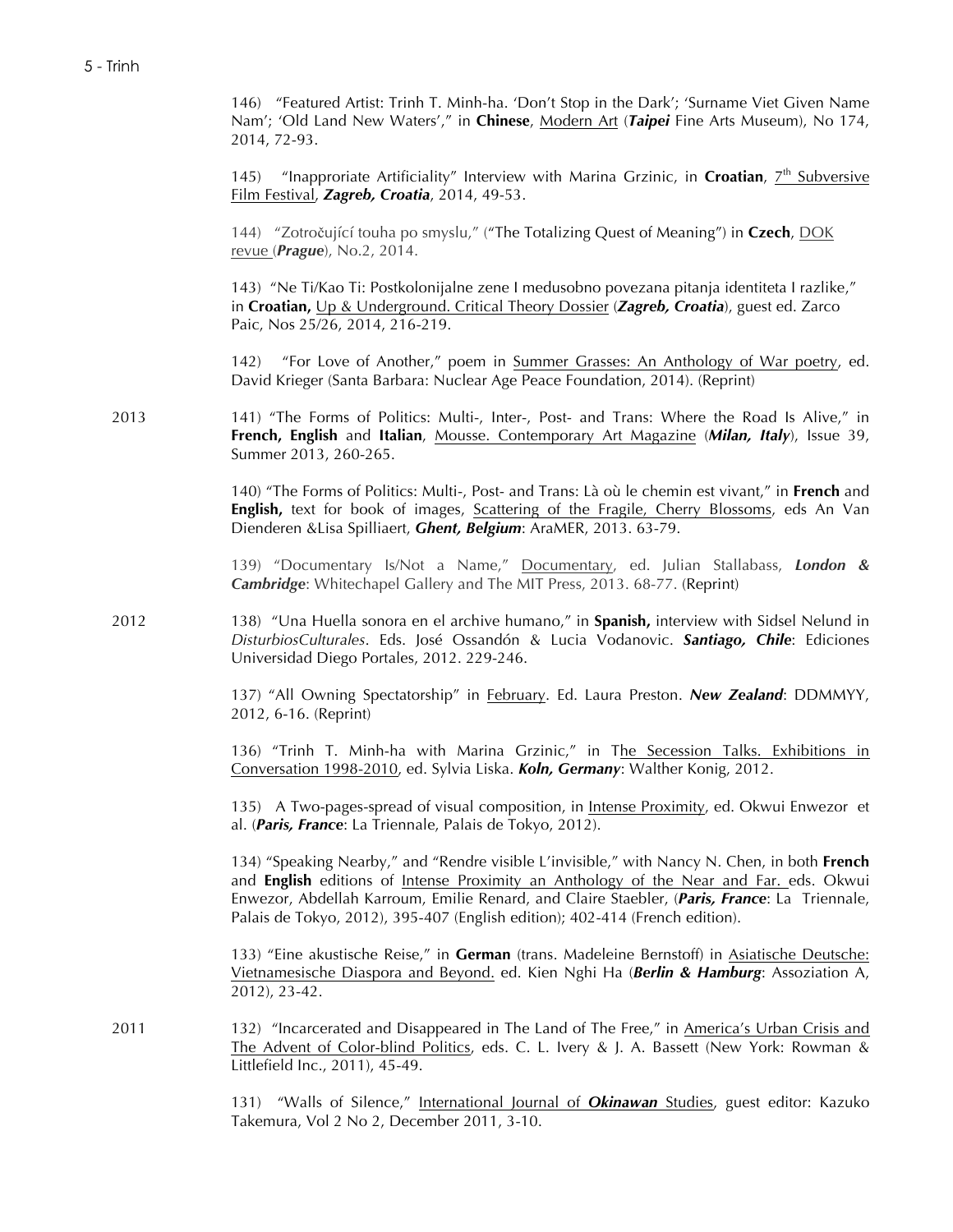| 2010 | 130) "Milhas de estranheza," in Portuguese (trans, Isabel Arnates) in Diasporas, Mobilidades e<br>Migracoes, eds. S. M. Favero Arend, C. S. de Moraes Rial, J. M. Pedro ( <i>Florianopolis, Brazil</i> :<br>Editora Mulheres, 2011), 17-33.                                                             |
|------|---------------------------------------------------------------------------------------------------------------------------------------------------------------------------------------------------------------------------------------------------------------------------------------------------------|
|      | 129) "Night Passage: The Depth of Time," in conversation with Alison Rowly in Digital and<br>Other Virtualities; Renegotiating the Image. eds. Anthony Bryant and Griselda Pollock (New<br>York, USA: I.B. Tauris & Co Ltd., 2010), 111-133.                                                            |
| 2009 | 128) "Poetry and Anthropology," in Poetry and Cultural Studies. A Reader, eds M. Damon and<br>I. Livingston (Urbana & Chicago: U of Illinois Press, 2009), 347-354.                                                                                                                                     |
|      | 127) "Nature's r: En musikalisk fortrollning," (Nature's r: A Musical Swoon), in Swedish (trans.<br>Goren Dahlberg) Glanta, 4.09, 2009, 38-49.                                                                                                                                                          |
|      | "Don't Stop in the Dark," in Printed Project, Issue 11, eds. S. Maharaj & D. Albrecht<br>126)<br>("Farewell to Post-Colonialism: Querying the Guangzhou Triennial 2008"), 2009.                                                                                                                         |
|      | "The 'How' Always Comes With the 'What'," with Sidsel Nelund, in Danish and<br>125)<br>English, SUM, magazine for contemporary art (Denmark), No 5 2009, 75-82.                                                                                                                                         |
| 2008 | 124) "Don't Stop in the Dark," in <b>English</b> and <b>Chinese</b> (trans. Gao Shimin), <i>Earewell to Post-</i><br>colonialism. The Third Guangzhou Triennial (Guanzhou, China: Guangdong Museum of Art,<br>2008), 130-139.                                                                           |
|      | 123) "Blue Illumination" in Japanese (trans. Hidetoshi Tomiyama), The Wonder of Imagination.<br>(Third International Congress of Miyazawa Kenji), (Tokyo: Chobunsha, 2008), 100-119.                                                                                                                    |
|      | 122) "Lotus Eye," in English and in Italian, Anglitisca, ed. Lidia Curti with Marta Cariello &<br>Serena Guarracino, double issue on "The Other Cinema, The Cinema of the Other," vol 1 & 2,<br>2006-2008 (Italy).                                                                                      |
|      | 121) "The Cyborg's Hand: Care or Control?" Conversation with Valentina Vitali in Ways of<br>Seeing. Ways of Speaking: The Integration of Rhetoric and Vision in Constructing the Real, ed.<br>K. Fleckenstein, Sue Hum & L. T. Calendrillo (West Lafayette, Indiana: Parlor Press, 2008).<br>(Reprint.) |
| 2007 | 120) "Desert Wash," Introduction, in Jean-Paul Bourdier, Bodyscapes (book of photography;<br>San Rafael: Earth Aware, 2007), 15-25.                                                                                                                                                                     |
|      | "Rencontres" Interventions in "Art moderne, art traditionnel, art contemporain?" Le<br>119)<br>Dialogue des cultures, ed. Bruno Latour (Paris, France: Musée du Quai Branly, 2007), 69-71;<br>77-79; 90-91; 385.                                                                                        |
|      | 118) Script of the film Reassemblage, in <b>English</b> and in <b>Spanish</b> , in Miradas Cruzadas (Spanish<br>version) and Reverse Angle (English version, ed. Nuria Rodriguez and Andrew Davies (Madrid:<br>La Casa Encendida, 2007).                                                                |
|      | 117) Script of the film Reassemblage, in French (trans. Denis Lessard) and in English (a reprint),<br>in International Geographic, ed. Stefan St-Laurent & Tam-ca Vo-Van (Ottawa, Canada:<br>Gallerie SAW Gallery & YYZBOOKS, 2006), 125-135.                                                           |
|      | 116) "What's Eons "New"?" Conversation with Rosa Reitsamer, in New Feminism: Worlds of<br>Feminism, Queer and Networking Conditions, ed. Marina Grzinic & Rosa Reitsamer, (Vienna:<br>Löcker Verlag, 2007), 317-327.                                                                                    |
|      | 115) "Trinh T. Minh-ha in an Interview with Evan Hohenberger (On the Esthetics, Politics,                                                                                                                                                                                                               |

Ethics and Technologies of Documentary," Truth or Dare. Art and Documentary, ed. Gail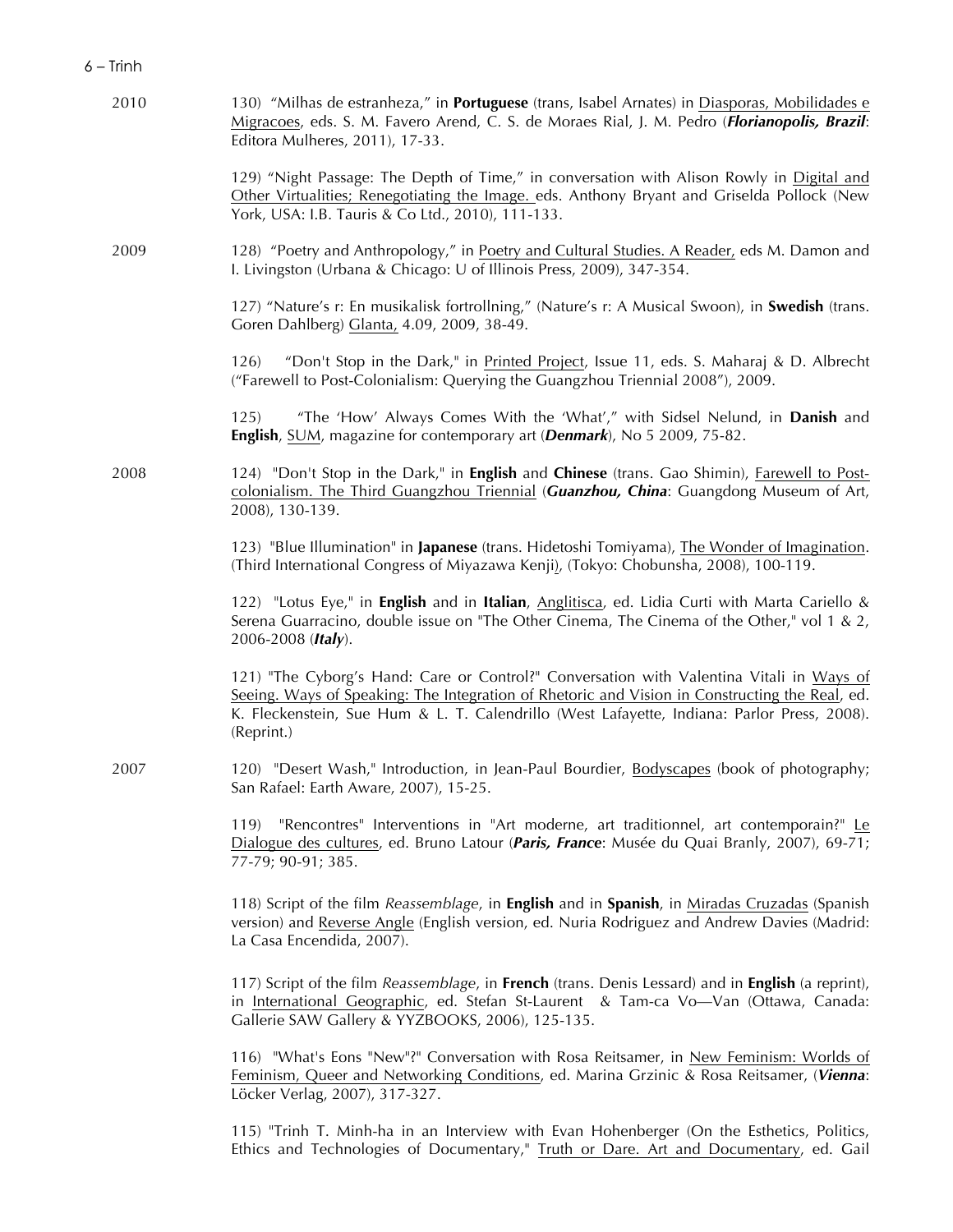| 7 - Trinh | Pearce & Cahal Mc Laughin (Bristol, UK and Chicago, USA: Intellect Books, The University of                                                                                                                                                                                |
|-----------|----------------------------------------------------------------------------------------------------------------------------------------------------------------------------------------------------------------------------------------------------------------------------|
|           | Chicago Press, 2007), 105-121.                                                                                                                                                                                                                                             |
| 2006      | 114) "Trinh T. Minh-ha im Gesprach mit Eva Hohenberger," in German (trans. E.<br>Hohenberger), Poeten, Chronisten, Rebellen, ed. Verena Teissl & Volker Kull (Marburg,<br>Germany: Schuren Verlag, 2006), 294-308.                                                         |
|           | 113) "Deep Vibrancy of Silence," conversation with Fukuko Kobayashi, in Critics and Writers<br>Speak. Revisioning Post-Colonial Studies, ed Igor Maver (Oxford, UK and Lanham, Maryland:<br>Lexington Books, 2006), 160-173. (A reprint).                                  |
| 2005      | 112) "Lotus Eye. Making Night Passage and Reading Kenji Miyazawa," in Japanese (trans.<br>Toshiya Ueno), Mizyazawa Kenji Kenkyuu (Miyazawa K. Studies), vol 15, fall 2005. 109-122.                                                                                        |
|           | 111) "Altérité: The D-image Effect," in Japanese (trans. Keijiro Suga), in How to Talk to<br>Photography, ed. Keijiro Suga. Tokyo: Kokusho Publishers, 2005. 243-256.                                                                                                      |
|           | 110) "All Owning-Spectatorship," in Theory in Contemporary Art since 1985, ed. Zoya Kocur<br>& Simon Leung, Oxford, UK: Blackwell, 2005. 259-275. (A reprint.)                                                                                                             |
| 2004      | 109) "Altérité: The D-image Effect," in Subtitles. On the Foreignness of Film, ed. Atom Egoyan<br>& Ian Balfour, Toronto & Boston: M.I.T. Press & Alphabet City Media Inc., 2004. 193-209.                                                                                 |
|           | "Weißer Fruhling," (White spring) trans. Into German, in Der Traum des Publlikums,<br>108)<br>Extended German/English version ed. Sabine Breitwieser, Wien: Generali Foundation, 2004.                                                                                     |
|           | "Grandma's Story," in Chinese (trans. Meichun Wang), Chung Wai Literary Monthly<br>107)<br>(Taiwan), issue on Third World/Transnational Feminist Practice, Vol. 33, No2, July 2004. 131-<br>164.                                                                           |
| 2003      | 106) "No Short Cut," in English and in Japanese, Kyoto Biennale Newsletter, Vol 1, 2003.1-2                                                                                                                                                                                |
|           | 105) "Difference: A Special Third World Women Issue," in The Feminism and Visual Culture<br>Reader, ed. Amelia Jones. New York & London: Routledge, 2003.151-173.                                                                                                          |
| 2002      | 104) "Time Paths. A Conversation with Lynn M. Kirby" (on Film and Digital Technology) in<br>Discreet and Continuous Boundary Problems, San Francisco: The Cinematheque, 2002.<br>Monograph published with the SF retrospective of Kirby's films, videos and installations. |
|           | 103) "Nature's r: A Musical Swoon," in <b>Estonian</b> (trans. Timo Maran), Vikerkaar (The Rainbow,<br>Cultural Magazine, Estonia), 2002.                                                                                                                                  |
|           | 102) "Berattelser om skuld och forlatelse" ("Faraway, From Home"), in Dutch (trans. G.<br>Dahlberg), Glänta 2.02 (Vol 2, 2002, Gothenburg, Sweden), $4 - 16$ .                                                                                                             |
|           | 101) "Boundary Event," in English and in Dutch (trans. Wilfried Huet), Gagarin (Waasmunster,<br>Belgium), 2002, 80-87.                                                                                                                                                     |
|           | 100) Script of the film Reassemblage in The Everyday Life Reader, ed. B. Highmore, London:<br>Routledge, 2002. 213-219. (A reprint).                                                                                                                                       |
| 2001      | 99) "Faraway, From Home," in English and in German (trans. Madeleine Bernstorff), in<br>Eyewitness to History / Augenzeugen der Geschichte, ed. Weltenburger e. V. Hannover:<br>Weltenburger e.V., 2001. 86-129.                                                           |
|           | 98) "White Spring," in The Dream of The Audience. Theresa Hak Kyung Cha (1951-1982), ed.<br>C. M. Lewallen, Berkeley: University of California Press, 2001. 33-50.                                                                                                         |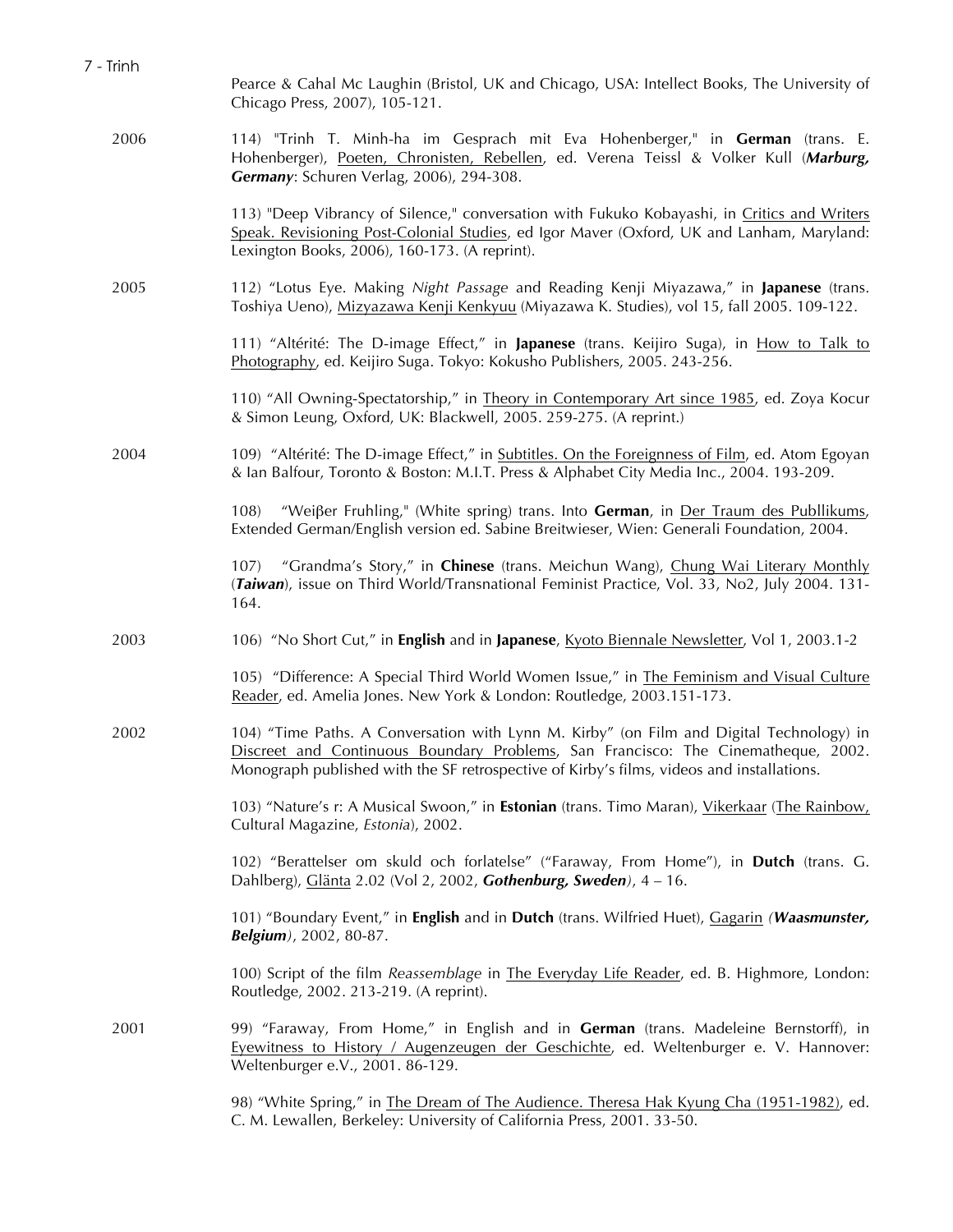|      | 97) "Nothing But Ways" (poem and description of a large-scale installation at Yerba Buena<br>Center for the Arts), Five Finger Review, issue 19, 2001. 120-122.                                                                                                                              |
|------|----------------------------------------------------------------------------------------------------------------------------------------------------------------------------------------------------------------------------------------------------------------------------------------------|
|      | 96) "Bold Omissions and Minute Depictions," in Feminism & 'Race', ed. Kum-Kum Bhavnani,<br>Oxford University Press, 2001. 161-170. (A reprint).                                                                                                                                              |
| 2000 | 95) "Olikhet: sar-skilt for kvinnor I tredje varlden," trans. into <b>Swedish</b> , in <i>Globaliseringens</i><br>Kulturer. Den postkoloniala paradoxen, rasismen och det mangkulturella samhallet, ed. C.<br>Eriksson, M.E. Baaz & H. Thorn. Nora, Sweden: Nya Doxa, 2000. 215-230.         |
|      | 94) "Det totaliserande sokandet efter mening" ("The Totalizing Quest of Meaning,"), in Swedish<br>(trans Goran Dahlberg), Glänta 2-3.00 (Vol.2-3, 2000, Gothenburg, Sweden). 33-44.                                                                                                          |
|      | 93) "Vseobsegajoce iskanje pomena" ("The Totalizing Quest of Meaning,"), trans. into<br>Slovenian, Maska Vol VIII, No 5-6 (1999-2000 Ljubljana, Slovenia), 107-112.                                                                                                                          |
| 1999 | 92) " The Flame," "The Flare," "The Cry" (5 poems), <i>Fish Drum, Vol 14</i> , 1999. 30-34.                                                                                                                                                                                                  |
| 1998 | 91) "Voice Over I," in Talking With Your Mouth Full, ed. S. Fagin, Durham: Duke University<br>Press, 1998. 261-266.                                                                                                                                                                          |
|      | 90) "For Love of Another," "Flying Blind," "Refugee," (3 poems) in From Both Sides Now:<br>The Vietnam War and It's Aftermath in Poetry, ed. Philip Mahony, New York: Scribner, 1998.                                                                                                        |
|      | 89) "Look, Rhythm, Voice," (Jury Member's Remarks) Image Forum Festival Catalogue (Tokyo,<br>Osaka, Yokohama, Fukuoka), April-June, 1998. 15-17.                                                                                                                                             |
|      | 88) "Die verabsolutierende Suche nach Bedeutung," in German (trans. Eva Hohenberger), in<br>Bilder des Wirklichen. Texte zur Theorie des Dokumentarfilms, ed. E. Hohenberger, Berlin:<br>Verlag Vorwerk 8, 1998. 304-326.                                                                    |
|      | 87) "A Shift in Rhythm," <u>TVE (Television Trust for the Environment) Moving Pictures Bulletin</u> ,<br>(London, UK) 1998. (A reprint.)                                                                                                                                                     |
|      | 86) "Infinite Layers: I am not i can be you and me," and other excerpts from Woman, Native,<br>Other, in Postmodern American Fiction. A Norton Anthology, ed. P. Geth, F. Leebron & A.<br>Levy. New York: W.W. Norton & Cie., 1998. (A reprint.)                                             |
| 1997 | 85) "Mother's Talk," The Politics of M(Othering): Womanhood, Identity and Resistance in<br>African Literature, ed. Obioma Nnaemeka, London: Routledge, 1997. 26-32.                                                                                                                          |
|      | "A Shift in Rhythm," Crosstext, No 2, June 1997(Sydney, Australia), 6-11. (A more<br>84)<br>concise version of #70).                                                                                                                                                                         |
|      | "Know By Heart," (series of 12 poems and 8 visual compositions) in Watermark. Ed.<br>83)<br>Barbara Tran. New York: The Asian American Writers' Workshop, 1997. 123-132.                                                                                                                     |
|      | 82) "It Went by Me" (series of 8 poems and 8 visual compositions), Making More Waves, ed.<br>Elaine Kim et al., Boston: Beacon Press, 1997. 242-257.                                                                                                                                         |
|      | 81) "Not You/Like You: Post-Colonial Women and the Interlocking Questions of Identity and<br>Difference," Dangerous Liaisons: Gender, Nation & Postcolonial Perspectives, ed. E. Shohat, A.<br>McClintock, A. Mufti, Minneapolis: University of Minnesota Press, 1997. 415-419. (A reprint.) |
|      | 80) "Not You/Like You: Postcolonial Women and the Interlocking Questions of Identity and<br>Difference," in Atlas Mapping - Artists as Cartographers Catalogue (Valie Export,<br>Bregenz/Bozen.) Ed. S. Folie & P. Bianchi, Linz, Austria: Offenes Kulturhaus, 1997. (A reprint.)            |
|      |                                                                                                                                                                                                                                                                                              |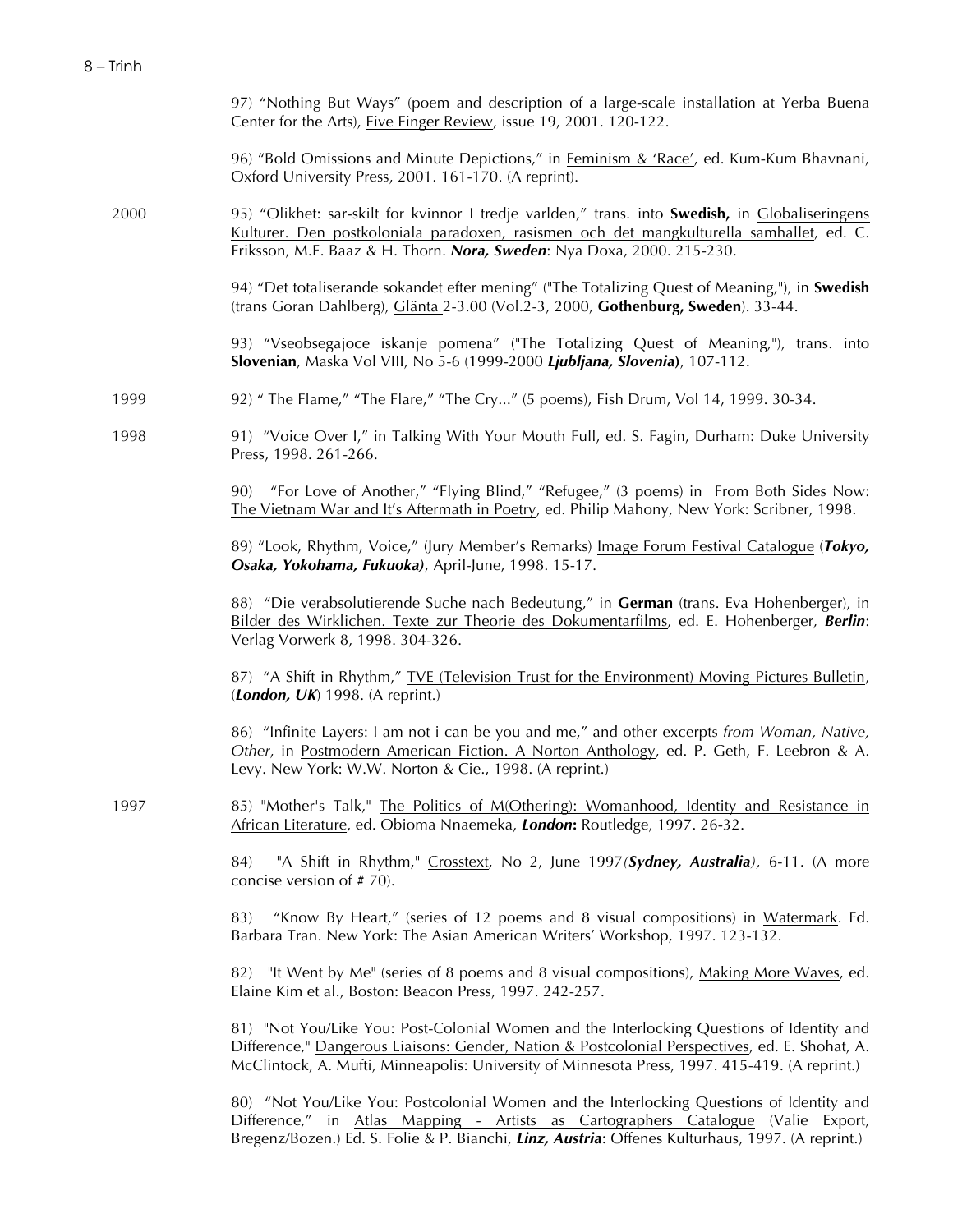79) "Nature's r: A musical Swoon," in **Japanese** (trans. Koji Wada), in Misuzu (*Tokyo*), Vol 39, No 11, Nov. 1997, 24-33 (for part I); Vol 39, No 12, Dec. 1997, 22-33 (for part II).

78) "Difference: 'A Special Third World Women Issue'," (Chap. III of *Woman Native Other*) trans. into **Italian** in Letteratura e femminismo: la critica feminista anglo-americana: scuole, teorie, modelli. Ed. M. T. Chialant & E. Rao. Naples, Italy: Liguori, 1997.

77) "Painting with Music," in **Japanese** (trans. F. Kobayashi), Gendaishi Techo, March 1997, 6- 18.

76) "An Acoustic Journey," trans. into **Chinese**, Identity and Public Culture, ed. Stephen C. K. Chan, HongKong: Oxford Univ. Press (China), 1997. 83-103.

1996 75) "Nature's *r*: A Musical Swoon," Futurenatural, ed. George Robertson et al., *London*: Routledge, 1996. 86-104.

> 74) "An Acoustic Journey," Rethinking Borders, ed. J. Welchman, (UK & US versions) London: Macmillan Press Ltd.; Minneapolis: University of Minnesota Press, 1996. 1-17.

> 73) "Artist's Statement," Gender Beyond Memory. Exhibition Catalogue (in **English** and in **Japanese**) *Tokyo* Metropolitan Foundation for History and Culture & Tokyo Metropolitan Museum of Photography, 1996. 129-137.

> 72) "Stills," in coll. with Jean-Paul Bourdier, Thresholds, No 13 (Fall 1996), 14-23. (Photo essay with commentaries).

> 71) "Ve nhung ranh gioi duoc chap nhan cua chinh tri van hoa," Van hoa trong Phat trien va Toan cau hoa, ed. Nguyen Duy Quy et al., Hanoi: The National Center for Social Sciences and Humanities of Vietnam, 1996. 629-647. In **Vietnamese**.

> 70) "Uber zulassige Grenzen: Die Politik der Identitat und Differenz," in **German** (trans. B. Fuchs), in Rassismen & Feminismen, ed. B. Fuchs & G. Habinger, Wien, Austria: Promedia, 1966.

> 69) "Le documentaire n'est pas/pas un nom," trans. into **French**, Admiranda (Aix-en-Provence, France), No 10, 1996.

> 68) "Eine akustische Reise," in **Gerrnan** (trans. Dagmar Reichert), in Raumliches Denken, ed. Dagmar Reichert, Zurich: Hochschuverlag AG an der ETH, 1996. 345-370.

> 67) " Outside In Inside Out," trans. into **German**, in Frauen und Film (ed. A. Brauerhoch et al.), Fall, 1996. (Frankfurt, Germany.)

> 66) "Horizontal Vertigo: the Politics of Identity and Difference," trans. into **Italian** in a collection of essays on feminist criticism, ed. Vita Fortunati, Bologna, Italy: Cooperativa Libraria Universitaria.

> 65) "Painting with Music: A Performance Across Cultures," Discourse. No 18.3 (Spring1996), 3-19. (A reprint.)

> 64) Extracts of *Woman, Native, Other*, in Feminist Literary Theory, ed. Mary Eagleton. 2nd edition. Cambridge, Massachussetts: Blackwell, 1996. (A reprint.)

> 63) "An Acoustic Journey," trans. into **Finnish**, Naistutkimus-Kvinnoforskning (University of Helsinki, Finland), No 2, 1995-1996.

1995 62) "Of Permitted Boundaries" Hong Kong Cultural Studies Bulletin, ed. Tam Man Kei, Research Institute for the Humanities, The Chinese University of *Kong Kong*, 1995. (A different version of #60).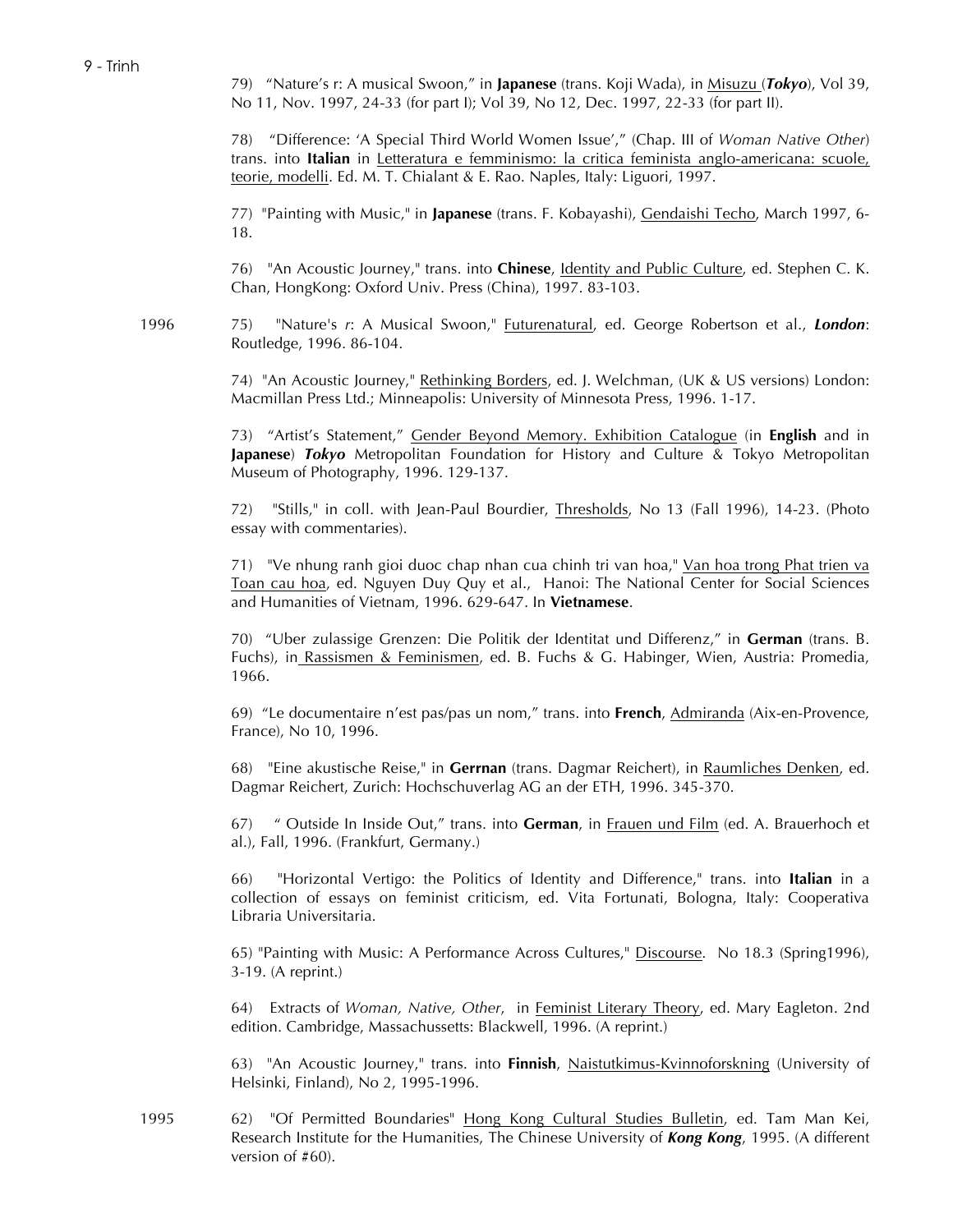61) " Of Permitted Boundaries in Cultural Politics" in Culture in Development and Globalization. Proceedings of a Series of Symposia at Nongkhai, Hanoi and Tokyo. *Tokyo,*  **Japan**: The Toyota Foundation, 1995.

60) "The Totalizing Quest of Meaning," in The Postmodern Arts, ed. N. Wheale, *London*: Routledge, 1995. 259-278. ( A reprint.)

59) "A Rainy Day," "Scent of Musk," (2 poems) Premonitions: The Kaya Anthology of New Asian North American Poetry, ed. Walter K. Lew, New York: Kaya, 1995. 298-301.

58) "Painting with Music: A Performance Across Cultures," in Writings on Dance *(Australia),* Vol. 13, Autumn 1995*.*

57) "Outside In Inside Out" trans. into **Italian**, in Tuttestorie (Feminist periodical, Italy)1997.

56) "'Who Is Speaking?': Of Nation, Community and First Person Interviews," with Isaac Julien and Laura Mulvey, in Feminisms in the Cinema, ed. L, Pietropaolo & A. Testaferri, Bloomington: Indiana Univ. Press, 1995. (A Reprint)

55) Scripts of the films *Reassemblage* and *Naked Spaces - Living is Round*, in Scott MacDonald, ed. Screen Writings. Berkeley: U of CA Press, 1995. 190-224. (Reprints.)

1994 54) "Other than Myself/My Other Self," Traveller's Tales, eds. G. Robertson, M. Mash, L. Tickner, J. Bird, B. Curtis & T. Putnam, *London*: Routledge, 1994.

> 53) "With Curse, Or Love," (series of 8 poems and 8 composite stills) Uncontrollable Bodies: Testimonies of Identity and Culture, eds. Rodney Sappington & Tyler Stallings, Seattle: Bay Press, 1994. 63-77.

> 52) "Wordwarring," "Little Death," "For A Show," "That Voice," (series of 4 poems) in Crash. Nostalgia for the Absence of Cyberspace, ed. R. Reynolds & T. Zummer, New York: Thread Waxing Space, 1994. 119-120.

> 51) "An Acoustic Journey," in **Japanese** (trans. Keijiro Suga), Hermes (Journal of Contemporary Theory, Tokyo), 50, July 1994.

> 50) "Other than Myself/My Other Self," in **Japanese** (trans. Kazuko Takemura), Hermes (Journal of Contemporary Theory,Tokyo), No 50 July 1994.

> 49) "'Who Is Speaking?': Of Nation, Community and First Person Interviews," with Isaac Julien and Laura Mulvey, in Feminism and Tradition in Aesthetics, ed. Peg Brand & Carolyn Korsmeyer, Penn State Press, 1994.

1993 48) "The Totalizing Quest of Meaning," in Documentary Film: Essays Critical and Theoretical, ed. Michael Renov, New York: Routledge, 1993.

> 47) "Images et Politiques," in **French** (trans. B. Reynaud), CinemAction (Vingt ans de théories féministes sur le cinéma) No 67, 1993, 163-67.

> 46) "The Language of Nativism: A Scientific Conversation of Man with Man," in American Feminist Thought 1980-1990, ed. Linda Kauffman, London: Basil Blackwell, 1993. (A reprint of chapter II of *Woman, Native, Other*.)

> 45) "Critical Art/Work," "The Interval," "A Musical Accuracy," The Spatial Drive. A Pocket Dictionary, ed. Laura Trippi, a special issue of the journal BLAST. 1993.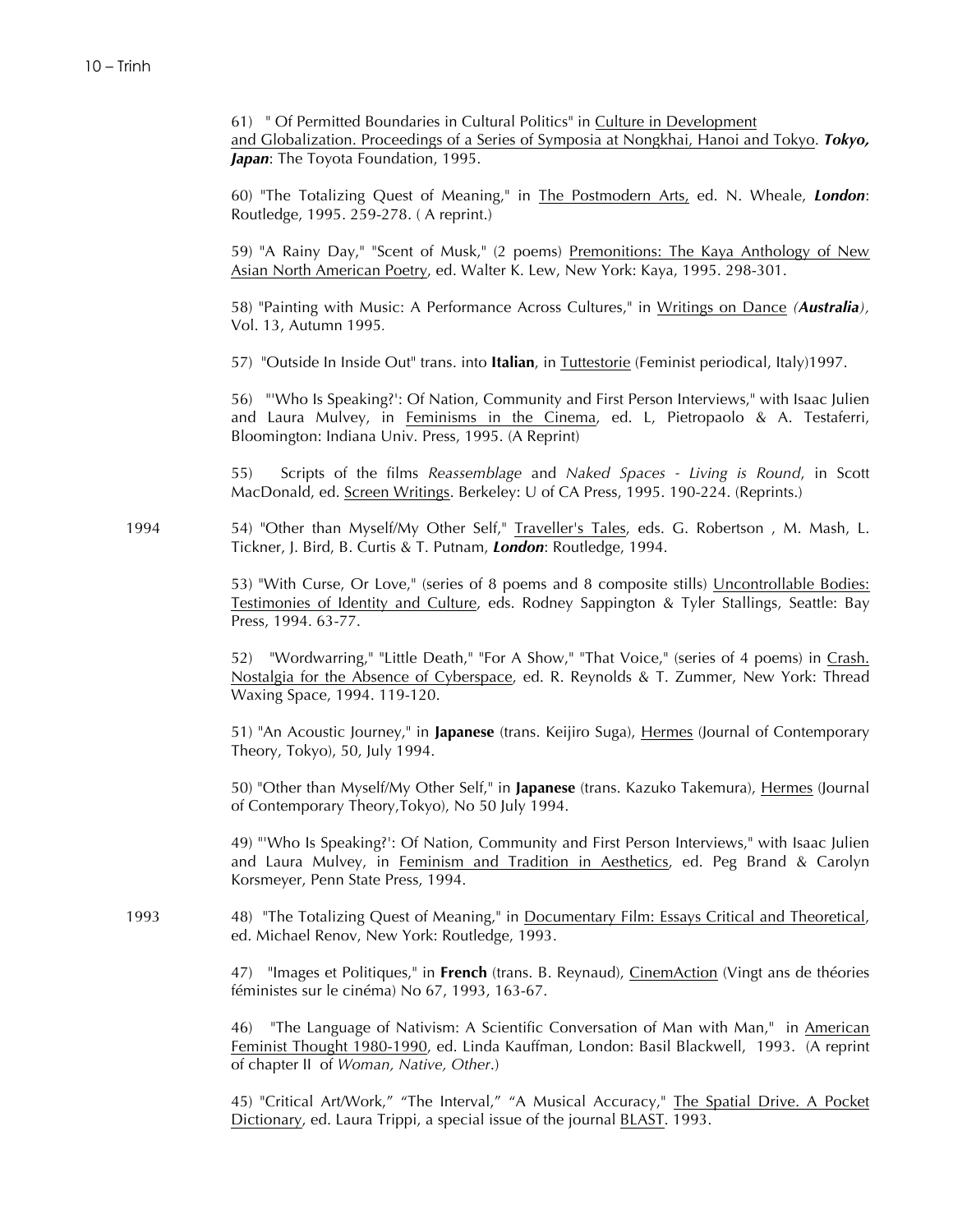| 11 - Trinh | 44) "All Owning Spectatorship," in Feminism and the Politics of Difference. Ed. Sneja Gunew<br>& Anna Yeatman, St Leonard, Australia: Allen & Unwin, 1993. 157-176. (A reprint.)                                                                                                                                         |
|------------|--------------------------------------------------------------------------------------------------------------------------------------------------------------------------------------------------------------------------------------------------------------------------------------------------------------------------|
|            | 43) "Commitment from the Mirror-Writing Box" in Women and Values. Readings in Recent<br>Feminist Philosophy, ed. M. Pearsall, Belmont, CA: Waldsworth, 1993. (A reprint of chapter I<br>of Woman, Native, Other.)                                                                                                        |
| 1992       | 42) Script of the film Shoot for the Contents, Visual Anthropology Review, Vol 8 No 1, Spring<br>1992, 2-14.                                                                                                                                                                                                             |
|            | 41) Script of Surname Viet Given Name Nam (15-page excerpt), in Resurgent: New Writing By<br>Women, ed. L. Robinson & C. Norton. Chicago: University of Illinois Press, 1992, 198-208.                                                                                                                                   |
| 1991       | 40) "All-Owning Spectatorship," Quarterly Review of Film & Video, Special issue on The<br>Discourse of the Other, ed. H. Naficy, Vol 13 Nos. 1 & 2, 1991. Also published in Feminism<br>and the Politics of Difference, ed. Sneja Gunew & Anna Yeatman. St Leonards, Australia: Allen<br>& Unwin Pty Ltd, 1993, 157-176. |
|            | 39) "The Politics of Identity," <i>Etno Spektri. Kirjoituksia kirjavista identiteeteista</i> . Ed. Juha<br>Hyvarinen & Tapio Makela, SASApaino, Salo, 1991. 7-26 (Finland).<br>- Also trans. into Finnish, Ethnicity and Gender, eds. Pirjo Ahokas and Martti Lahti. The<br>University of Turku, Finland. 1991.          |
|            | 38) "Cotton and Iron," Kunstforum (Baden, Switzerland), ed. Paolo Bianchi, 1991. (A reprint.)                                                                                                                                                                                                                            |
| 1990       | "Documentary Is/Not A Name," October No 52 (Summer 1990), 76-98.<br>37)                                                                                                                                                                                                                                                  |
|            | 36) "Critical Reflections," Artforum, Vol XXVIII No 10 (Summer 1990).                                                                                                                                                                                                                                                    |
|            | 35) "Cotton and Iron," in Out There. Marginalisation in Contemporary Culture, ed. C. West, M.<br>Gever, R. Ferguson & Trinh. New York: New Museum of Contemporary Art & M.I.T. Press,<br>1990. 327-336.                                                                                                                  |
|            | 34) "Traditional Rural Dwellings of West Africa," written in coll. with Jean-Paul Bourdier, in<br>The Encyclopedia of Architecture, Vol. 5, New York: John Wiley & Sons, 1990. 306-334.                                                                                                                                  |
|            | 33) "If Upon Leaving What We Have to Say We Speak," a conversation piece with filmmakers<br>Laleen Jayamanne & Leslie Thornton, in Discourses: Conversations on Postmodern Art &<br>Culture, ed. Marcia Tucker et al. Boston: M.I.T. Press and The New Museum of Contemporary<br>Art, 1990. 44-64.                       |
|            | 32) "Bold Omissions and Minute Depictions," in Moving The Image: 20 Years of Independent<br>Asian Pacific American Media Arts 1970-1990, Russell Leong ed. Los Angeles: Visual<br>Communications and UCLA Asian American Studies Center, 1990.                                                                           |
|            | 31) "Responsibility and Strategies in Representing 'The Other'," Motion Picture, Vol III, No 3/4<br>(Summer/Autumn 1990), 48-50.                                                                                                                                                                                         |
|            | 30) "Refugee," "Flying Blind," "For Love of Another," (3 poems) City Light Review No 4, 1990.<br>142-144.                                                                                                                                                                                                                |
|            | 29) "Not You/Like You: Post Colonial Women and the Interlocking Questions of Identity and<br>Difference," in Making Face, Making Soul/Haciendo Caras: Creative and Critical Perspectives<br>by Feminists of Color, ed. Gloria Anzaldua, San Francisco: Spinsters/Aunt Lute, 1990. (A<br>reprint.)                        |
| 1989       | 28) "Black Bamboo," CineAction!, special issue on Imperialism and Film, No 18, Fall 1989,<br>56-60.                                                                                                                                                                                                                      |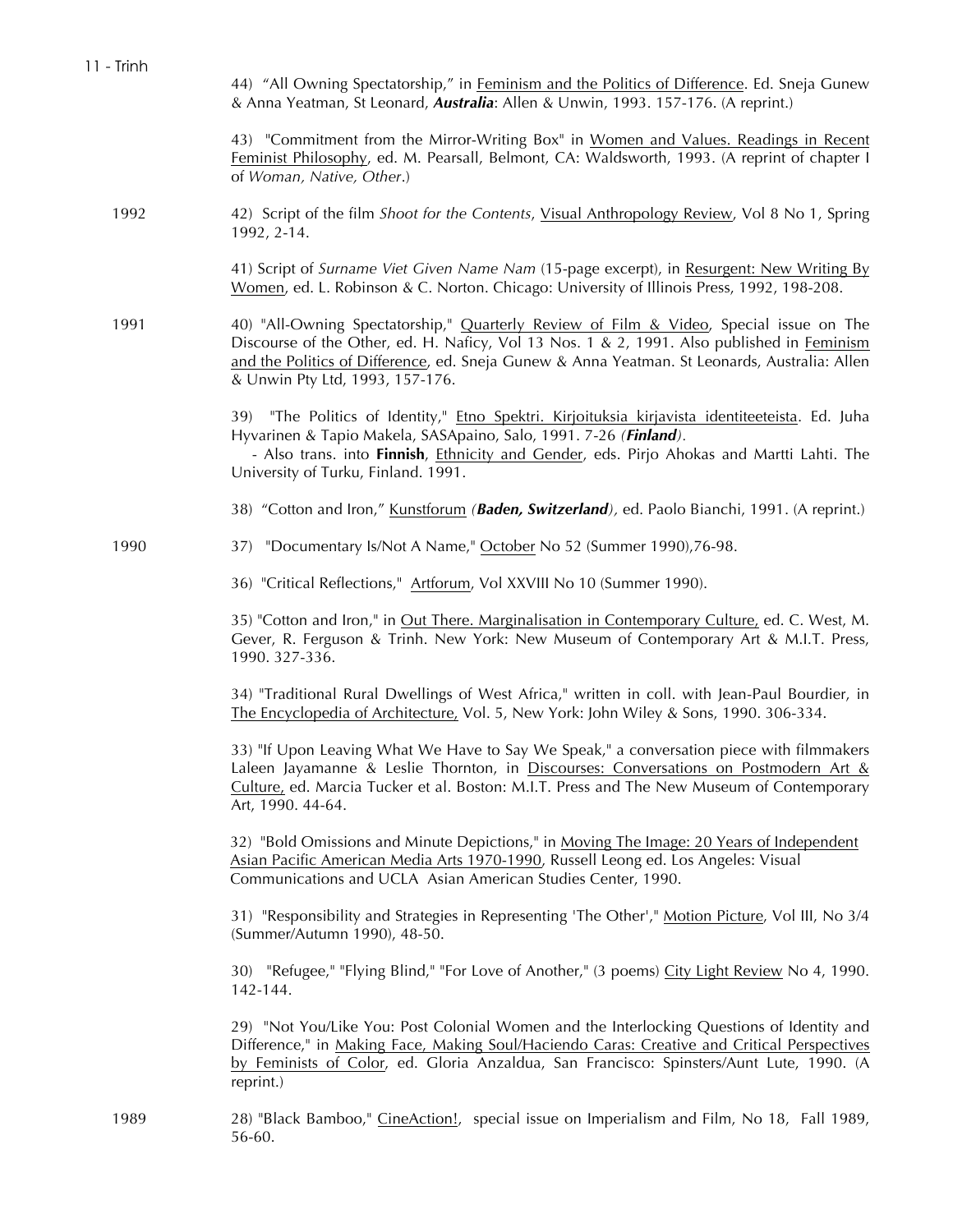|         | 27) "Outside In Inside Out," in Questions of Third Cinema, ed. J. Pines & P. Willemen, London:<br>British Film Institute, 1989.                                                                                                           |
|---------|-------------------------------------------------------------------------------------------------------------------------------------------------------------------------------------------------------------------------------------------|
|         | 26) "Difference: A Special Third World Women Issue" in Feminist Knowledge as Critique and<br>Construct - A Reader, ed. Sneja Gunew, London: Routledge, 1989. (A reprint).                                                                 |
|         | 25) "While Writing," (Poem) International Examiner (Canada), Vol 16 No 4, July 19/89, 6.                                                                                                                                                  |
|         | 24) "Wo/Man/Third/World", Woman and Language, Fall, 1989.                                                                                                                                                                                 |
| 1988    | 23) "Her Gaze," The Orcas Conference Notebook, New York Foundation for the Arts, 1988.                                                                                                                                                    |
|         | 22) "Not You/ Like You." Inscription (Group for Critical Study of Colonial Discourse) No 3,<br>1988.                                                                                                                                      |
|         | 21) Script of the film Naked Spaces - Living is Round, Cinematograph Vol 3 (October 1988).                                                                                                                                                |
|         | 20) "A Sketched Window on the World", Mindport (SFSU School of Creative Arts Journal) Fall<br>1988.                                                                                                                                       |
|         | 19) 2 Poems and photographs in Aperture, issue 112/Storyteller, 1988.                                                                                                                                                                     |
| 1987    | 18) "Le Bain du photographe," "Nuit," "Par amour pour autrui," "Diamonologue," "Rouge<br>rayée," "Femme honnête," (six poems) Poésie 1, issue on "La Nouvelle poésie française," No<br>136 (Paris, France, October-December 1987), 71-76. |
|         | 17) "Grandma's Story," in Blasted Allegories: An Anthology of Writings by Contemporary<br>Artists, ed. Brian Wallis, New York: New Museum of Contemporary Art & M.I.T. Press, 1987,<br>$2 - 31.$                                          |
|         | 16) "On the Politics of Contemporary Representations," Dia-Art Discussions, ed. Hal Foster,<br>Port Townsend, Washington: Bay Press 1987. 138-141; 146-148.                                                                               |
|         | 15) "Difference: 'A Special Third World Women Issue,'" Feminist Review No 25 (Spring 1987),<br>$5 - 22.$                                                                                                                                  |
|         | 14) "Questions of Images and Politics," The Independent (Film & Video Monthly, May 1987,<br>$21 - 23$ .                                                                                                                                   |
| 1986    | 13) "Two Statements on Film and Identity," Inscriptions, No 2 (1986) 52-53.                                                                                                                                                               |
|         | 12) "On Naked Spaces - Living is Round," Motion Picture, No 1 ( Spring 1986), 13.                                                                                                                                                         |
|         | 11) "On Cultural Differences in Filmmaking," The Arts in a Multi-cultural Society, 1986<br>Distinguished Artist Forum Proceedings, School of Humanities and the Arts, SJSU, 9-14.                                                         |
| 1985    | 10) "Ear Below Eye," Ear (Magazine of New Music), special issue on the Composer and the<br>Moving Image, Vols 9(5)/10(1), Fall 1985, 5-35.                                                                                                |
|         | 9) Script of the film Reassemblage. Camera Obscura, Nos 13.14 (1985), 104-111.                                                                                                                                                            |
| 1983-84 | 8) "Mechanical Eye, Electronic Ear and the Lure of Authenticity," Wide Angle, Vol 6, No 2<br>(Summer 1984), 58-63. Also published in the Documentary Today, Film in the Cities,<br>Minneapolis, 1983.                                     |
|         | 7) "L'Innécriture: féminisme et littérature," French Forum, Vol 8, No 1 (January 1983), 45-63.                                                                                                                                            |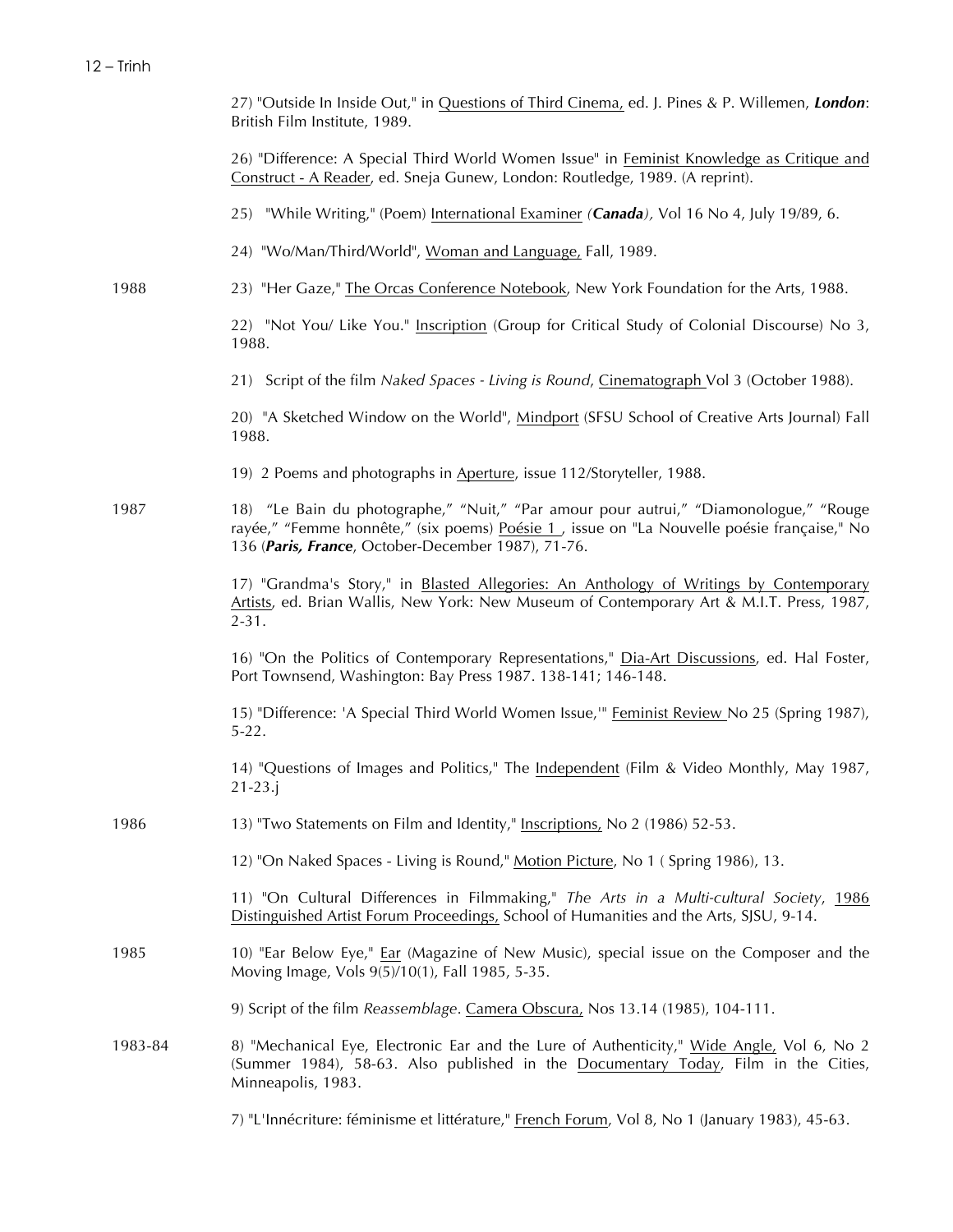6) "Koumbili: Semi-Sunken Dwellings in Upper-Volta," in coll. with Jean-Paul Bourdier, African Arts, Vol XVI, No 4 (August 1983), 40-45.

5) "Kusasi Dwelling and Dweller", in coll. with Bourdier, Landscape, Vol 27, No 3, 1983, 37-42.

4) "Ko Architecture: A Case Study from Koena, Upper Volta," in coll. with Bourdier, Tribus (West Germany), No 32, 1983, 113-125.

1982 3) "The Plural Void: Barthes and Asia," Sub-Stance (26) Vol XI No 3, (Winter 1982), 41-49.

2b) "Aminata Sow Fall et l'espace du don," Présence Africaine, *(Paris, France)* No 120 (1981) 70-81.

2a) "Aminata Sow Fall et l'espace du don," also published in French Review, special issue on African literature, Vol 55, No 6 (May 1982), 780-89.

1) "The Architecture of a Lela Compound," in coll. with Jean-Paul Bourdier, African Arts, Vol XVI, No 1 ( November 1982), 68-72.

# ARTISTIC WORK

### **INSTALLATIONS, VIDEOS, & PHOTO EXHIBITIONS**

**Installation for** the film **Forgetting Vietnam.** (see also Film Section for the film work): Large screening space designed with stairs, movable seats and vertical 3-feet glass pane running from ceiling to floor to allow visitors walking by to see reflections of both the film and the viewers watching the film. *Forgetting Vietnam* unfolds spatially as a conversation between the ancient and the modern, the local and the global, high and low technology, or else, between land and water—elements underlying the formation of the term "country" (*đất nứớc*)—as related to the space of historical, cultural and digital re-memory. Commissioned for the **inauguration of The Asia Culture Center (ACC Creation)** on Nov 25, 2015 in *Gwangju, Korea*, where it is **held on display for** a minimum of **three years 2015-2018**, as part of the "Interrupted Survey: Fractured Modern Mythologies" exhibition.

**Installation for Surname Viet Given Name Nam.** 3-channel multi-language installation of moving image. Large screen (in original Vietnamese and English) with two smaller screens (one has Chinese subtitles and the other has Portuguese subtitles) whose glass panes are set so as to allow for a subtle play of reflections of the images projected. The relation between the three screens is not simply functional—not to be merely consumed as translations of the meanings of what is said. Rather, it should help to displace translation and meaning. The installation could be considered as a small gesture, but one that has an artistic function in tune with what I worked on in the film, such as: the multiplicity of languages, translation as grafting, words--both visual and verbal--to be seen, heard, and bodily experienced. The space of translation should not be homogenized, so that rather than getting everything at once, the viewers receive it as complex multiplicities in their distinct, separate experience of the seen and the heard. Curated by Ute Meta Bauer & Anca Rujoiu **for the inaugural exhibition** "Paradise Lost" **of the** then newly established **Centre for Contemporary Art in** *Singapore*. Jan. 18 – March 30, **2014**.

**Old Land New Waters***.* A video installation composed of two sequences: Dât (Land), approx 7mins, and Nuoc (Water) approx 11 mins—the two elements that refers to "country" (*dât nuoc*) in Vietnamese, and evoke the ancient spirit of the sky and earth people in a time of rapid globalization. The 2 sequences are meant to be projected simultaneously and continuously on two large screens (8 to 10 ft long) in the same space, either juxtaposed next to each other with a gap in between (which could be an entry, for example, and the two sequences could be projected on the left and right sides of the entry). The installation has been conceived for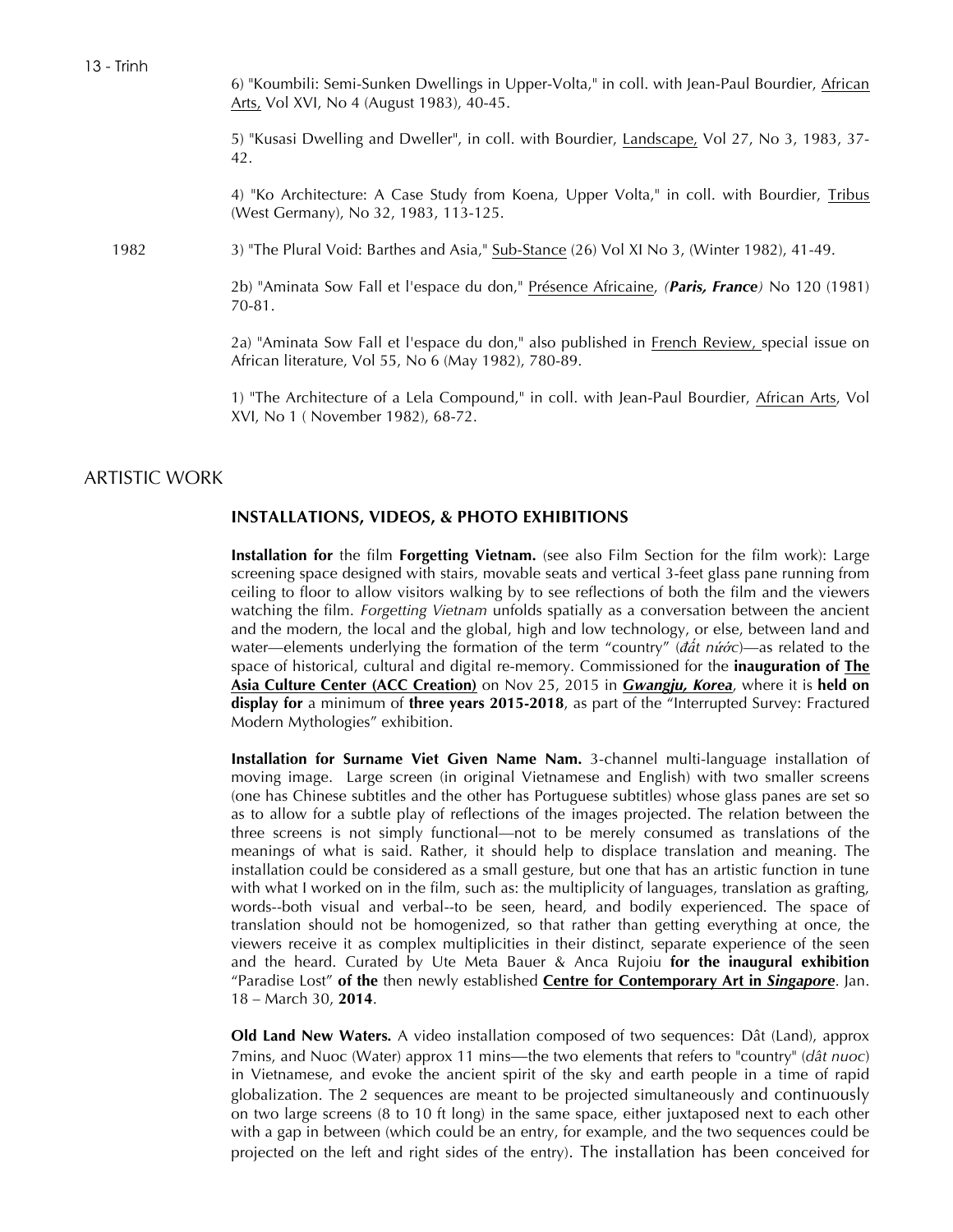and exhibited at the following events: 1) the opening of the new Prefecture Museum and museum of Fine Arts of *Okinawa* in Japan (November **2007**); 2) for the traveling *Chechnya* Emergency Biennale which will show in San Francisco (Jan 25 to mid-February, **2008**, invited by Global Commons Foundation as a main event of the World Social Forum); and 3) for the Third *Guangzhou* Art Triennale at Guangdong Museum, *China* (Sept 6 – Nov 16, **2008**). 4) "Migrations and Expressions," Prefecture Museum and museum of Fine Arts of *Okinawa* in Japan (Jan 31- March 29, **2009**). 5) Le Quartier. Centre d'Art Contemporain *Quimper, France*, Nov 14, 2015 to Feb. 14, **2016**.

**L'Autre marche** (The Other Walk. In collaboration with Jean-Paul Bourdier. Large-scale multimedia installation. A cultural rite of passage and a transformative walk conceived for a 160m ramp that precedes the entrance into the new museum of Mankind, the Musée du Quai Branly, Paris (France). Images across Asian, African, Oceanian and American cultures are selected and structured rhythmically so as to work on the visitor's perception and prepare the latter in his/her journey amidst the museum's visual and material environments of world cultures. They unfold in 28 autonomous sequences projected on screens and other surfaces along the ramp, with shifting aphorisms in twelve different languages intermittently appearing and disappearing (via 21 gobo projectors) on the sides of the ramp, on the walls and on the floor. The project was completed for the **opening of the Musée du Quai Branly on June 19, 2006 and held on view until 2009**.

**Bodies of the Desert.** 20 min digital video on land art and body art. In the desert, the mind forgets but the body remembers: reptilian, vegetal and mineral bodies standing still, walking, crawling, winding, rolling, slithering on rocks or sinking in the vast expanse of white. First shown in Jean-Paul Bourdier's solo exhibition of photography "Mineral Time" Gallery Blu (Santa Clara, CA) Nov 10 - December 5, **2005**, and released with Bourdier's book of photography, *Bodyscapes* (San Rafael: Earth Aware, **2007**). Since then, shown widely as with my other films.

**The Desert is Watching.** A photo-and-video installation made in coll. with Jean-Paul Bourdier. Selected and commissioned by the *Kyoto Art Biennale 2003*. Every step taken in the desert is a step taken under watch. One goes there in search of "peace" and finds oneself tuning in with the mutability of the earth. Widely used as a metaphor for urban inhumanness, the desert is what takes birth within, and paints itself on the watcher's skin. This installation is the first manifestation of a larger on-going project whose realization will take on different forms in different locations and circumstances. *Kyoto* Art Center, Japan, October 3 – November 30, **2003**.

**Nothing But Ways**. A large-scale, multi-media installation made in coll. with Lynn M. Kirby. Commissioned by The YBCA, with additional fundings and grants from Kelsey St Press, LEF Foundation & Zellerbach Fund. The event is a tribute to the love of poetry, with a focus on the works of 12 women poets. An encounter of poetry on a cinematic canvas, the installation features the basic components of both media to offer a spatial experience of the screen/page. The event is also a walk into the body through word passages and a play on the activities of reflecting, projecting and vibrating that define the creative process of writing and reading. Yerba Buena Center for the Arts, June 4 - August 15, 1999.

#### **Reviewed in**:

Artweek, "Nothing But Ways," Vol 30, issue 7/8, July/August, 1999, 18-19 (Steve Jenkins); The Examiner, July 6. **1999** (D. Bonetti).

**Photo-montage.** Enlarged stills from *Shoot for the Contents* with photographic design by Jean-Paul Bourdier; "Post-Colonial California" Exhibition at San Francisco State University, February 27-March 23, **1995**.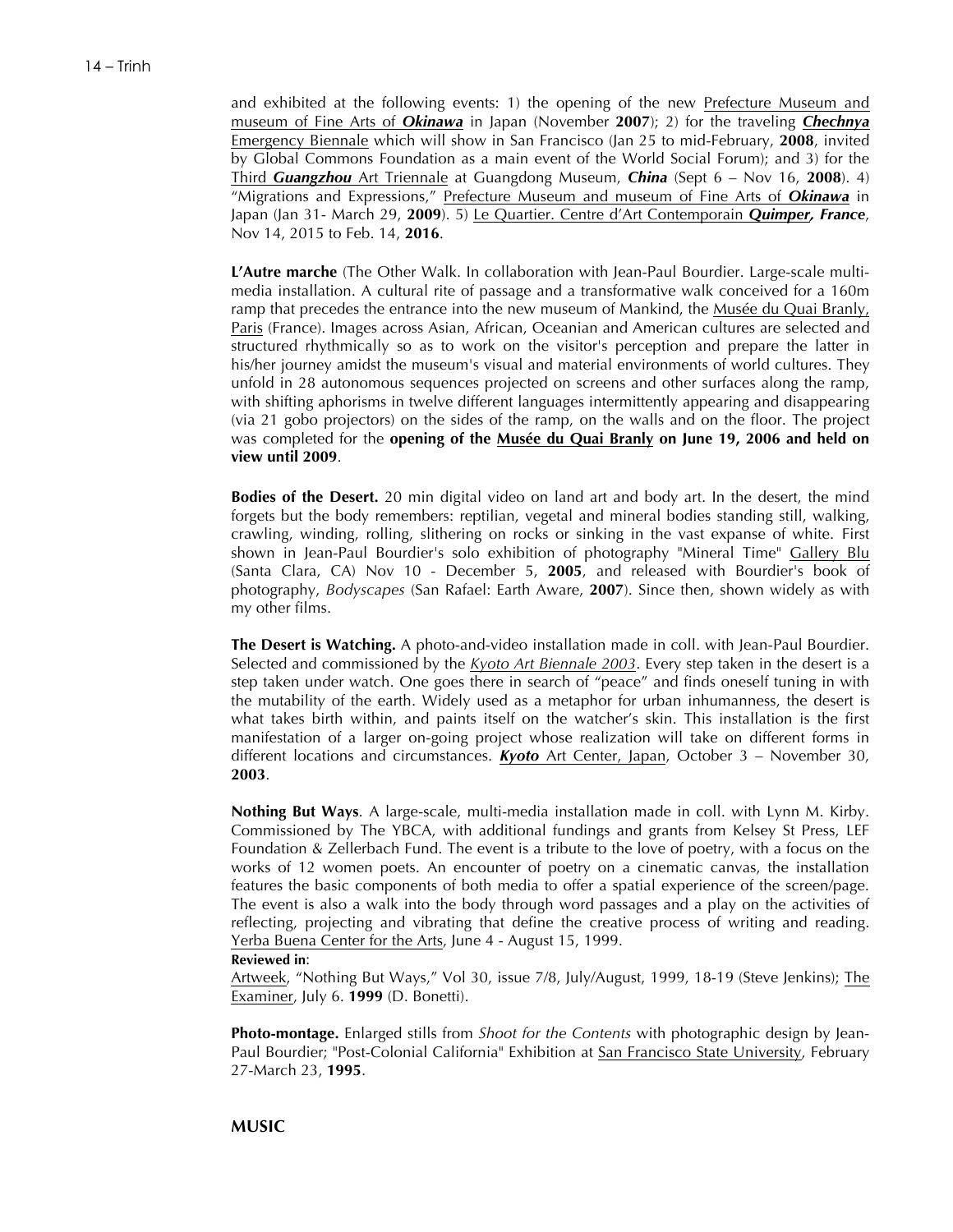**Poems**. Composition for Percussion Ensemble. Premiere by the Univ. of Illinois Percussion Ensemble, Denis Wiziecki, Director. 4/9/76.

**Four Pieces for Electronic Music.** 1975 Performances at the University of of Illinois. Recitals and Concerts (piano, organ, percussion instruments, Vietnamese zither). 1970-1977.

## **FILMS**

- 8) **Forgetting Vietnam** (FVN) 2015, 90 mins. Digital film. Distributed by Women Make Movies (New York). Made in commemoration of the 40th anniversary of the end of the war and of its survivors, *Forgetting Vietnam* unfolds spatially as a conversation between the ancient and the modern, the local and the global, high and low technology, or else, between land and water elements underlying the formation of the term "country" (*đất nứớc*)—as related to the space of historical, cultural and digital re-memory.
- 7) **Night Passage** (NP) 2004, 98 min digital feature narrative. Distributed by Women Make Movies (New York); British Film Institute, London (UK); Freunde der Deutschen Kinematheke, Berlin (Germany) The film is made in homage to Kenji Miyazawa's novel, *Milky Way Railroad*. Focusing on friendship and death, the story unfolds around the spiritual journey of two young women whose long ride on a night train leads them to odd places, in which they, like the viewers, experience the challenge of a "new seeing" through a wealth of artistic means of transformation of our time.
- 6) **The Fourth Dimension** (FD). 2001. 87 mins. Digital film. Distributed by Women Make Movies (New York); British Film Institute, London (UK); Freunde der Deutschen Kinematheke, Berlin (Germany). Through the "rituals" of new technology and of daily life and art in Japanese culture, the film focuses on Time as explored and experienced in digital video imaging. **Reviewed in***:* (A selection) News and Reviews (AEMS), Vol. 5 No 3 (Spring/Summer 2002), 11. Chicago Tribune, June 15, 2001 (J. Petrakis) Pardo News (Locarno, Switzerland), Aug. 2001, 15. Reader (Chicago), Vol 30, No 37, June 15, 2001 (J. Rosenbaum) Pulse (St Paul/Minneapolis), "We're Filming a Revolution. Dig. It?" Vol 5, No 30, October 24- 30, 2001 (B. Davis). 4-6.
- 5) **A Tale of Love** (TOL). USA 1995 (Released 1996). 108 mins 35mm film. Distributed by Women Make Movies (New York), Image Forum (Japan), & Freunde der Deutschen Kinematheke (Berlin). An experimental narrative film portraying the Vietnamese immigrant experience of a woman in love with Love. Voyeurism and the fiction of love that run through the history of narrative are here inscribed in the moment of consumption and in the sensual experience of film.

**Reviewed in:** (A selection) Spex (Berlin), "Praxis des Intervalls" No 3, March 97, 48-49. Filmdienst (Berlin), "Bilder eines emotionalen Denkens" September 96, 14-16. StadtRevue (Koln), "Anstiftung zur Reflexion" October 96. Shomingeki (Berlin), "A Tale of Love" No 2, June 1996, 32-34. Neue Burcher Zeitung, "Die Fragile Identitat von Liebenden," March 1996, 48. Kino (Seoul, Korea), No 12, April 1996, 58-59. On Stage (Tokyo), "Sound and Music," November 22, 1996. The Times (Oakland), 3/7/96, 1F & 2F. The Chicago Reader, "Critic's Choice," 2/16/96. Cinemaya (India), No 30, 1995. The Oakland Tribune, 9/17/1996, CUE 2. Daily Californian, 9/20,96, 7. San Francisco Chronicle, 9/25/96, E7 Dan Chung, 10/ 21/1995, 1 (Irvine, CA) Viet Bao Kinh te (Vietnam Economic Daily News, LA, 10/19/1995, 7. Nguoi Viet Thoi Su, (LA) 10/19, 1995, B1. Dan Chung, 10/19/1995, Editor's Note, 1.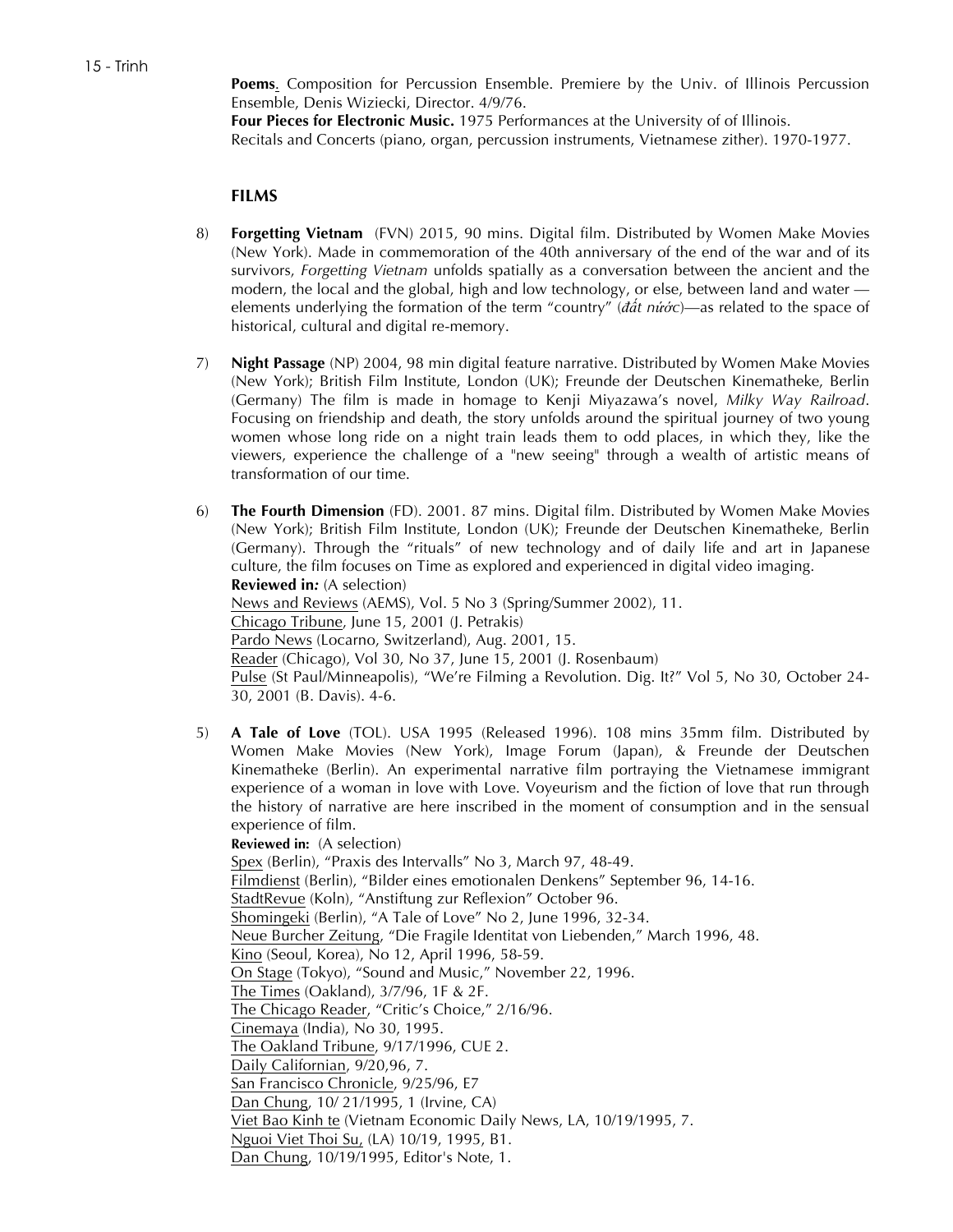4) **Shoot for The Contents** (SC).1991. 102 mins 16mm film. Distributed by Women Make Movies (New York)); Idera (Vancouver), Cinenova (London), Image Forum (Japan), and Cinemedia (Melbourne, Australia). A film focusing on questions of power and change as related to the contemporary shifts of culture and politics in China and as refracted by the Tienanmen Square event.

**Awards**

*Best Cinematography, Sundance Film Festival 1992 Best Experimental Feature Documentary, Athens Int. Film Festival 1992 1993 Biennale of the Whitney Museum (touring nationally and in Europe)*. **Reviewed in:** The San Francisco Bay Guardian, Oct 9 1991, Vol 26 No 1(H. Mackey) 22-23 Oakland Tribune 3/27/92 (J. Kaliss) Asian Week, 3/27/92 (B.R. Picache) San Francisco Examiner 3/27/92 (D. Armstrong) Daily Californian 11/1/91 (A. Leonard) L.A Times 6/24/92 (M.W.)

3) **Surname Viet Given Name Nam** (SV)**.** 1989. 108 mins 16mm film. Distributed by Women Make Movies, New York; Idera, Vancouver (Canada); Cinenova, London (England); Image Forum (Japan); Cinemedia (Melbourne, Australia). Feature-length film evolves around questions of identity, popular memory and culture. Focuses on aspects of Vietnamese culture as seen through the lives and history of women resistance in Vietnam and in the U.S. **Awards**

` *First-Prize Blue Ribbon Award for Best Film-As-Art Feature, American International Film Festival, 1990 First-Prize for Film As Art, SECA Award, San Francisco MOMA, 1990 Merit Award, Bombay International Film Festival, India 1990* **Reviewed in:** The Nation, April 17, 1989 (Stuart Klawans), 259. Variety, September 27 - October 3, 1989 (Rich), 82 The Christian Science Monitor, April 13, 1989 (David Sterritt),11 The San Francisco Chronicle, February 12, 1989 (Datebook Pink section, Jeff Kaliss) 28-30 Film Comment, May-June, 1989 (Karen Jaehne), 68 Film Comment, May-June, 1989 (Armand White), 69 The Village Voice, April 11, 1989 (Jim Hoberman), 61 The Columbus Dispatch, May 25, 1990 (F. Gabrenya), 10 New Directions for Women, Vol 19 No 1, January/February 1990 (M. Heung) The Chicago Reader, Vol 18 No 39, June 23, 89 (Jonathan Rosenbaum)14-38 The New York Times, April 1, 1989 (Vincent Canby) The Star-Bulletin (Honolulu) December 1, 1989 (Susan Manuel), B1; B2 Asian Week, February 17, 1989 (Frances Leaventhal), 24 High Performance, Summer 1989 (Barry Kapke), 74 High Performance, Fall 89 (C. Levitzon), 78-79 The Bay Guardian, February 15, 1989 (Kurt Wolff), 22. The Brown Daily Herald, February 16, 1990 (E. Pistorio), 4. Shepherd Express (Milwaukee) October 26 - November 2, 1989 (D. Crane), 17. Milwaukee Journal, October 22, 1989 (James Auer) Centre Daily News, April 1989 (Vivian Huang) Chinh Nghia, February 18-24, 1989, No 77. Nguoi Viet, Sept 25, 1988, no 1322 (Ha Chau), B1-9 Nguoi Viet Daily News September 25, 1988, E1-3 Phu Nu Dien Dan, December 15, 1989, 46. - Rhona Berenstein, "Remembering History," Camera Obscura No 22, 161. - Linda Peckham, "Surname Viet Given Name Nam: Spreading Rumors & Ex/Changing Histories," Frame/Work, Vol 2 No 3, 1989, 31-35.

- Helen Lee, "The Subaltern Body," CineAction, No 24/25, 1991.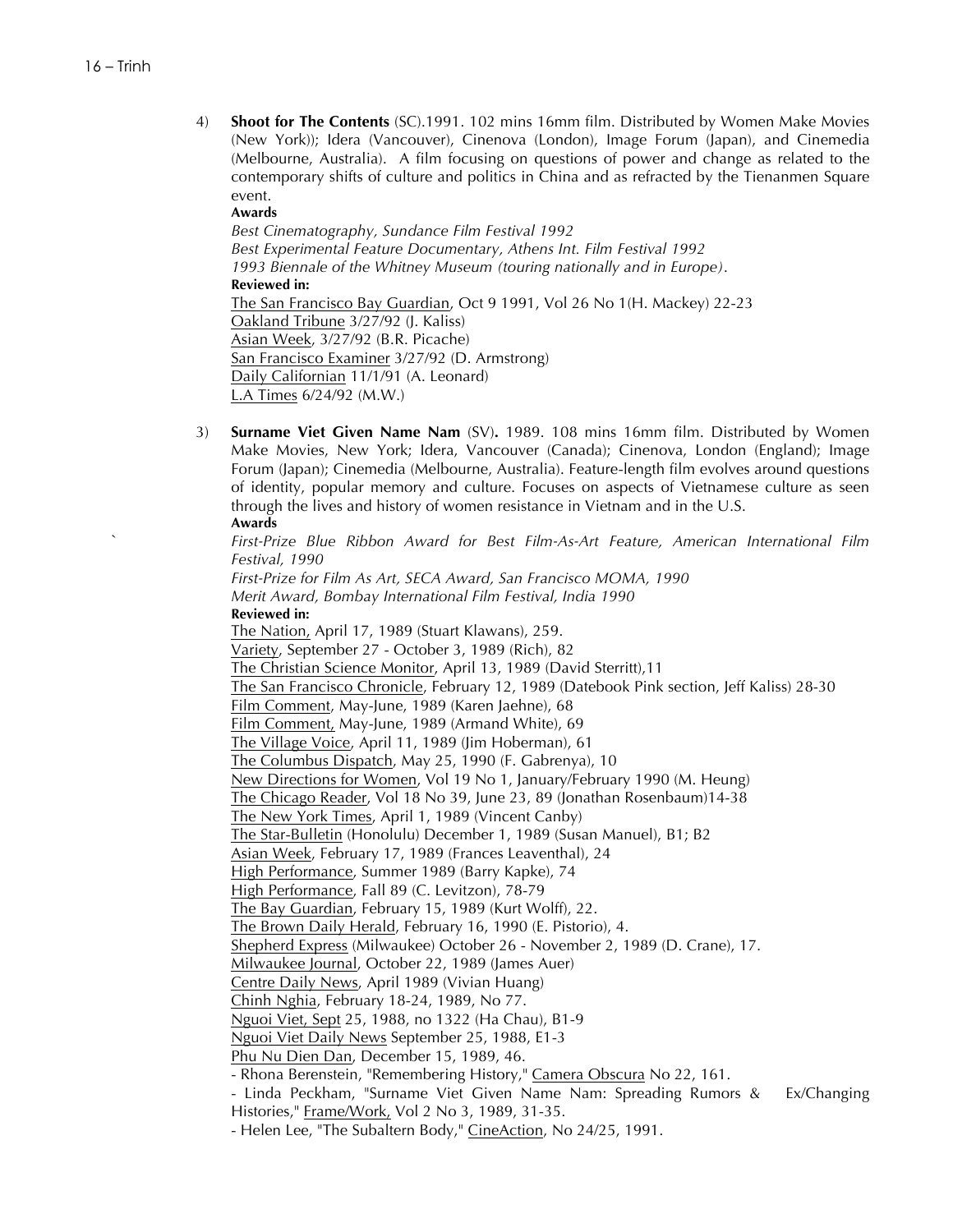- Enrico Lunghi, "Les femmes sont soumises a des pouvoirs sournois," Power, No 55, Sept. 28 to Dec. 1, 2001

2) **Naked Spaces - Living is Round** (NS). 1985 . 135 mins 16mm film. Distributed by MOMA, New York; Women Make Movies, New York; Cinenova, London; IDERA, Vancouver, Canada; and Cinemedia (Melbourne, Australia). A feature-length film on the poetics of space, on the relation between women, houses, and cosmos in West Africa. **Awards**

*Winner of the first prize Blue Ribbon Award for Best Experimental Feature at the American Film Festival, 1987.*

*Winner of the Golden Athena Award for Best Feature Documentary, 1986 Selected for the 1987 Biennial of the Whitney Museum of American Art,, 1986*

## **Reviewed in:**

The Christian Science Monitor, November 19, 1986 (David Sterritt) p. 31-36 The Village Voice, Vol XXXI No 20, May 20, 1986 (Jim Hoberman) p.66 San Francisco Focus,("The Next Wave", F. Viviano & S. Silva)Dec. 1986 p.92 Afterimage, Vol 13 No 4, November 1985 (Berenice Reynaud) Chicago Reader, November 21, 1986 ("Unsteady Gaze", Fred Camper)16-20 Variety (New York), September 11, 1985 (Karen Jaehne) Chicago Reader, Critic's Choice, September 11, 1987 (J. Rosenbaum) p. 22 Bay Guardian (San Francisco) Critic's Choice, Dec 11, 1985 (Steve Jensen) Far Eastern Economic Review, (Frank Viviano) July 30, 1987, p. 35 San Francisco Chronicle (Special Film announcements, Pink Section) November 1, 1987; February 1986; October 85 Doi (Vietnamese Magazine, L.A.) No 51, July 1987 (Nguyen Sa) p. 12-14 Thang Mo (Vietnamese Magazine, San Jose) September 1987, p. 81 La Presse (Montreal), June 7, 1986 (Serge Dussault) Village Voice, September 16, 1986 (J. Hoberman) 1987 Biennial Exhibition Catalogue New York: Whitney Museum and W.W. Norton & Co. (John Hanhardt), p.149. Village Voice, June 18, 1991 (Georgia Brown). - Scott MacDonald, "Trinh T. Minh-ha: Naked Spaces," in Avant-Garde Film Cambridge

University Press, 1993. pp.147-156.

1) **Reassemblage** (R).1982. 40 mins 16mm film. Distributed by MOMA, New York; Women Make Movies, New York; Third World Newsreel, New York; Cinenova, London; IDERA, Vancouver, Canada; and Cinemedia (Melbourne, Australia). A reflection on filming in rural Senegal and a critique of the anthropological I/eye.

**Reviewed in**:

L'Espresso (*Italy*) September 16, 1984 (Alberto Moravia), p.117 The Village Voice, No 41, October 11, 1983 (Pat Aufderheide) Art Forum, November 1983 (Barbara Kruger), p.79. The New York Times, September 24, 1983 (Janet Maslin) Chicago Reader, September 23, 1983 (Pat Aufderheide) Sight and Sound , Spring 1984 (Jonathan Rosenbaum), p.131 Doi (Vietnamese magazine, L.A.) February 1984 (Nguyen Sa) p. 3-6 The Daily Californian, October 30, 1987 (Shawn Nix) p. 16-17 Plexus, Vol 14, No 6, December 1987 (Theresa Hong Bailar) p 6 - Linda Peckham, "Peripheral Vision: Looking at the West Through Reassemblage," Cinematograph, Vol II, 1986, p.1-5 - in Judith Mayne, The Woman at the Keyhole. Feminism and Women's Cinema. Bloomington: Indiana University Press, 1990.

# **PERMANENT COLLECTIONS**

Asian Cultural Creation ACC, Gwangju, Korea (*Forgetting Vietnam*) Tate Modern, London, UK (*Night Passage*)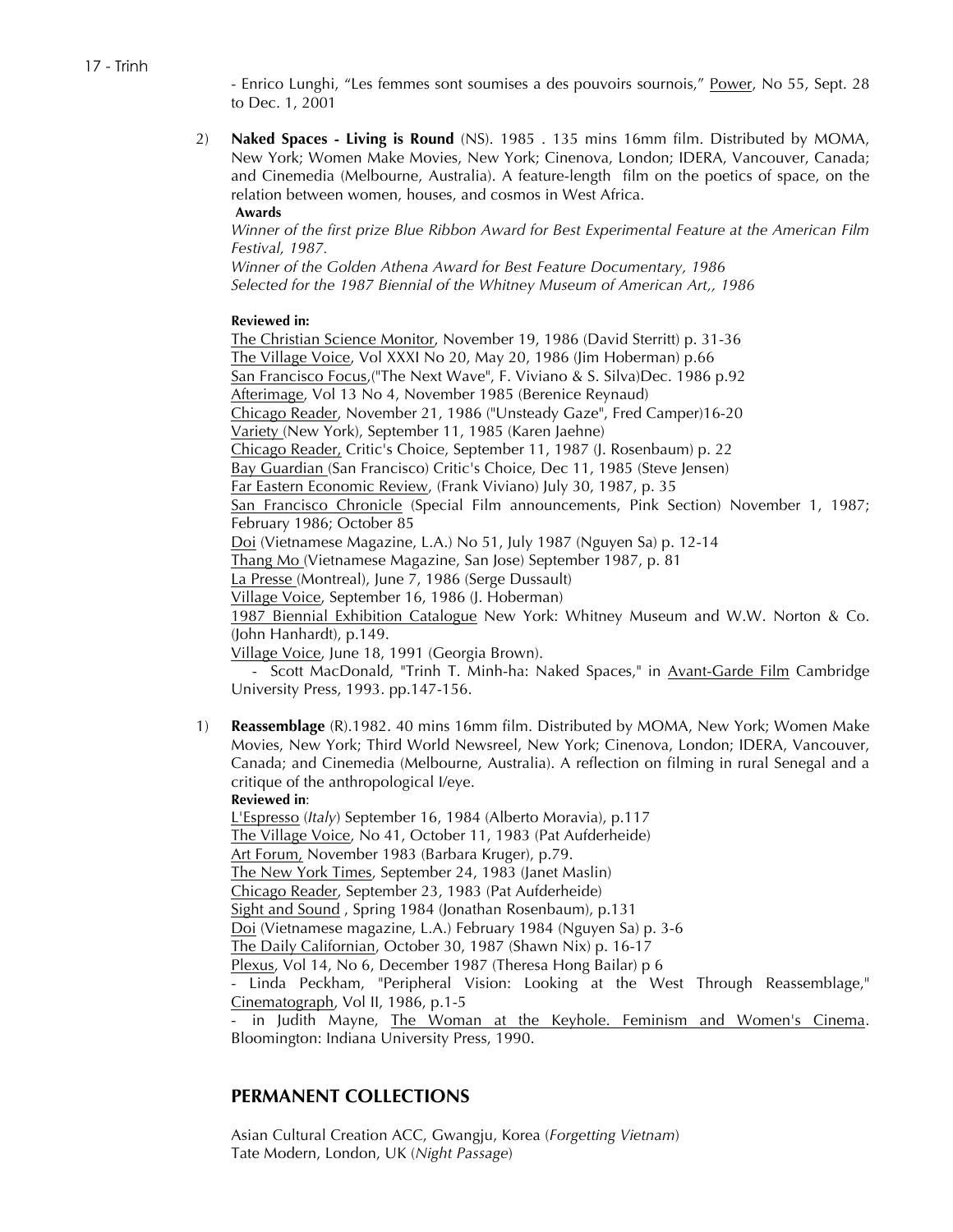Centre Pompidou, Paris France *(The Fourth Dimension)* The Korean Film Archive, Seoul, Korea *(Surname Viet Given Name Nam)* The Museum of Modern Art, New York *(Reassemblage; Naked Spaces)* The Tapei Golden Horse Film Festival Archives, Taiwan *(A Tale of Love)* The Berlin Film Festival Forum/Arsenal Film & Video Institute *(A Tale of Love)* The Pacific Film Archive, Berkeley, California *(Surname Viet; Reassemblage)*

## REVIEWS & ANALYSES OF MY WORK IN GENERAL (A Selection)

Mélanie Bouteloup, "Des zones de contact sous tension," in Hybridation et art contemporain, ed. Raphael Cuir (France: AICA/Al Dante, 2013), 39-47.

Gwen Kuo, "Trinh T. Minh-ha: The Infinite Reflection Between Mirrors," Muses (gwenart.wordpress.com), July 2, 2013.

Sharleen Yu & Lydia Han, "Featured Artist: Trinh T. Minh-ha," Modern Art (Taipei Fine Arts Museum), No 174, 2014, 72-93.

Mei-hua Lan, "Trinh T. Minh-ha, Hard to Categorize," in Beyond Borders. Taiwan International Ethnographic Film Festival, 2013, 35-37.

Akira, Mizuta Lippit, "Trinh T. Minh-ha's Acoustic Thought," Women Caucus for Art.  $40<sup>th</sup>$ Anniversary Celebration. Honor Awards 2012. 52-55.

Shinhyung Choi, "Aesthetic Interrogation of Refugeeism, Migration and a Post-September11 World by Trinh T. Minh-ha," Darkmatter. In the Ruins of Imperial Culture (An International Peer-Reviewed Journal), Dec 16, 2012.

Martha McKay Canter, "Trinh T. Minh-ha: Viewing the Poet Orator through a Grassian Lens," Manor House Quarterly, Summer 2012, 60-68.

Sukran Yucel, "Trinh T Minh-ha," Altyazi magazine (Istanbul, Turkey), 2012, 54-55.

Joshua Fausty, "Trinh T. Minh-ha Essaying Ethics," Afterall. Journal of Art, Context and Enquiry, London, UK; Antwerp, Belgium & Seville, Spain), Spring 2010. 98-106.

An Van Dienderen, "Indirect Flow Through Passages: Trinh T. Minh-ha's Art Practice, Afterall (Journal of Art, Context and Enquiry, London, UK; Antwerp, Belgium & Seville, Spain), Spring 2010. 89-97.

Akira, Mizuta Lippit, Catalogue, Women Caucus for Art, 2012 Lifetime Achievement Awards. Rachel Burgess, "Trinh T. minh-ha and the Culture of Language," Spring Literary Festival, Ohio University, Athens, May 2007.

Cathy Cockrell, "Jump-Starting a Global Conversation," Berkeleyan, Vol 34, No 22, Feb 16, 2006.

Midory Yoshimoto, "CAA Honors Trinh T. Minh-ha," Newsletter of the College of Arts Association, Vol 20, No 6, 2005.

Ryuta Imafuku, "Four-dimensional Japan: From 'Magic' to 'Infra-Ordinary,'" in Chikaku: Time and Memory in Japan, Kunsthaus Graz, Austria, 2005, 55-73 (in English and in German).

Ryuta Imafuku, "Japon en cuatro dimensiones: de lo magico a lo infraordinario" in Chikaku: Tiempo y Memoria en Japon, , MARCO (Museum of Contemporary Art of Vigo), Spain, 2005, 50-79(in Spanish and in Portuguese).

Laurel Westrup, "Unique Visions: The Work of Trinh T. Minh-ha," in Beyond Boundaries, Vietnamese Int'l film Festival. 2005, 25.

Felicia Feaster, "Glowing with Vivid Intensity. Trinh T. Minh-ha and the Art of Poetic Documentary," Art Papers, May/June 2004, 28-33.

Ryuta Imafuku, "On the Fourth Dimension," in The Slowness of Light. Ed. H. Yoshioka, Kyoto Biennale 2003, p. 129

Rosa Linda Fregoso, "California Filming. Re-Imagining the Nation." in Art/Women/California. Parrallels and Intersections. 1950-2000, ed. D.B. Fuller & D. Salvioni. Berkeley: University of California Press, 2002. 270-271.

Marsha Meskimon, Women Making Art: History, Subjectivity, Aesthetics, London: Routledge, 2002. (On *Surname Viet Given Name Nam* in chapter 3.)

Feng, Peter X. Identities in Motion: Asian American Film and Video (chapter on *Surname Viet Given Name Nam),* Duke University Press, 2002.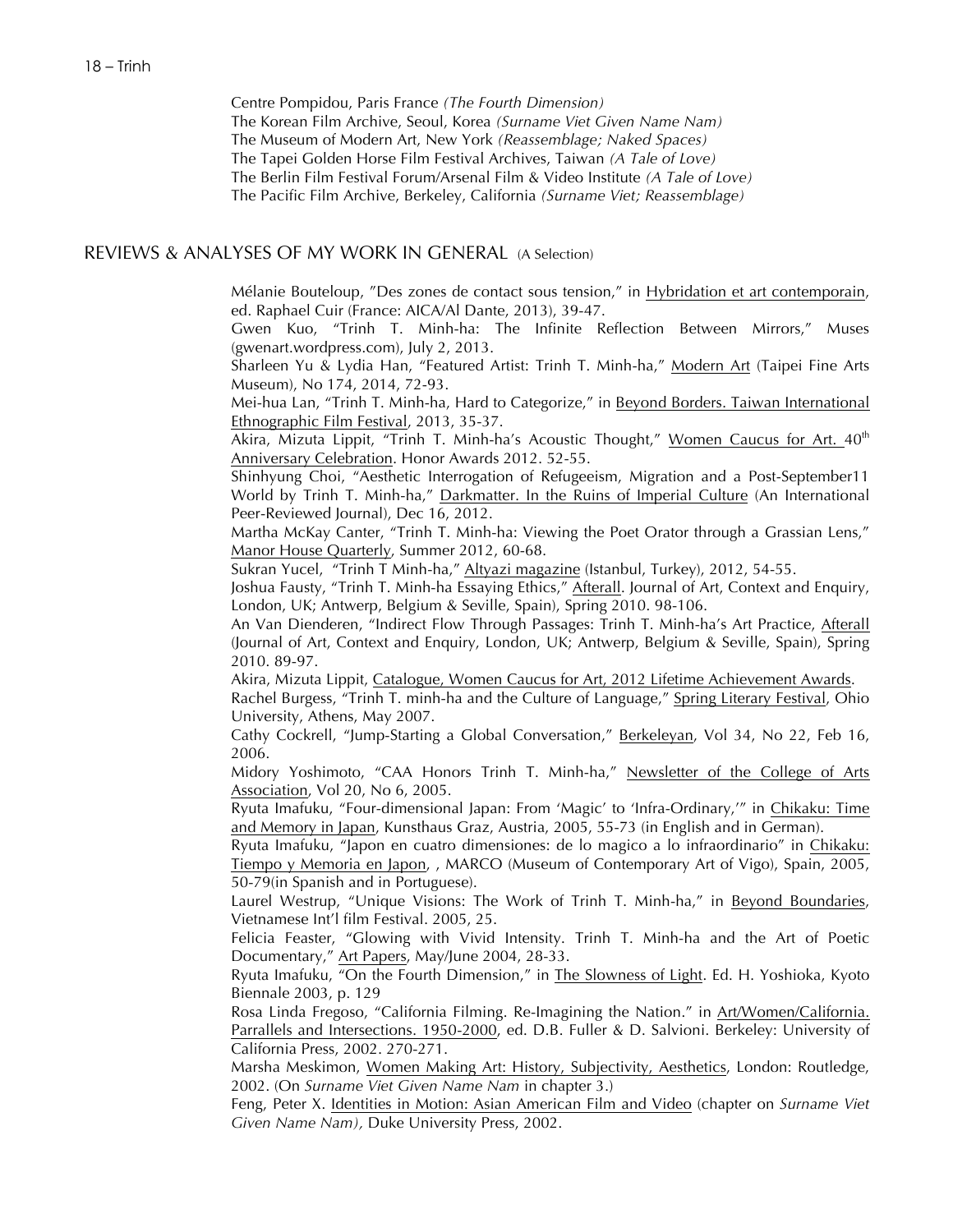19 - Trinh

Marina Grzinic, Springerin *(Vienna, Austria)* Vol VII, No 2 (June-Sept 2001), 78-79*.* (On the retrospective at Secession).

Vicky Elliott, "Berkeley Director Treks After Truth," The San Francisco Chronicle, April 21, 2000. E3.

Trieu Thuy Penny, "The Tale of Trinh T. Minh-ha," in Vietnamese Americans in 25 Years, 1975-2000, ed. Nguyen T. D. Huyen & Nguyen T. Thuy. San Jose, California: New Horizon, 2000. 38-44.

Ohara, Etsuko, The Asahi Shimbun (*Tokyo, Japan*) Aug. 8, 1998, page 1.

Ryuta Imafuku, "Speaking Beside Love," InterCommunication (A journal of Art and Technology) No 19, Winter 1997. 44-45. (*Tokyo, Japan*. )

Rudiger Tomczak, "Brief an Peter Rist uber *Surname Viet Given Name Name* von Trinh T. Minh-ha," Shomingeki (Filmzeitschift, *Berlin, Germany*), 1997, 5-11.

E. Ann Kaplan, Looking for the Other. Feminism, Film, and the Imperial Gaze. London: Routledge, 1997. 195-217.

Sonja K. Foss et al., Feminist Rhetorical Theories. SAGE Publications, 1997.

The Yomiuri Shimbun *(Tokyo, Japan),* November 9, 1996, featuring my work through a range of analyses of my films and books, pp.1;2;3;8.

Nigel Wheal, The Postmodern Arts (Part II, chap. 4). *London*: Routledge, 1995.

Stefan Grissemann, "Die fragile Wirklichkeit oder der Klang der Stille," Die Presse (*Vienna, Austria*), 6/17/95.

Eva Peters, Mona Rinck & Anke Kempkes, "Zur filmischen Praxis von Trinh T. Minh-ha," Fabrik Zeitung (*Zurich, Switzerland*) No 113, June 1995

Veronika Rall, "Von hybriden Orten," Frankfurter Rundschau (*Germany*) No 159, 7/12/95.

Nicola Jakob, "Spiele mit Warheit und Fiktion," Suddeutsche Zeitung (*Germany*) 6/6/95.

Dorothee Wenner, "Ausnahmslos kluge Frauen," Die Tageszeitung (*Germany*) 6/3-4/95.

Madeleine Bernstoff, "Trinh T. Minh-ha: Autorin, Filmemacherin, Komponistin," Blattgold (*Berlin*) June 1995.

Trong Minh, "Guong thanh cong cua nguoi viet hai ngoai" (A model of success of the Vietnamese overseas), Saigon Today. The Nation's Weekly Newspaper, No 194, Sept 1, 1995.

Isabel Diaz Sanchez, "Un desafio a la homogeneidad," Informacion, (*Alicante, Spain*) 23/11/95. Patricia T. Clough, Feminist Thought, Cambridge, MA: Blackwell, 1994, 114-128.

Scott Mac Donald, Catalogue essay Trinh T. Minh-ha - Film Retrospective, Christian A. Johnson Endeavor Foundation Distinguished Artist-in-Residence, Hamilton, NY: Colgate University, September 1994.

Rosa Ho, "'After-Images'- After Thoughts," Harbour (*Toronto, Canada*) Vol III, No 1, Winter 1993-1994, 21-15.

Renee Long, "Trinh T. Minh-ha: Swimming in the Words," Harbour (*Toronto, Canada*) Vol II, No 4, Fall 1993, 34-38.

Peter Rist, "Teaching Trinh T. Minh-ha: An Approach to Contemporary Experimental Film," Harbour, (*Toronto, Canada*) Vol II No. 2, 1992, 57-65.

Trong Minh, The Pride of the Vietnamese, ed. R. Murphy, trans. Nguyen  $\sqrt{ }$ . Giai, Irvine, California: Vu Trong Chat, 1991, 169-178.

Susan Ditta, "In-Between Spaces: The Films of Trinh T. Minh-ha," The Film and Video By Artists Series, The National Gallery of Canada (*Ottawa*) May 1990.

Brian Wallis, "Questioning Documentary," Aperture, No 112 (Fall 88), 60-61

Sue Scheibler, "When I Am Silent, It Projects," The USC Spectator, Vol 7, No 2 (Spring 1987), 12-14.

Lucinda Furlong, "Images of Cultures: The Films of Trinh T. Minh-ha," The New American Filmmakers Series 32, The Whitney Museum of American Art, November 1986.

# INTERVIEWS ON MY WORK:

### **JOURNALS & BOOKS**

2017 "Narar la Guerra a través de la forma. Entrevista a Trinh Minh-ha"A. Amado & M Szurmuk, *Mora*, Vol.23 No.1 Ciudad Autonoma de Buenos Aires, July 2017. 127-140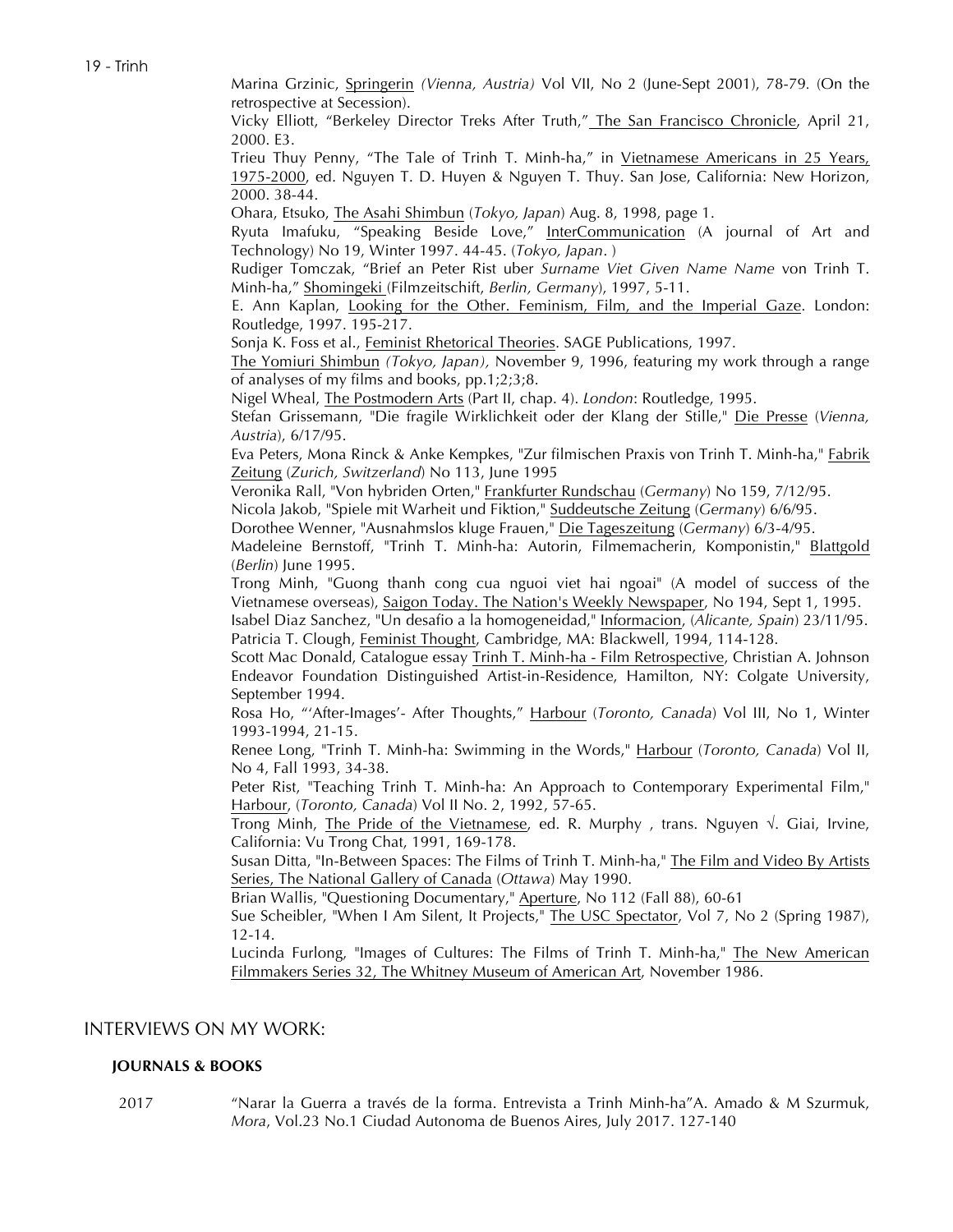| 2016 | - "Trinh T. Minh-ha with Benjamin Schultz-Figueroa and Patricia Alvarez,"The Brooklyn Rail.<br>Critical Perspective of Arts, Politics and Culture, Oct 4, 2016                          |
|------|-----------------------------------------------------------------------------------------------------------------------------------------------------------------------------------------|
| 2015 | - Silvina Herrera, "Esos otros ojos," Pagina 12 (Buenos Aires, Argentina), Sept 18, 2015<br>- Rollando Gallego, "Trinh T. Minh-ha: 'Siempre intento ponerme en el lugar del otro',"     |
|      | Escribiendocine (Buenos Aires, Argentina), Sept 22, 2015                                                                                                                                |
|      | - Rodrigo Fonseca, "A tigresa do Vietna," Caixa Cultural, Rio de Janeiro, Brazil, Oct 24, 2015                                                                                          |
|      | http://cultura.estadao.com.br/blogs/p-de-pop/a-tigresa-do-vietna/                                                                                                                       |
|      | - Luis Zas, "Trinh T. Minh-ha: un verdadero Cine migrante," Leedor(Buenos Aires), 9/22, 2015                                                                                            |
| 2002 | - Valentina Vitali, "The Cyborg's Hand: Care or Control?" Metro (Journal of Film, Arts &<br>Television, Sydney, Australia) No 133, 2002. 170-178.                                       |
|      | - Kathrin Rhomberg, interview on arts and politics in catalogue of the exhibition                                                                                                       |
|      | Ausgetraeumt (Vienna Austria), 2002.                                                                                                                                                    |
|      | - Hiroshi Yoshioka, "On the Fourth Dimension," in English and in Japanese, Diatxt. (Kyoto,                                                                                              |
|      | Japan.) Vol. 7, 2002. 44-56; 125-129.                                                                                                                                                   |
|      | - Genevieve Shiffrar, "Trinh T. Minh-ha's Films Featured at Documenta," UCB L&S News,                                                                                                   |
|      | since June 26, 2002, on line: http//ls.berkeley.edu/new/02/trinh.hrml                                                                                                                   |
| 2001 | - Irina Leimbacher, "Time Traveling," Release Print (Film Arts Foundation), March 2001, 32-35                                                                                           |
|      | - Deb Verhoeven, "A Scenography of Love," in English and in Slovenian, Maska Vol VIII, No 5-                                                                                            |
|      | 6 (1999-2000 Ljubljana, Slovenia), 113-115.                                                                                                                                             |
| 2000 | - Fukuko Kobayashi, "Deep Vibrancy of Silence: Interview with Trinh T. Minh-ha," The Rising<br>Generation (Tokyo, Japan), Vol. 146, No. 2, May 2000. 128-136.                           |
|      | - Marina Grzinic, "Shifting the Borders of the Other," Te Pua (The Journal of Puawaitanga,                                                                                              |
|      | Auckland, New Zealand), Special Issue: indigenous Women and Representation, 2000. 71-80.                                                                                                |
|      | - Hiroko Hara ed., Living Across Culture. Tokyo, Japan: YKK, 2000. 9-42.                                                                                                                |
|      | - Akira Mizuta Lippit, "Quand l'oeil tourne au rouge"/"When the Eye Frames Red," in French                                                                                              |
|      | and in English in Fiction. Ou d'autres histoires de la photographie / Or Other Accounts of                                                                                              |
|      | Photography, ed. F. Choiniere & S. Horne. Montreal, Canada: Dazibao, 2000. 59-76.                                                                                                       |
|      | - Marina Grzinic, "Die Grenzen des Anderen Vershieben" ("Shifting the Borders of the Other,")                                                                                           |
| 1999 | trans. into German, Springerin Vol V, No 4 (Dec 1999- Feb 2000, Vienna, Austria). 18-23.<br>- Akira Mizuta Lippit, "When the Eye Frames Red," trans. into Japanese, Intercommunications |
|      | (Journal of Art and Technology, <i>Tokyo, Japan</i> ), No 28, Spring 1999, 130-137 (for part I); & No                                                                                   |
|      | 29, Summer 1999, 146-153 (for part II).                                                                                                                                                 |
|      | - Victoria Alba, "A Conversation with Lynn Kirby & Trinh T. Minh-ha," Artweek, Vol 30, issue                                                                                            |
|      | 7/8, July/August, 1999. 18-19.                                                                                                                                                          |
|      | Kazuko Takemura, "The Door of Rhythm," Image Forum (Contemporary Art and Film                                                                                                           |
|      | Journal, Tokyo, Japan), Vol 1, No. 0, Spring 1999, 14-29.                                                                                                                               |
|      | Nancy Chen, "Speaking Nearby," in E. Ann Kaplan, ed., Feminism and Film, Oxford, UK:                                                                                                    |
|      | Oxford University Press, 1999. (A reprint.)<br>- Gwendolyn Foster, "Character-Zone," in Asian American Screen Cultures, ed. S. Liu & D. Y.                                              |
|      | Hamamoto, Temple University press, 1999. (A reprint)                                                                                                                                    |
| 1998 | - Marina Grzinic, "Kolonializacija zasebnosti," Delo (Ljubjana, Slovenia), 19 oktobra, 1998, 6;                                                                                         |
|      | "Premikanje meja drugega, Emzin (Arts magazine, Slovenia) VIII, 3-4, 1998, 8-11; Odjek                                                                                                  |
|      | (magazine for Philosophy, Sociology & Culture, Sarajevo), 1998; "Shifting the Borders of the                                                                                            |
|      | Other," in English and trans. into German, Teleopolis magazine, (on line) 1998; trans. into                                                                                             |
|      | Japanese, Deja-vu bis (Tokyo), No 15, July 1998, 14-15.                                                                                                                                 |
|      | - Mary Zournazi, ed., Foreign Dialogues, Pluto Press Australia Ltd., 1998. 53-75                                                                                                        |
|      | - Margaret Kelly, "Love and Country: An Interview with Trinh T. Minh-ha," The Independent,<br>July 1998, 28-31.                                                                         |
| 1997 | - Deb Verhoeven, "Interview with Trinh T. Minh-ha on The Language of Love and Cinema,"                                                                                                  |
|      | World Art, No 14 (Fall 1997), 36-41.                                                                                                                                                    |
|      | Gwendolyn Foster, "A Tale of Love: A Dialogue with Trinh T. Minh-ha," FilmCriticism, Vol.                                                                                               |
|      | XXI, No 3 (Spring 1997), 89-113.                                                                                                                                                        |
|      | - Eva Hohenberger, "There is No Such Thing As Documentary," Dox (Documentary Film                                                                                                       |
|      | Quarterly, Switzerland & Denmark) No 11, 1997, 22-23.                                                                                                                                   |
| 1996 | Kazuko Takemura, Hermes (Tokyo), No 11, November 1996, 186-193.                                                                                                                         |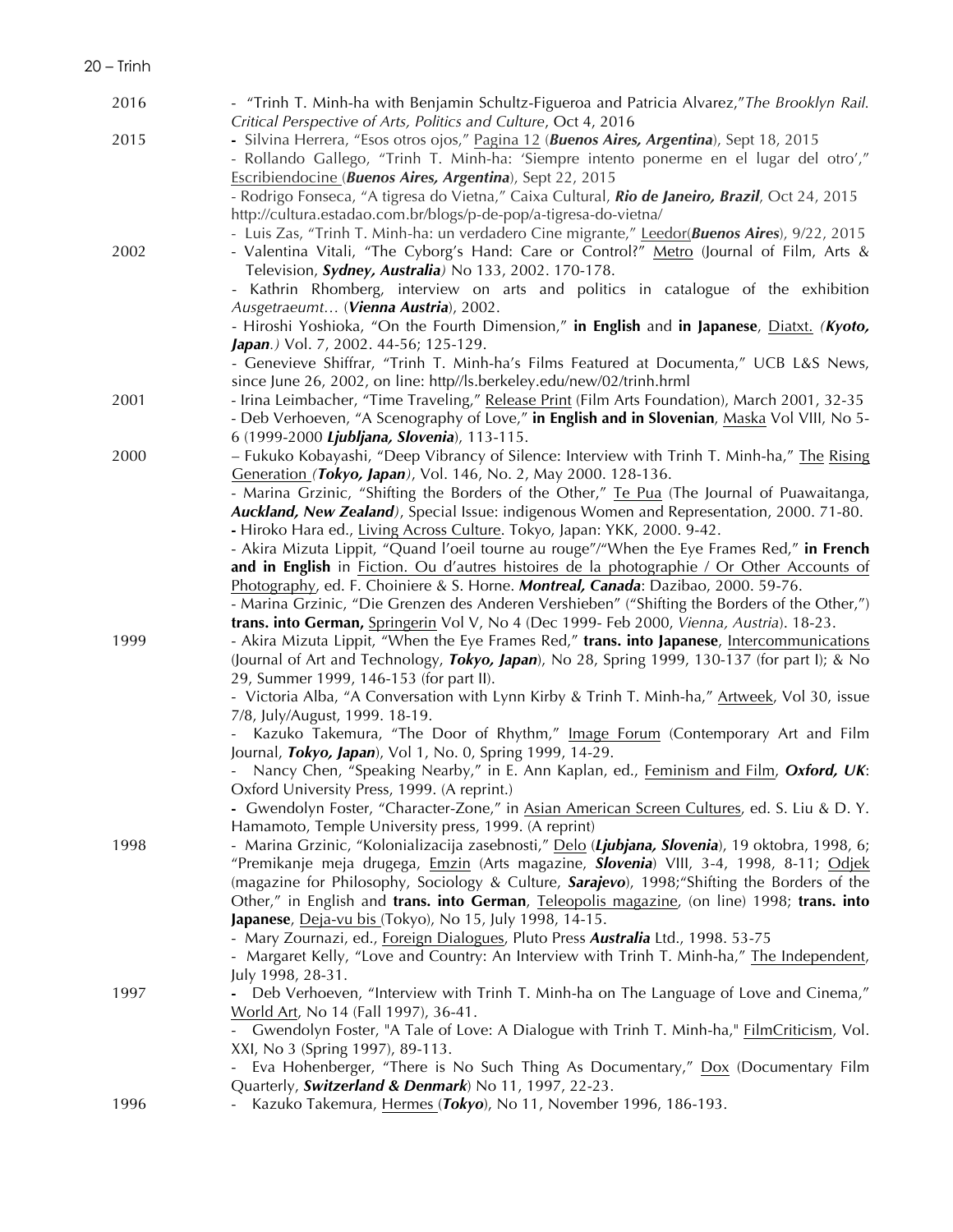| 21 - Trinh |                                                                                                                                                                     |
|------------|---------------------------------------------------------------------------------------------------------------------------------------------------------------------|
|            | - Annamaria Morelli, "The Undone Interval" in The Post-Colonial Question, ed. Iain                                                                                  |
|            | Chambers & Lidia Curti, London: Routledge 1996; in Italian in La Questione postcoloniale,                                                                           |
|            | Napoli: Liguori Editore, 1997.                                                                                                                                      |
| 1995       | Kim Hawkins, "Trinh T. Minh-ha's Fiction within a Fiction," Film/Tape World, Vol 8 No 8                                                                             |
|            | (92), September 1995.                                                                                                                                               |
|            | S. Noack, R. Noack & J. Schaffer, "I is a Shifter," Vor der Information (Vienna, Austria), No                                                                       |
|            | 5/6, 1995.                                                                                                                                                          |
|            | Berenice Reynaud, "Trinh T. Minh-ha At the Edge" Cinemaya (New Delhi, India), No 25/26,                                                                             |
|            | Autumn-Winter 1994-95.                                                                                                                                              |
| 1994       | Hsien-hao Liao, Chung-Wai Literary Monthly (National Taiwan University),<br>January,<br>1994.                                                                       |
|            |                                                                                                                                                                     |
|            | Tina Spangler, Latent Image, Vol 8 Issue 1, February, 1994.<br>$\sim$<br>- Tessa Barringer et al., "Strategies of Displacement for Women, Natives and their Others: |
|            | Intra-views with Trinh T. Minh-ha," Women's Studies Journal (New Zealand) Vol 10, No 1,                                                                             |
|            | 1994.                                                                                                                                                               |
| 1993       | Berenice Reynaud, Artist and Influences Series, Hatchs-Billops Collection, New York,                                                                                |
|            | November 1993;                                                                                                                                                      |
|            | also published in Harbour (Toronto, Canada), Vol 3 No 1, Winter 1993-94, pp. 42-55.                                                                                 |
|            | Grace Sullivan, "Trinh T. Minh-ha's Camera Angles," The San Francisco Review of Books,<br>$\sim$                                                                    |
|            | March/April, 1993.                                                                                                                                                  |
| 1992       | Nancy Chen, "Speaking Nearby" in Visualizing Theory, ed. L. Taylor, New York: Routledge,                                                                            |
|            | 1994; also in Visual Anthropology Review, Vol 8 No 1, Spring 1992, 82-91.                                                                                           |
|            | Paul Kalina, Filmnews (Sydney), May 1992.                                                                                                                           |
|            | Linda Tadi'c, Film Arts Foundation Release Print, Vol 14 No 10, Dec-Jan 1991-92.                                                                                    |
|            | Andere Sinema (Amsterdam), April 1992.                                                                                                                              |
| 1991       | Ryuta Imafuku, Hermes (Journal of contemporary Theory, Tokyo) No 30, 1991, 1-21.                                                                                    |
|            | Scott MacDonald, Critical Cinema, Vol II, Berkeley: U Of CA Press, 1991.                                                                                            |
|            | Laleen Jayamane & Anne Rutherford, The Independent (New York),<br>December 1991                                                                                     |
|            | and <b>Filmnews (Sydney</b> ), November 1990.                                                                                                                       |
| 1990       | Pratibha Parmar, Feminist Review, No 36 (London) Autumn 1990.                                                                                                       |
|            | Judith Mayne, Afterimage, December 1990; also published in Feminisms (Women's Studies,                                                                              |
|            | Ohio State University), September/October (Part I) and November/December (Part II), 1990.                                                                           |
|            | Pam Falkenberg, Affirmative Actions Lecture Series, Chicago: The School of the Art Institute                                                                        |
|            | publication, 1990.                                                                                                                                                  |
|            | Mark Freeman, Lightstruck, Vol 7 No 1 (January-March 1990), 19.                                                                                                     |
| 1983-89    | Stephen Kearny, "For Filmmaker and Teacher Trinh T. Minh-ha, Curiosity and Sensitivity                                                                              |
|            | Come First," Film/Tape World, Vol 2 No 8(20), September 1989,13.                                                                                                    |
|            | Harriet Hirshorn, "Interview with Trinh T. Minh-ha," Heresies No 12 (Fall/Winter 1987-88),                                                                          |
|            | $14 - 17.$                                                                                                                                                          |
|            | Rob Stephenson, Millenium Film Journal, No 19 (Fall/Winter 1987- 88), 122-29.                                                                                       |
|            | James R. Sherman & Laurie Sosna, "Trinh T. Minh-ha: A Multi-Dimensional Maker of Film, "                                                                            |
|            | Mindport (San Francisco), Fall 1986, p. 4                                                                                                                           |
|            | - Constance Penley & Andrew Ross, Camera Obscura (Journal of Feminism and Film Theory),                                                                             |
|            | Nos 13/14,1985, 87-103.                                                                                                                                             |
|            | - Gayle Passaretti, "Challenging Objectivity: One Filmmaker's View," Phoenix, Oct 17 1985,                                                                          |
|            | 6.<br>Laura Thielen, "Women in film," Cinezine (San Francisco), October 1984                                                                                        |
|            | Kathleen Hulser, "Ways of Seeing Senegal," The Independent, Dec 83,16-18.                                                                                           |
|            |                                                                                                                                                                     |
|            |                                                                                                                                                                     |
|            |                                                                                                                                                                     |

# **MAGAZINES & NEWSPAPERS** (A selection)

| International Examiner, Jan. 25, 2003 |  |  |
|---------------------------------------|--|--|
|                                       |  |  |

- Kim Soyoung, Kino), *(Korea)* No 21, December 1996, 168-171.
- KimYoung-Jin, Cine 21 *(Korea),* No 80, Nov 26-Dec 3, 1996, 34-36.
- Kwon Youngshin, Harper's Bazaar *(Korea),* December 1996, 242-245.
- Lee Hyun-Soo, Premiere *(Korea),* December 1996.
- Lee Sung Wook, The Hankyoreh Shinmun *(Korea),* November 12, 1996, 23.
- Keiko Toyoda, Shisheido-"Le Millenium" *(Japan),* No 19, 1997.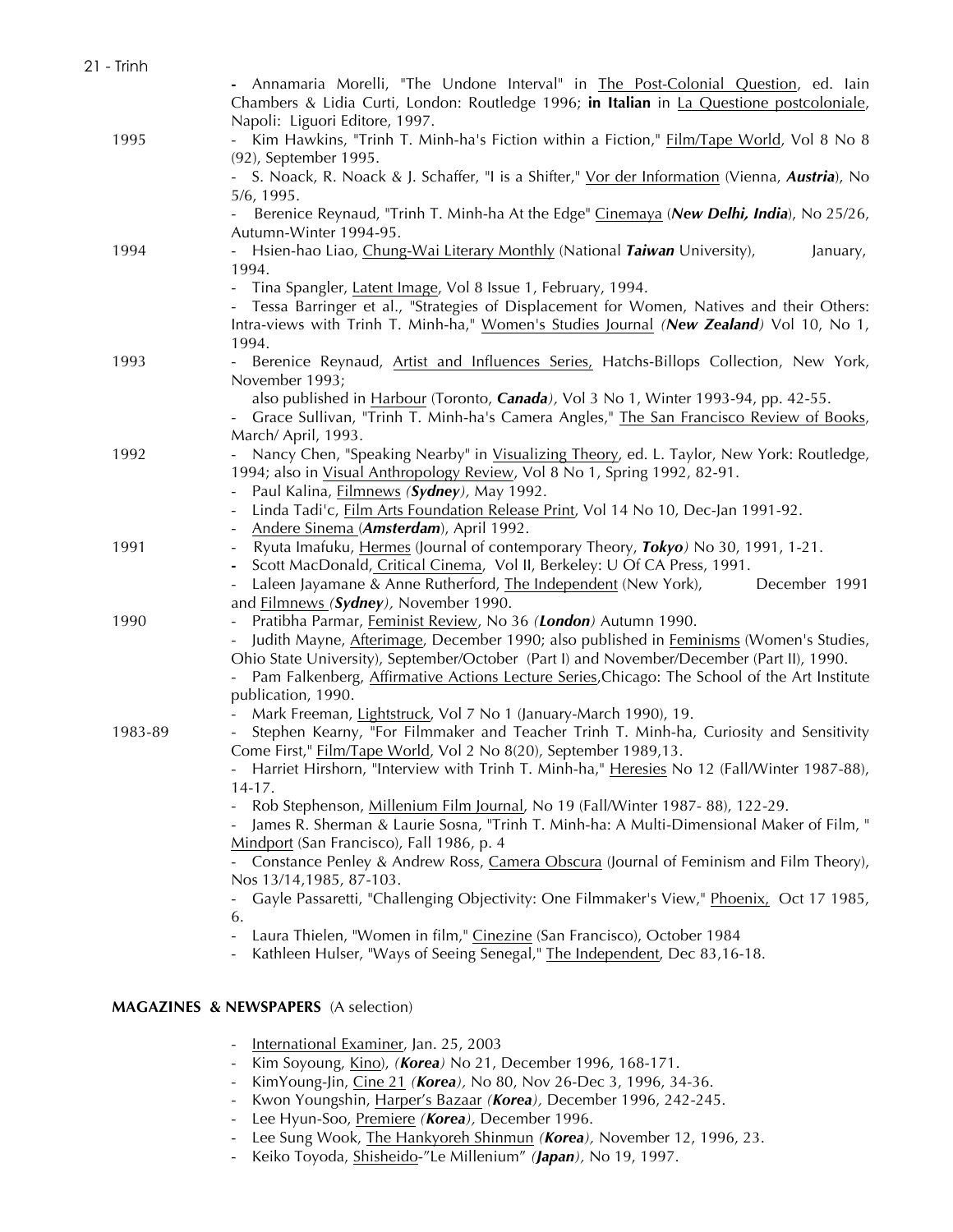- Marian Au, Esquire Magazine (Chinese edition, *Hongkong),* October, 1995.
- Peggy Lai, Yazhou Zhoukan. The International Chinese Newsweekly, Oct. 1, 95.
- Mary Shuk-han Wong (Prof. Hong Kong Baptist University) "How Do You Do, Prof. Trinh Minh-ha?" Marie Claire (*Hongkong*), Oct 95, 110-14.
- Gary Mack, City Entertainment Magazine (*Hongkong*), Aug 25, 1995, 100-103.
- Ada Yuen, "Shooting Films from a Different Angles," South China Morning Post (*Hongkong*), 8/17/95, p. 19.
- United Daily News (*Hongkong*), Aug 18, 1995, 19.
- Yvonne Kennedy, "Movies are More than just Entertainment to Filmmaker Trinh," The China News (*Taiwan*), October 10, 1993.
- Kevin Thomas, The L.A. Times, September 4, 1993
- Caroline Vercore & Brigid Shadbolt, Stamp Magazine (Auckland, *New Zealand*), Aug. 93.
- Paolo Bono, "L'Identita del trattino," il manifesto (Italy), November 29, 1991, p. 13
- Rie Nakano, Women's Democracy Newspaper (*Japan*), October 12, 1991
- Yoshio Tsuchiya, The Yomiuri Shimbum, December 7, 1990 (*Japan*)
- Mieko Hosomi, Sankei Shimbum (Home News section) (*Osaka, Japan*) December 12,1990
- Suudo Osamu, The Hokkaido Shimbum, (*Sapporo, Japan*) December 13/90

## **TELEVISION** (A Selection)

- Les Interviews du CRASC (Centre de Recherche en Anthropologie Sociale et Culturelle), *Oran, Algeria,* Oct 15, 2012, released on YouTube Feb 2016.
- **Arirang TV**, "Heart to Heart," English talk show, (with Yoonjung Seo) *Seoul*, Korea, July 18 2007
- **- EBS,** *Korea Educational Broadcasting System***, Seoul,** (EIDF 2005 Today, Live Program) Sept 3. 2005
- **- EBS,** *Korea Educational Broadcasting System***, Seoul,** August 31**,** Live Program Sept 4, 2004
- **- Megamedia (Singapore Mediacorp TV12),** "Arts Buzz," June 14, 2004.
- **- Detroit TV**, The Edge with Jeffrey Miller, "The Crisis in Urban America" 8/2002
- **- Channel 32 Vietnamese Television** (with Chanh Pham), Dec 10, 15, 21, 2001
- **- Channel 7 KGO TV** "Profiles of Excellence" 6/27 &7/5/92 (G. Yamate)
- **- Channel 44, KBHK** (with Debbie Picker) November 7, 1991
- Asian-American Filmmakers, *Tokyo* American Embassy, December 5-6, 1990.
- **-** 2-hr interview, **Video Data Bank** (Artist Series), Chicago, October 30, 1989.
- **-** "Countrywide Classroom" National Network/University Grants Commission, May 1988, *Jodhpur, India*.
- KQED, "Science Going Public" program, October 1-15, 1987; Dec 1-15, 1986. Short excerpts of the film *Naked Spaces - Living is Round.*
- Access Video of Western Pennsylvania (Cable Television), "Women in the Director's Chair" Program; 6/26 & 27, 1987. 50 minute interview

### **RADIO** (A selection)

Seoul Radio (**Korea**), "Culture Page" with Young Ae Han, 8/31/05 WKCR (New York) with Janie Iadiapaolo, 3/20/2001 **`** KALX (Berkeley) 9/14/96 WTJU (Charlottesville, VA) "Sister Talk" 10/28/95. Radio Television *Hong Kong,* "Hong Kong Today" 8/11/95. ABC. "Arts National" *Sydney*, 3/14/93 **Voice Of America**, *Vietnamese* Service, 2 hr interview, 2/27; 28/1993. KALX "Film Close-up," March 17, 1992 M. Meyer, **NPR** "Crossroads" Program, October 25, 1991. R. Diamondstein for KALX Berkeley: "Women in the Arts," October 29; "Film Close up," October 26, 1991. Airi Leppanen, *Finnish* **Broadcasting** Cie, Helsinki, May 1991. Hakushin Suzuki, **Radio** *Japan*, Osaka, December 11, 1990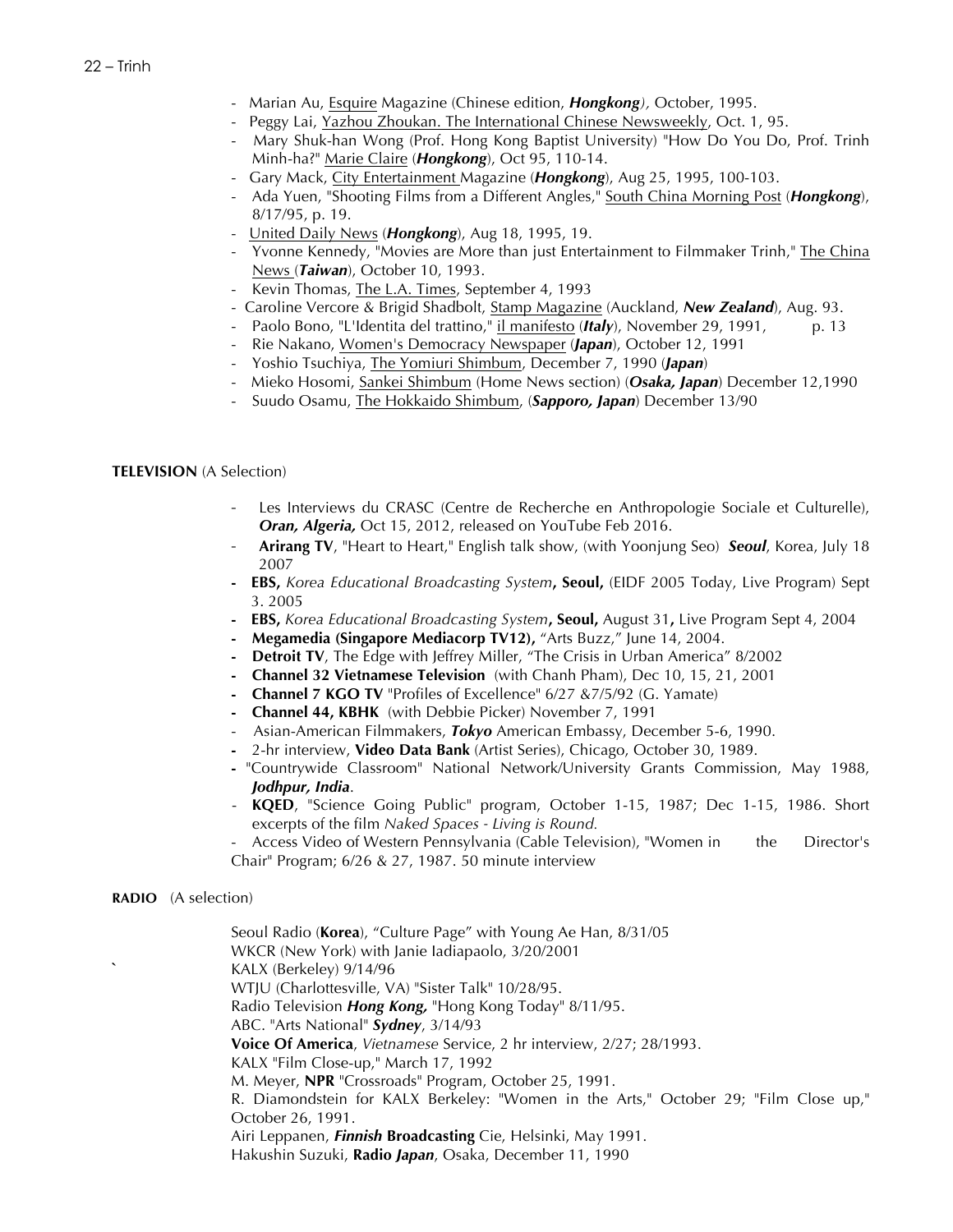Hong Lien, one-hour interview **BBC** External Services, *London*, May 1989 Gissianne, Radio Futur Generation (*Paris, France* 94.4 Emission Nanatomie) 3/12/89. *Sydney*: Andrew Olle, Radio 2 BC 6/15/1990; Gail Austin, Nat. New Network 6/15. *Melbourne*: Deb Verhoeven & Stephen Jones, Radio 3CR, 6/18; John Hindle Radio 3AW, 6/18; Bruce Berryman Radio 3R, 6/19; Dominique Schwartz, Radio 3R, 6/19; Brent Clough, "Arts National" **ABC Radio National** *(Australia),* 6/20/1990. **Radio** *Canada,* Ottawa, Ontario 5/16/90 CKCU at Carleton University, *Ottawa*, Ontario 5/15/90 Leonard Lapote, **WNYC, New York** Neighbors 4/3/89 Bob Smith, **WXXI, Rochester**, NY, 4/12/89 Anne Alberson, **Voice of America (Washington DC)** 12/5/86 (1 hour) **WEFT** (Champaign, **Illinois**), "Window on the World" one-hour program, interviewed by David Williams, October 11, 1986. Claude Chassaing, **Radio** *France* ArKenciel, 3/18/86 Imogene Lamb, English Section of **Radio** *France-Inter*, 3/18/86 Arlene Shale, **Radio** *Suisse Normande*, 3/19/86 (Switzerland) Sophie Artaud, **Radio** *Canada*, 9/8/85 Maryse Kiefer, **Voice of America**, 9/21/83 (VOA)

# **FILM EXHIBITIONS**

**RETROSPECTIVES / SURVEYS OF MY FILMS:** Presentations by and public debates with filmmaker included unless marked **#**

(54) Fondation maison des sciences de l'homme (FMSH) & Foundation Gulbenkian, *Paris, France* March 3-11, 2017

*Caixa Cultural*, *Rio de Janeiro, Brazil*, Oct 20- Nov 1, 2015. *CineMigrante International Film Festival*, Film and Education in Human Rights of Migrants, *Buenos Aires, Argentina*, Sept. 15 – 20, 2015

*Beer voor Beer Festival de cine Documnental*, *Bogota, Columbia*, Aug 12-16, 2014

(50) Tranzitdisplay (Contemporray Gallery) *Prague, Czech Republic* Nov 2014 – Feb 2015 *Subversive Film Festival*, *Zagreb, Croatia*, May 7-17, 2014 *15th Flying Broom Int. Women's Film Festival*, *Ankara, Turkey* May 10-13, 2012 *The Arsenal* Institut für Film und Videokunst, *Berlin, Germany,* June 1-10, 2012 *Ambulante Gira de Documentales Film Festival* in **12** different **cities (***Mexico City, Metepec-*

*Toluca, Cuernavaca, Leon, Puebla, Mrelia, San Cristobal, Oaxaca, Monterrey, Tijuana, Xalapa, Guadalajara, Mexico*, Feb 11 – May 6, 2011

*Film Center & Club Third Space*, The Old Distillery, *Turku, Finland* Oct 15 - 22, 2011. *Gyeonggi Museum of Modern Art*, *Ansan City*, Gyeonggi-Do, *Korea*, Oct 22 - Nov 27, 2010 Mostra Audiovisual Fazendo Genero, *Auditorio da Fundacao Cultural BADESC*, Centro

*Florianopolis, Brazil*, August 20-22, 2010.

Mumbai International Film Festival, *Mumbai, India.* Feb 3-9, 2010, *De Balie*, *Amsterdam, Netherlands*. April 2009

- 40) *Jeu de Paume Museum (Galerie Nationale de l'Image)*, *Paris, France*. October 23 November 9, 2008. *The Museum of Fine Arts*, Houston, Texas, February 28 – March 2, 2008 I-GONG, Alternative Visual Culture Factory, *Seoul, Korea*, May 17-30, 2007 Ritsumeikan University, *Kyoto, Japan* June 4 - 8, 2007 (NS, SV, SC, TOL, FD, NP) *Tate Modern*, *London, UK*, February 10-12; 17-19, 2006 *O Cinema Que Pensa II* event & *Rio de Janeiro* Int'l Film Festival, *Brazil*, October 1-4, 2005, (Survey, 4 films) *Community Art Forum*, Multimedijalni Centar*, Zagreb, Croatia*, 6/15-18 2005 (Survey 4 films) *Busan Art Biennale* 2004*, Busan, Korea* Aug 21 - Oct 31, 2004 (Survey, 4 films) *Maritime Museum*, *Perth-Fremantle, Australia,* Feb 27-28, 2004 *Museo Nacional Centro de Arte Reina Sofia at Madrid***, Spain**, Jan 2004**#**
- 30) *MACBA (Museum of Contemporary Art) Barcelona, Spain*, Oct 30- Dec 18, 2003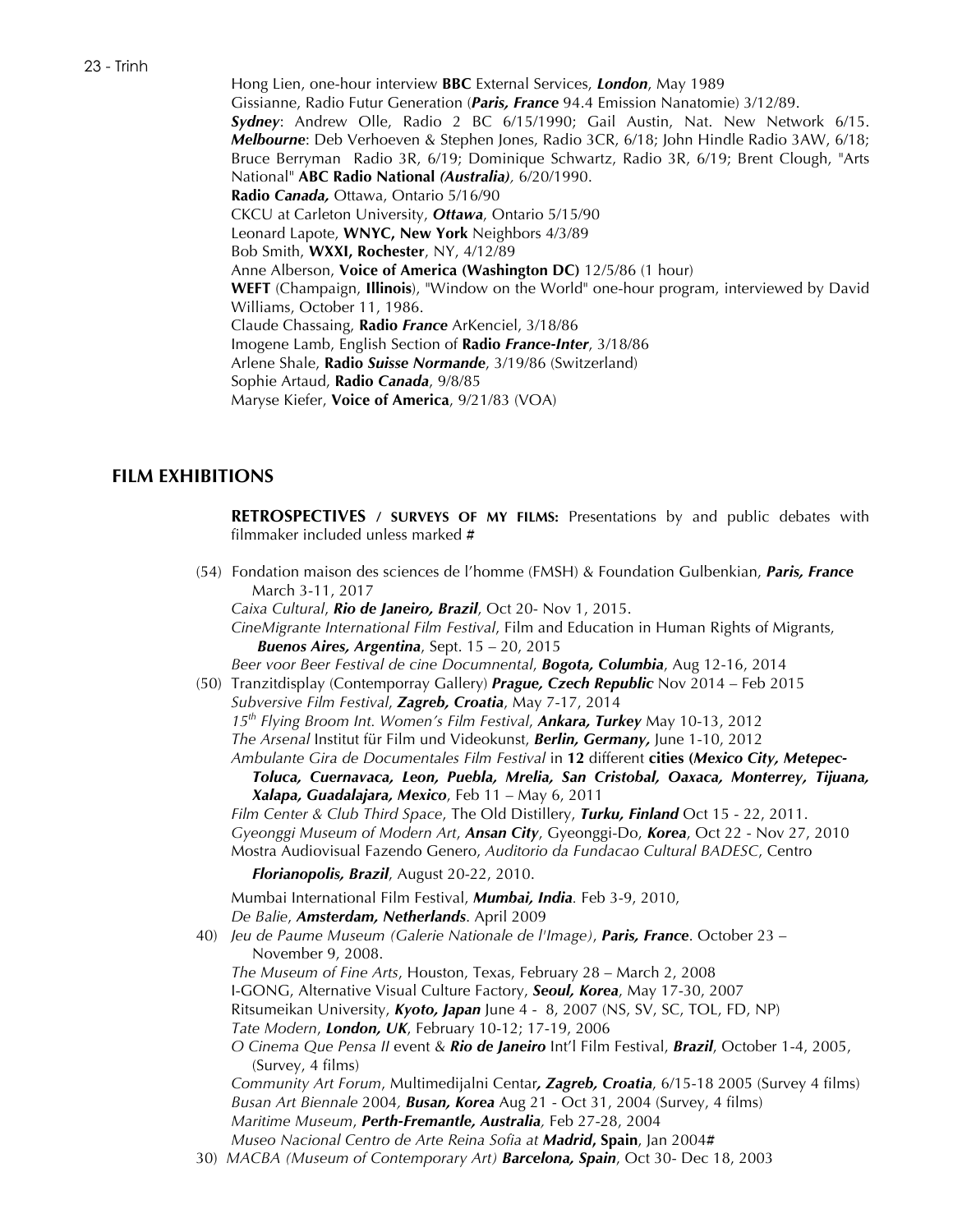*Cinema Project*, Portland, Oregon, Nov 6 - Dec 2003 *Kyoto Art Biennale, Kyoto, Japan* Oct 3 - Nov 3, 2003 *Documenta 11*, *Kassel Germany***,** June 8 – Sept 15, 2002 (main exhibition & screening of 4 films) *Secession*, *Vienna, Austria***,** March 8 – Aprill 22, 2001 *Fine Arts Theater,* Berkeley, California, April 7 – 27, 2000 *Pan-Cultural Film Festival*, Houston, Texas, Feb 10-13, 2000 *International Film Festival*, *Ljubljana, Slovenia* Nov 5-19, 1999 (Special Tribute) *The Japan Foundation Forum, Tokyo, Japan,* April 17-19, May 1999 (not present) *Image Forum, Tokyo, Japan,* July 15-19, 1998\* 20) *Feminale Women's Film Festival***,** *Koln, Germany* Oct. 2-6,1996 (Special Tribute) *Metropolitan Museum of Photography*, *Tokyo, Japan*, Sept 2-Oct 27,1996 *Frauenkino Xenia*, *Zurich, Switzerland*, April 4-May2, 1996**#** *Hong Kong Arts Centre*, Wanchai, *Hong Kong*, August 10-17, 1995 *Filmhaus*, *Vienna, Austria*, June 14-18, 1995 *Shedhalle*, *Zurich, Switzerland*, June 10-13, 1995 *Filmmuseum & Kunstverein Muenchen*, *Munich, Germany*, June 5-9, 1995 *Kino fsk*, *Berlin, Germany,* June 3-7, 1995 *American Center, Paris, France*, June 1-3, 1995 *Colgate University*, Hamilton NY, October 11-26, 1994. 10) *Eldorado, Centrum Voor Beeldcultuur, Antwerpen***,** October 8-21, 1993**#** *The Banff Center*, *Calgari, Canada,* October 5-17, 1993. *Institute of Contemporary Art*, *London, UK*, November 22-24, 1992. *San Francisco Cinematheque*, October 24-26/1991 *Cornell Cinema*, Ithaca, New York, February-March/1991 *National Gallery of Canada*, *Ottawa,* 5/3 - 5/20/1990 *Film Studies Association of Canada*, 5/14 -5/18/1990 *Athens International Film Festival*, 4/26 - 5/4/1990

- *Sheldon Film Theater, Lincoln*, Nebraska 11/3-11/4/1989
- *1) Rainbow Film Festival, Portland*, Oregon 5/7-5/9/1989

### **ART BIENNALES & TRIENNIALS**

**La Triennale (Contemporary Art Triennale)** Palais de Tokyo, Paris, France May-June 2012 **Third Guangzhou Triennial,** Guangdong Museum, China, Sept 6 – Nov 16, 2008 **Chechnya** Emergency Biennale (traveling in different cities around the world), San Francisco & Chechnya 2008 **Shanghai** Art Biennale, China, 2004 **Busan** Art Biennale, Korea, 2004 **Kyoto** Art Biennale, 2003 **Documenta 11**, **Kassel Germany,** June 8 – Sept 15, 2002 1992 Biennial of **the Whitney Museum of American Art** 1987 Biennial of **the Whitney Museum of American Art**. Two-year tour in twelve cities of Europe by the American Federation of Arts

#### **SELECTED ONE-ARTIST SCREENINGS & Selected group exhibitions**

(See "Public Talks" for more screenings abroad and at universities. Filmmaker presents her film(s) and conducts public debates at events marked with **\*\*.** Film(s) screened are marked as follows**:** R for *Reassemblage*; NS for *Naked Spaces*; SV for *Surname Viet*; SC for *Shoot for The Contents*; TOL for *A Tale of Love*; FD for *The Fourth Dimension*; NP *for Night Passage*; DW for *The Desert Is Watching*; BOD for *Bodies of The Desert; FVN for Forgetting Vietnam*)

2016 Yerba Buena Center for the Arts and San Francisco Cinematheque, May 12-13, 2016 (FVN)\*\* Ost for Paradis Cinema, *Aarhus, Denmark*, May 25, 2016 (R)\*\* Kuntshal Charlottenborg, *Copenhagen, Denmark*, May 24, 2016\*\* Concordia University*, Montreal, Canada*, March 4, 2016 (3 films: SC, NP & SV)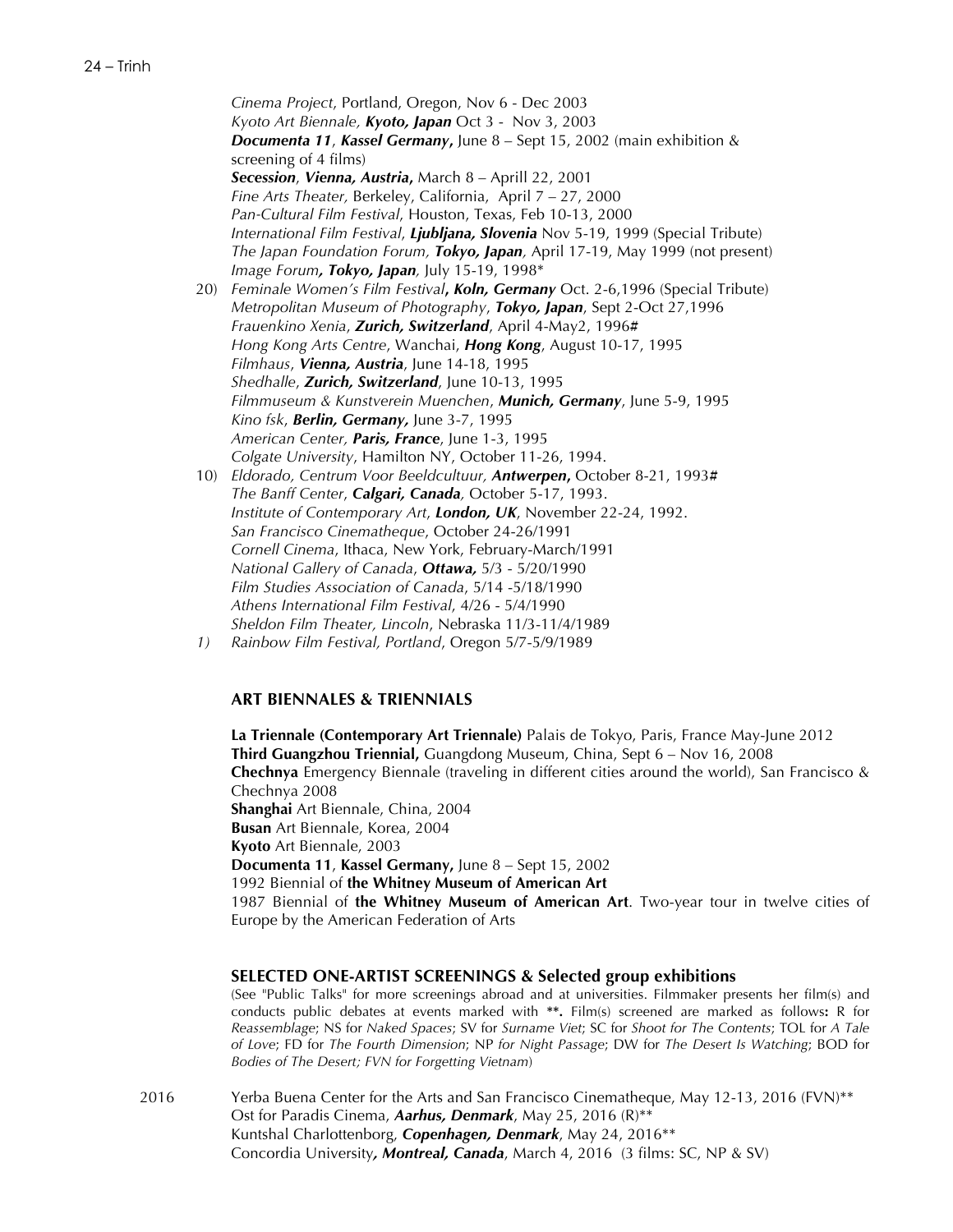|      | Tateuchi Democracy Forum, Los Angeles, April 23, 2016 (FVN)**                                     |
|------|---------------------------------------------------------------------------------------------------|
| 2015 | Le Cinematographe CRENEAU, Ecole Nationale Supérieure d'Achitecture de Nantes, France             |
|      | 3/3-31/2015 (FD)                                                                                  |
|      | Fundaxao Caixa Geral, Lisboa, Portugal, March 25, 25, 2015 (R, FD)                                |
|      | Kommunales Kino, Freiburg, Germany, Jan. 7, 2015 (R)                                              |
| 2014 | Malmo Konsthall, Malmo, Sweden Nov 29, 2014 (FD)                                                  |
|      | Art Cinema, Rijeka, Croatia, May 11, 2014 (NP)**                                                  |
|      | Uplink Theater at Shibuya, Tokyo, Japan, May 2014 (3 films: R, SV, FD)                            |
|      | Society for Visual Anthropology Film Festival, Washington DC, Dec. 6, 2014 (SV)**                 |
| 2013 | Wits Institute for Social and Economic Research, JWTC, Johannesburg, South Africa, June 24 &      |
|      | 26, 2013 (SC)**                                                                                   |
|      | Malmo Hogskola, Sweden, Sept. 15, 2013 (SV)                                                       |
|      | John Hopkins University, Feb. 2013 (3 films: R, SV, FD)**                                         |
| 2012 | Redcat, Los Angeles, Nov 7, 2012 (SV) **                                                          |
|      | Bijou Theater, Cal Arts, Nov 8 & 9, 2012 (SC NS) **                                               |
|      | Cinematheque, Oran, Algeria, 10/14/12 (SV)**                                                      |
|      | "Material Information" Exhibit, <b>Bergen, Norway</b> , Galleri Format, Sept $27 - Oct$ 18, 2012; |
|      | Kunstmuseene, Sept 28 - Jan 27, 2013; Hordaland Kunstsenter, Nov 16- December 2012 (R)            |
|      | Academy of Fine Arts, Milan, Italy, 5/29/12 (Shoot for the Contents)**                            |
|      | U of Pennsylvania, Philadelphia, 4/5/12 (Night Passage)**                                         |
|      | U of California Sacramento, 4/14/12 (The Fourth Dimension)**                                      |
|      | Filmmor Women's Film Festival, Istanbul, Turkey, 3/10-18, 2012 (R)                                |
|      | Romakep Muhely Film Club, Budapest, Hungary 2/22/12 (R)                                           |
|      | Fundacion Artium de Alava, Spain, 1/28/12 (R)                                                     |
| 2011 | Walker Art Center, Minneapolis, 11/11/11 (SV)                                                     |
|      | Chinese University of Hong Kong, China, 11/1-11/5/11 (Night Passage)                              |
|      | Academy for Fine Arts, Vienna, Austria, Nov 17-18/11 (NP, FD)                                     |
|      | University of Wien, Austria, Nov 14/11 (NP)                                                       |
|      | Pacific Zen Institute, Santa Rosa, CA (Reassemblage, 9/24/11)                                     |
|      | University of Tokyo, Japan, 3/7/11 (NP)                                                           |
|      | 29 <sup>th</sup> Fundação Bienal de São Paulo, Brasil (Surname Viet)                              |
|      | Palácio das Artes in Belo Horizonte, Brasil Jan 18 to March, 20, 2011 (SV)                        |
|      | Museu de Arte Moderna (MAM-Rio), Rio de Janeiro, Brasil 3/4 - 5/8, 2011                           |
| 2010 | Hebbel Theater (HAU), Berlin, Germany, Nov 25, 2010 (SV)**                                        |
|      | University of São Paulo, Brasil (Shoot for the Contents, 8/19/2010)                               |
|      | MOCA, Miami, Florida, 0/02/10 (R)                                                                 |
| 2008 | Annual Congress on Research in Dance Conference, Hollins University, Roanoke, Virginia,           |
|      | November 14, 2008. (NP) **                                                                        |
|      | Void Gallery, North Ireland, August 12 - September 12, 2008 (NP & FD)                             |
|      | The National Gallery of Canada, Ottawa, Canada, Oct 5, 2007 (NP) **                               |
|      | Agnes Scott College, Decatur, GA, Sept 26, 2007. (NP) **                                          |
|      | Memphis College of Arts, Sept 16 & 17, 2007. (NP) **                                              |
|      | I-GONG Alternative Visual Culture Factory, Seoul, Korea, 7/26, 2007(R, SV, TOL)**                 |
|      | Maki Gallery, Tokyo, Japan, June 12, 2007 (BOD)                                                   |
|      | Prefectural Museum of Art, Naha, Okinawa (Japan) June 9, 2007 (BOD)                               |
|      | Ritsumeikan University, Kyoto, Japan June 4 - 8, 2007 (NS, SV, SC, TOL, FD, NP                    |
|      | Ecole nationale supérieure des beaux-arts, <i>Paris, France</i> , Jan 30, 2007 (FD)               |
|      | Annual Association of Art Historians Conference Belfast, UK, April 12, 2007 (NP)                  |
|      | Savannah College of Art and Design, GA, films survey, Feb 2007 (R, NS, FD) **.                    |
|      | Clark University, December 1, 2006 (R)                                                            |
|      | San Francisco Art Institute, October 31, 2006 (R)                                                 |
|      | Eastern Kentucky University, Annual Distinguished Lecture in International Studies, Sept 13,      |
|      | 2006 (NP) **                                                                                      |
|      | Miyazawa Kenji Association, Iihatobu Center, Hanamaki, Japan, Aug. 26, 2006. (NP) **              |
|      | Havard Film Archive, June 20, 2006 (SV)                                                           |
|      | Pacific Film Archive, Berkeley, Feb 28, 2006 (DW; BOD; FD) **.                                    |
|      | The University of Wisconsin, Milwaukee, Film Dept, Feb 24, 2006 (NP)                              |
|      | Taro Okamoto Museum of Art, <b>Kawasaki, Japan</b> , April 8-June 25 <sup>th</sup> , 2006 (FD)    |
|      |                                                                                                   |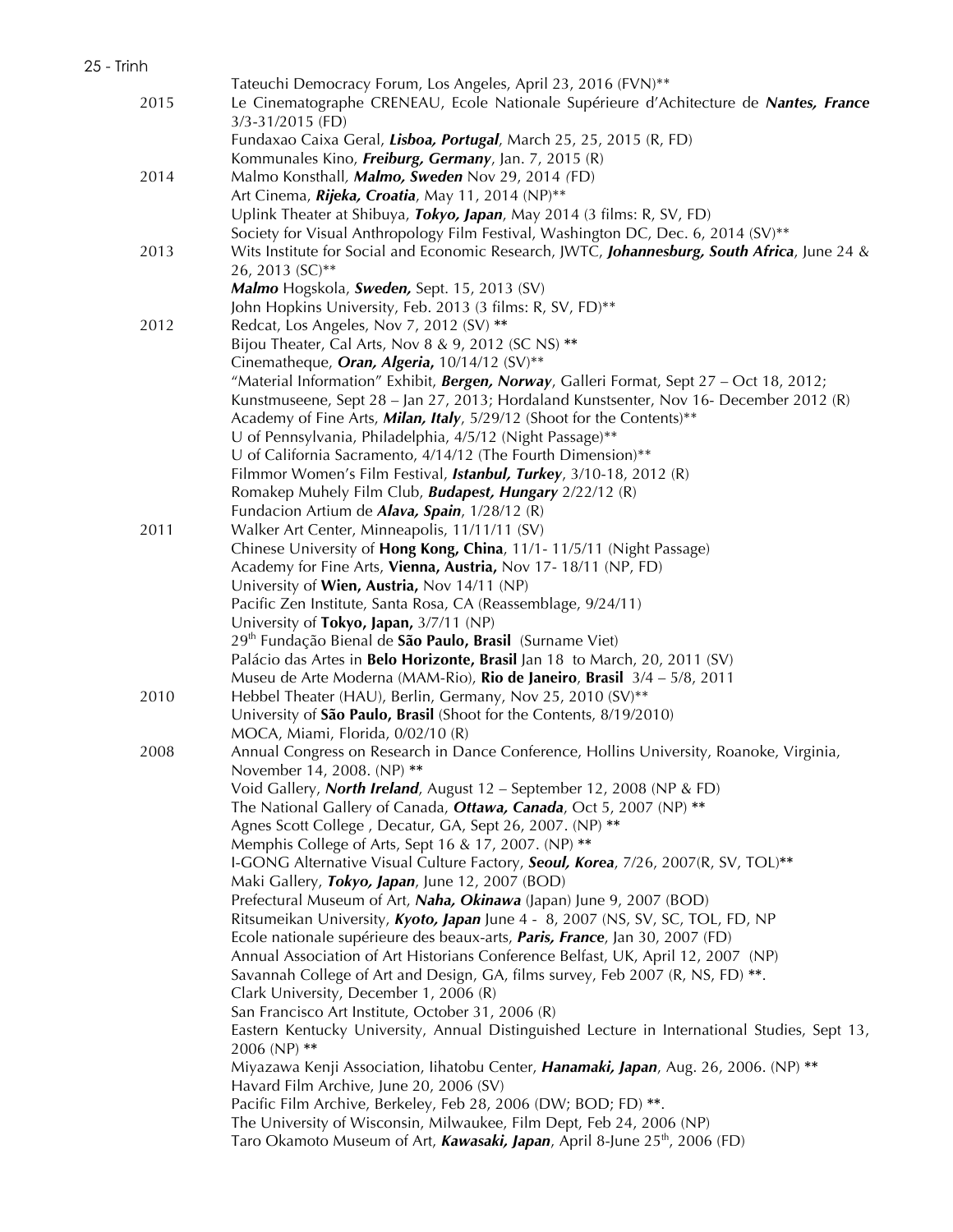Universita degli Studi dei *Napoli* L'Orientale, *Italy*, June 16, 2006 (DW; BOD). Syracuse University, March 2, 2006 (NS) Symposium on Beauty, NAC Makiling, *The Philippines*, January 28, 2006 (NP) **\*\*** Centre Pompidou, *Paris, France***,** Dec 12, 2005**\*\*** (FD) Le Louvre Museum**, Paris, France,** 2004 **(**R); 2005 (NS) Fundacao Serralves, *Porto, Protugal*, Dec 1, 2005 (SV) U of Colorado, Boulder, Nov 29, 2005 (R) New York University, Oct 27, 2005 (R) MARCO (Museum of Contemporary), "Chikaku: Tiempo y Memoria en Japon," *Vigo*, *Spain*, October 2005. (FD) Pitzer College, Sept 13, 2005 (R) Kunsthaus *Graz, Austria*, "Chikaku: Time and Memory in Japan," June 4 -Sept 11th, 2005 (FD) Tate Modern, June 6, 2003. (FD) **\*\*** Casino Luxembourg, *Luxembourg*, Sept 28–Dec 1, 2002 (SV) Center for Contemporary Art, *Varsaw, Poland,* Dec, 2002 (FD) Danish Film Institute, *Copenhagen, Denmark*, Nov 10-19, 2002 (SV) The Substation Art Gallery, *Singapore*, Oct 12, 2002**\*\*** (FD) San Jose Museum of Art, "Parallels & Intersections" June 1- Nov 3, 2002 (R) Film Forum, Los Angeles, April 14, 2002 (FD)**\*\*** Cal Arts Institute, Valencia, CA April 12, 2002 (FD)**\*\*** Center for Visual Culture, Bryn Mawr College, April 4, 2002 (FD)**\*\*** Museum of Fine Arts in Boston, March 8 & 9, 2002 (FD, TOL)**\*\*** *Barcelona* Center of Contemporary Culture *(Spain)*, May 2002 (FD) San Francisco State Univ, August Coppola Theater, November 2001(FD)**\*\*** Museum of Modern Art, New York, Documentary Fortnight, Dec 14, 2001**\*\*** (FD) Conference New Media & Digital Technology, *Dortmund, Germany* 6/15/2001 The Chicago Film Forum, June 15-16, 2001 (FD) The Cleveland Cinematheque, Cleveland Ohio, Feb 22, 2001 (TOL) Charles Theater, Baltimore, Maryland, Dec 5, 2000 (TOL)**\*\*** Harris Cinema, Grinnell, Iowa, Nov. 29, 2000. (TOL)**\*\*** Anthology Film Archives, NY, "Artists & Influence on Film" Oct 26, 2000 (R) Haus der Kulturen der Welt, *Berlin, Germany*, 4/ 28/99**\*\*** Cinema Munster, *Munster, Germany*, July 13;19, 1998 Collins Cinema, Wellesley, MA, 3/13/1998**\*\*** Filmhaus Stobergasse, *Wien, Austria* 5/20/98 Castle Gallery, New York, 11/9/98 Autonomes Kulturzentrum, *Wurzburg, Germany* 11/29/97 Asian Art Museum, San Francisco, 10/19/97**\*\*** Brooklyn Museum of Art, New York, 5/31/97**\*\*** Image Film & Video Center, Atlanta, 4/2/97 Wexner Center for Visual Arts, Ohio, 4/25/97 Havard Film Archive, Cambridge, 1/15/97; 4/15-4/16/97 Museum of Modern Art, New York, 4/26-4/27/97 Mini-Cine, Los Angeles, 4/19/97 Film Center, Chicago Art Institute, 3/14/97**\*\*** Pacific Film Archives, Berkeley, 3/31/97**\*\*** Orange County Museum of Art, 1/31/97 Southwest Film Center, Albuquerque, 2/19-2/22/97 Cinematrix, *London (UK)*, 10/5-10/16/96 RoxieCinema, San Francisco 9-25;26/96**\*\*** UC Theater, Berkeley, 9/16/96**\*\*** Kabuki Theater, San Francisco, 10/19/95**\*\*** World College Institute, New College of California, San Francisco, 4/17/95 Theater Hoogt, *Utrecht, Netherlands*, March 24**\*\***; 25; 26, 1993 Filmtheater Desmet, *Amsterdam, Netherlands*, March 21**\*\***; 22; 23 STUC (Cinematheque), *Lewen, Belgium*, March 23, 1993**\*\*** The Cinematograph, New York (one-week run) 5/ 14 - 22/92**\*\*** Roxie Theater, San Francisco 3/27-30/92**\*\***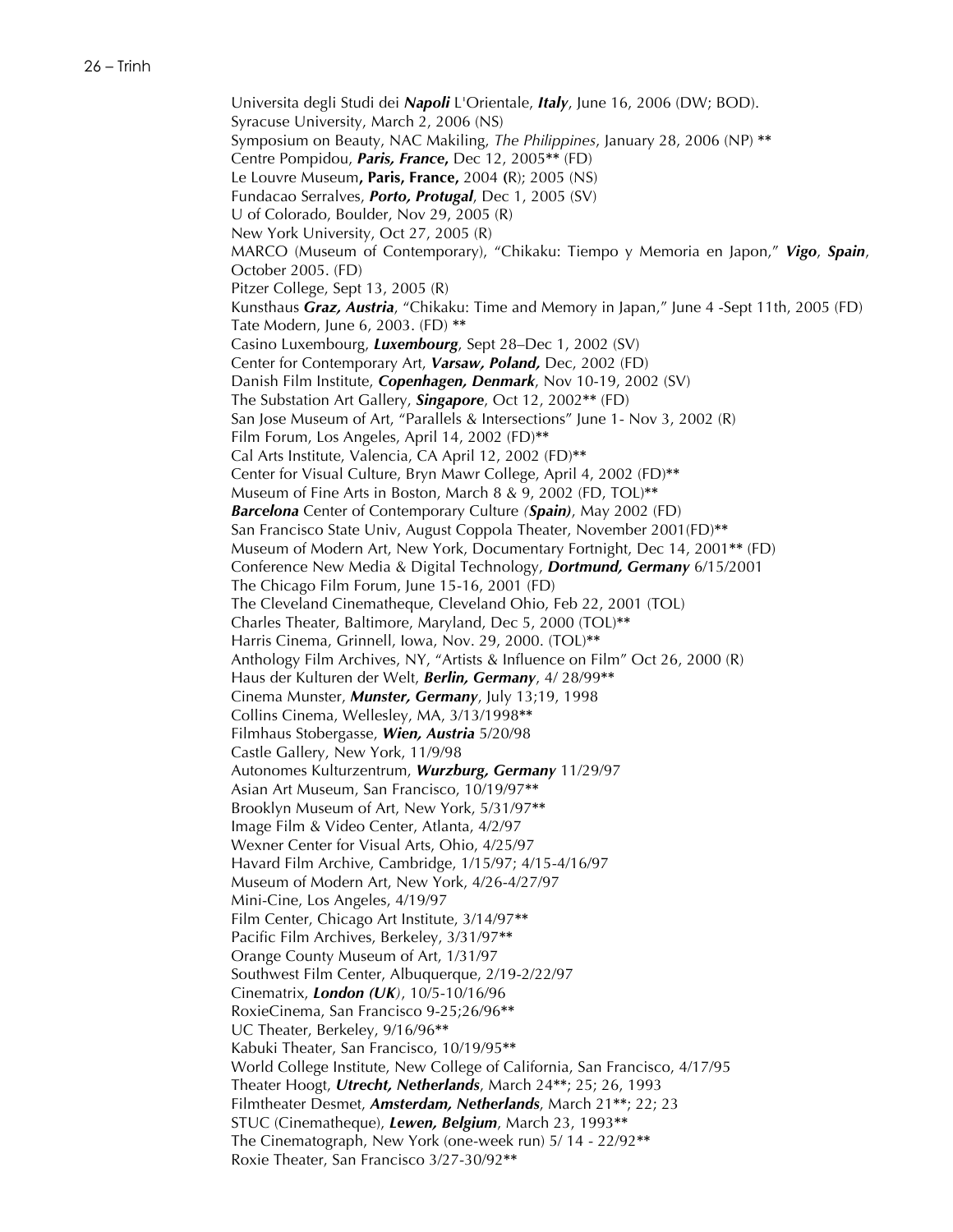27 - Trinh

UC Theater, Berkeley 3/29/92 Wexner Center for Visual Arts, 1/23/92 Cornell Cinema 3/7/92 UCLA Film/TV Archive 3/14/92 Walker Arts Center, Minneapolis 4/29/92 Brattle Theater, Boston 4/26/92 Cleveland Cinematheque 5/28-30/92 Chicago Filmmakers 6/27/92 Neighborhood Film Project , Philadlephia, 4/3-4/92 Kabuki Theater, San Francisco, 10/23/91**\*\*** Museum of *Kyoto (Japan)*, 12/9/90**\*\*** *Osaka* American Center *(Japan)*, December 10-11/1990**\*\*** *Sapporo* American Center *(Japan)*, 12/14/90**\*\*** *Hong Kong* **Arts Center** 5/20 and 26/1990 Wexner Center for The Visual Arts, Columbus Ohio, 5/26/1990**\*\*** Kabuki Theater, San Francisco, 3/21/90**\*\*** Fort Mason, Cowell Theater, 6/11/90**\*\*** The **Collective for Living Cinema** New York, one-week run 4/3-10/89**\*\*** The **Flaherty** Film Seminar, Topridge, NY 1983**\*\***; Wells College, Aurora, NY 1986**\*\***; Aurora, NY 8/89 **Cornell** Cinema, 4/26/88; 10/20/88**\*\* Yale** University 11/28/88**\*\*** 4/18/89 Chicago Filmmakers 6/89**\*\*** Roxie Cinema 10/1986;**\*\*** 5/89**\*\***; (Theatrical Premiere), October 6&7, 89 **\*\*** Northwest Film & Video Center, Portland, Oregon 4/29-30/89 Houston Center for Photography, TX 1/22/89 **The National Alliance of Third World Journalists**, Atlanta, April 1988 Museum of Moving Images, NY 7/10/88 **Whitney Museum** of American Art (New American Filmmakers Series), New York, November 8-21, 1986**\*\*** National Film Theater, *London*, 1985 Teatro la Maddelena, *Rome*, 1984 **Museum of Modern Art, New York** (Cineprobe) May 19 1986, 87, 88**\*\*** Commonwealth Institute Arts Center, *London,* 1986 (Cultural Identities) Hunter College, New York, Symposium "Race & Representation" 2/25/87 UNESCO, *Dakar, Senegal*, 1983**\*\*** De Young Museum, San Francisco, October 23, 1986 Oakland Museum, November 1, 1987**\*\*** Carnegie Museum of Art, Pittsburgh, March 6, 1987**\*\*** Artists Space, New York, February, 1986**\*\*** Film in the Cities, Minn., Symposium on "The Documentary Today" 1983**\*\*** Film Forum, Los Angeles, November 3, 1986**\*\*** Pacific Film Archive, 1982**\*\***, 85**\*\***, 88**\*\***, 89**\*\*** San Francisco Cinematheque, 1983**\*\***, 86**\*\***, 89**\*\*** Red Victorian Theater, San Francisco, February, May, October 1986; 1987 Oregon Art Institute. "Women Directors" Series, 1986, 1987**\*\*** Boston Film and Video Foundation 1986**\*\*** New Orleans Media Center, 1985: Utah Media Center, 1986 Pittsburgh Filmmakers, 3/7/87**\*\*** Stanford University Conference "Politics, Knowledge and Consumer Society", February 1986**\*\***

# **SELECTED FESTIVALS**

Cinéma du Réel Film Festival (International Competition) *Paris, France*, 3/ 23, 25, 26, 2016 Los Angeles Asian Pacific Film Festival (in "Masters: Asian American Women Pioneering Directors"), April 23, 2016 "Women Filmmakers: International Perspectives, Gendered Lenses," Film Festival, Mills College, March 4, 2015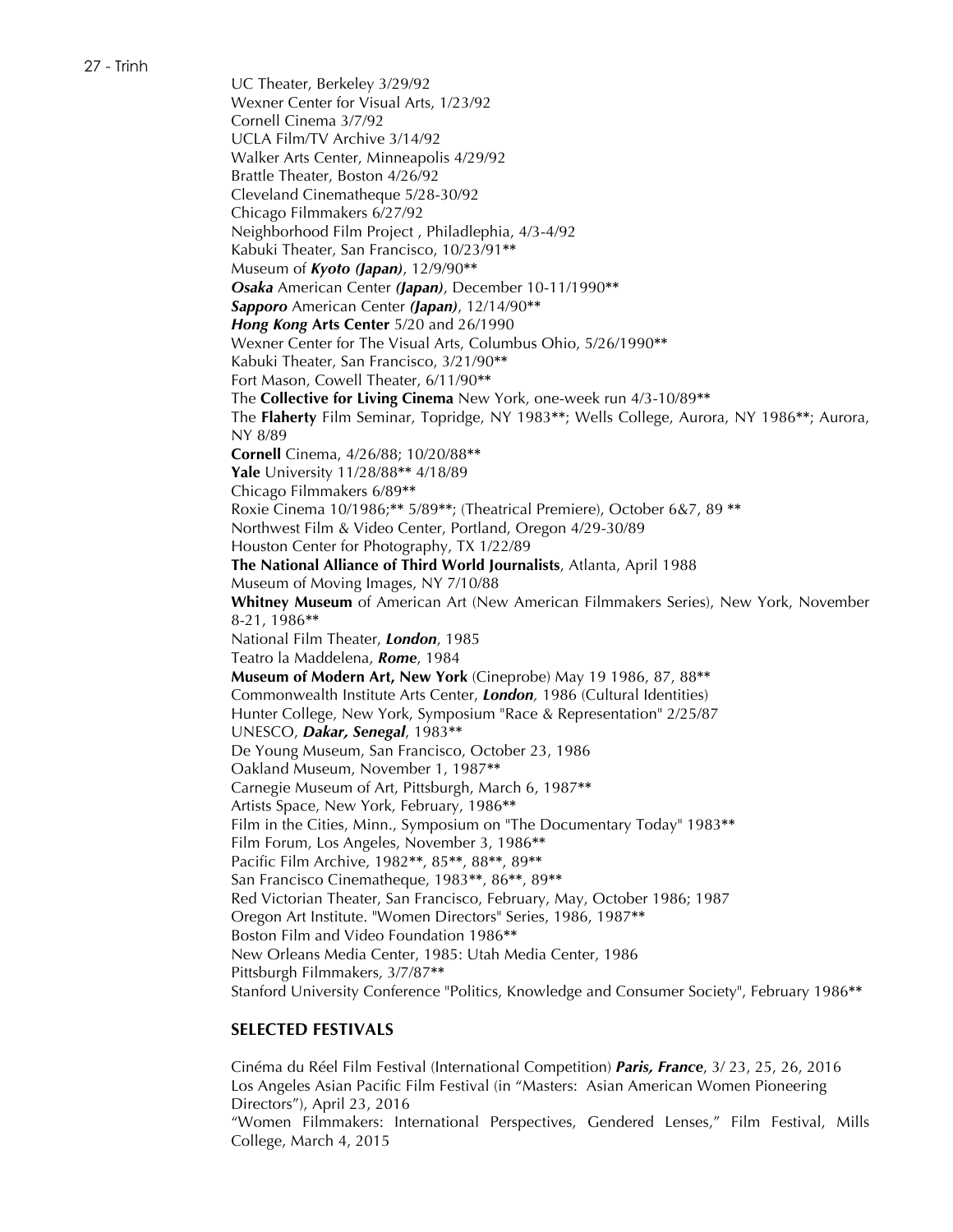TIEFF *Taiwan* International Ethnographic Film Festival, "Director in Focus: The World. Trinh T. Minh-ha," Oct. 04–08, 2013 Forumdoc, Ethnograhic and Documentary Film Festival*, Brasil,* 11/22/12. Multiple cities: *Minas Gerais, Lagoa Santa, Uberlândia, Viçosa, Mariana* and *Téofilo Otoni*. Ambulante Film Festival, *Mexico*; 10/10/2012; retrospective 2/11–5/ 6, 2011 (12 cities) Mostra International Film de Dones, *Spain* 6/7/12 Subversive Film Festival, *Zagreb, Croatia,* 5/2/11; retrospective 5/2014 Brava (American Indian) Film Festival, San Francisco, 5.28/10 (SC) 31st Int Women's Film Festival, *Creteil, France*, March 13-22, 2009 (OLNW) Centre Pompidou, Cinéma du réel, *Paris, France*, March 9, 2008 (FD) Mostra Int Film de Dones, *Barcelona, Spain*, June 6, 2008 (R) 7th annual Human Rights Nights Film Festival, **Bologna, Italy**, April 14, 2007 (SV) Image Forum Film Fest (**Tokyo, Kyoto, Yokohama**, **Japan**) June-Aug 2005 Vietnamese International Film Festival, Los Angeles, April 14, 2005 Senef Film Festival, **Seoul, Korea**, September 15- 22, 2004 The Asian American Int'l Film Festival, New York, July 17, 2004 Visual Communication Los Angeles Asian Pacific Film Fest, April 30, 2004 Women in the Director's Chair, Chicago, March 2004 **Taipei** Int. Documentary Film Festival, December 2002 Asian American Int' Film Festival, national tour, November 2002 Halfway to Hollywood Festival, Kansas City, May 11, 2002. DoubleTake Documentary Film Festival, North Carolina, April 2002 Women in the Director's Chair Film Festival, Chicago, March 2002 Filmschau **Frankfurt** (Germany), January 2002 Festival International del film **Locarno** (Switzerland), August 2001\*\* **Viennale** — Vienna International Film Festival (Austria), Oct 2001\*\* **London** International Film Festival (UK), November 2001 **Edinburgh** International Film Festival (Scotland), August 2001\*\* Int' Festival of New Film/**Splitski** Filmski Festival (**Croatia**), Sept. 2001 **New York** Video Festival, July 2001 Asian American Film Festival, New York, July 2001 **Taiwan** Women Make Waves Film & Video Festival, September 2001 **Seoul** Net Festival (Korea), November—December 2001 Asian Reel International, **Toronto** (Canada), November 2001 Dig.It Digital Film Festival, Walker Art Center, Minneapolis, Oct. 2001\*\* **Graz Bienniale** (Media and Architecture, Austria), November 2001 Festival NainenKatso! **Helsinki**, Finland, 10/6-8/2000.\*\* Image Forum Festival, **Tokyo** (4/25-5/5)**\*\*, Osaka** (5/9-17), **Yokohama** (5/2-5)1998 Pesaro Film Festival, **Rome**, Italy, Nov. 25-30, 1997 Idera Film Festival, **Vancouver**, *Canada,* 11/1/97**\*\*** Maori Women's Film Hui, **Auckland,** *New Zealand*, 9/20-25/1997**\*\*** Big Muddy Film Festival, Featured artist, Illinois, March 1, 1997**\*\*** Festival Internazionale Cinema delle Donne, **Torino,** *Italy*, 3/5-9/97 Buffalo Women's Film Festival, NY, 11/10/97 3rd **Seoul** Short Film Festival, *Korea*, 11/8-13/96**\*\* Berlin** International Film Festival (Film Forum), *Germany*, February 15-26,1996.**\*\*** Mostra Internacional de Films de Dones, **Barcelona**, *Spain*, 6/3-5,1996 **Taipei** Golden Horse Film Festival, *Taiwan*, 11/2-22,1996 **Umea** International Film Festival, *Sweden*, 9/18-25,1996 San Francisco Asian American Film Festival, 3/8/1996**\*\*** Los Angeles Asian Pacific Film Festival, 5/ 28,1996**\*\*** Film Festival New Haven, 4/19-21,1996 Vietnamese Film Festival, Orange County 11/1 - 3**\*\***; & San Jose 11/22-24/96 Virginia Festival of American Film, Charlottesville VA, October 25-29, 1995**\*\* Toronto** International Film Festival, Toronto, *Canada*, September 1995**\*\*** Multicultural Film Festival, Amherst, MA April 7-8 1994**\*\*** Women's International Film Festival, Rock Hill, SC, October 24, 1994**\*\*** Los Angeles Film Festival, October 1993 **\*\***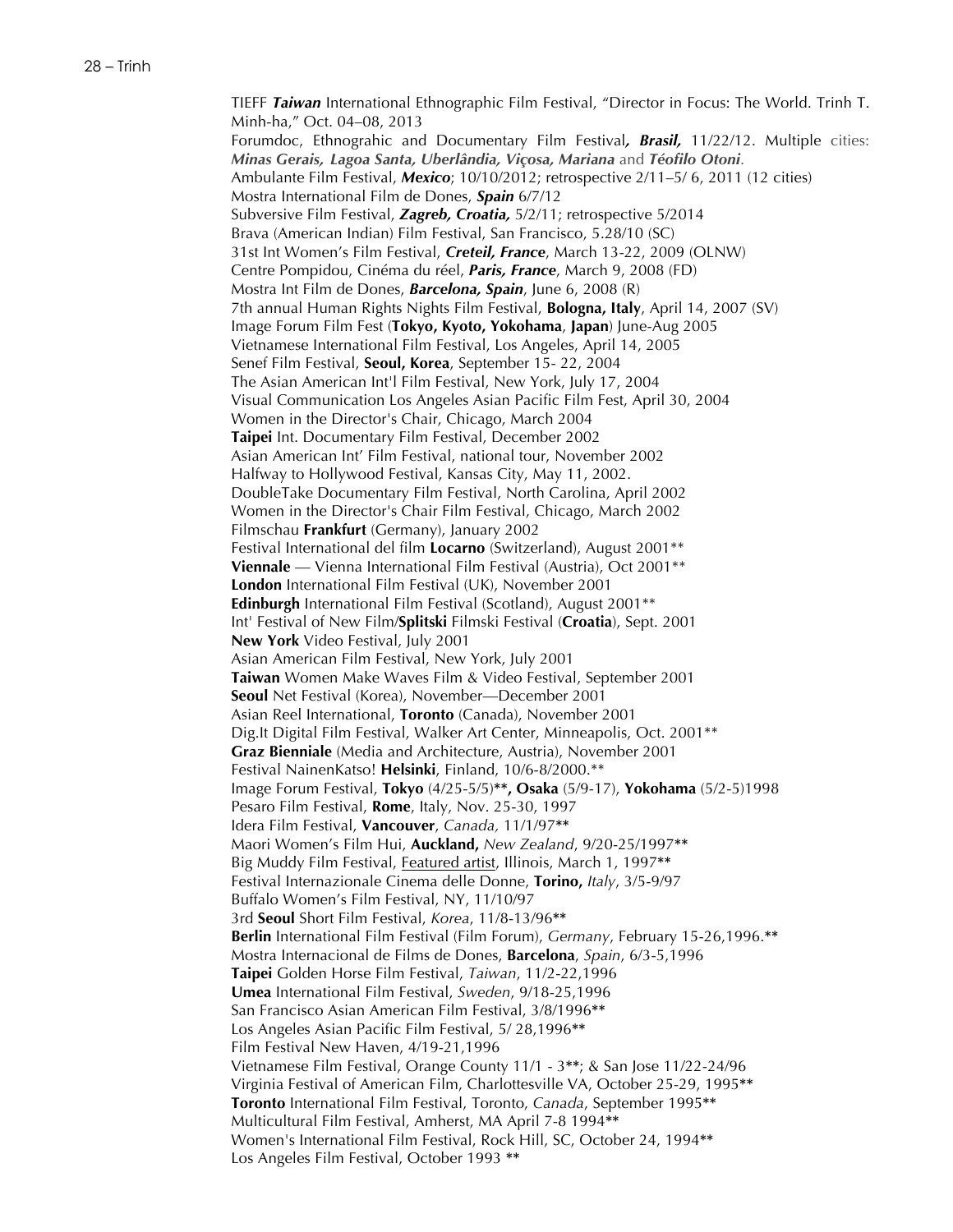**Madrid** International Film Festival November, *Spain* 1992**\*\* Mannheim** International Film Festival, November, *Germany,* 1992**\*\* Rotterdam** International Film Festival, February, *Holland,* 1992**\*\*** Sundance Film Festival, Jan-Feb 1992 *(Best Cinematography Award)***\*\* Creteil** International Women's Film Festival, *France,* April 1992 **Bombay** International Film Festival, *India,* February 1992 Athens Int.Film Festival, May 1992 *(Best Experimental Feature Documentary)* **Melbourne** and **Sydney** International Film Festivals, *Australia,* June 1992 AFI Los Angeles International Film Festival, June 1992 Asian American Film Festival, L.A. May 1992; San Francisco, March 1992 **Yamagata** International Film Festival, October 10, *Japan,*1991**\*\*** Denver International Film Festival, October 16, 1991**\*\* London** International Film Festival, *UK,* November 9, 1991 Image Forum Film Festival, **Tokyo**, *Japan,* December 4-8, 1990**\*\* Bombay** International Film Festival, *India,* 3/90 (*Merit Award* ) **Melbourne** International Film Festival, *Australia,* June 1990**\*\* Sydney** International Film Festival, *Australia,* June 1990**\*\*** American International Film & Video Festival 6/1990 (*First Prize Blue Ribbon*) San Francisco MOMA Film Festival 6/ 11, 90 (*First-Prize SECA Award* )**\*\*** Asian American Film Festival, 3/1990**\*\*** 14th Women's Film Festival. Barnard College, NY October 11-13, 1990 Women In the Director's Chair, Chicago, March 1-4, 1990. **New Directors/New Films** Festival, N Y (closing night) 4/1-2/89**\*\* London** Film Festival, *UK,* November 1989**\*\* Sao Paulo** International Film Festival, *Brazil,* October 1989 **Birmingham** Film & Video Festival, *UK,* September-October 1989 **Jerusalem** International Film Festival, June-July 1989 **Toronto** Festival of Festivals, *Canada,* September 1989 **Vancouver** Film Festival, *Canada,* October 1989 Hawaii Film Festival, December 1989**\*\*** American Film Institute, Los Angeles (Filmex) 4/16/89 Festival Int. de Films de Femmes, **Creteil***, France,* 3/12; 18/89**\*\*** Asian Pacific Film Festival, Los Angeles 6/4/89**\*\*** International Women's Film & Video Festival, **Montreal**,*Canada,* 6/89 Asian-American International Film Festival, NY (national tour) 7/89 American Film Institute, Washington DC, "Women and Movies III", 1983 **New York Film Festival**, 1983**\*\*** International Women's Film Festival, NY**\*\*** and Minneapolis 1983 Festival Dei Popoli, **Florence**, *Italy,* 1983 Women Make Movies Film Festival, York Theater (San Francisco) 1984**\*\* Hong Kong** International Film Festival 1984 (*Certificate of Recognition*) Humboldt State Film Festival (*Honorable Mention Award* ), 1982 Asian-American Film Festival (national tour) 1983-4 **Toronto** Festival of Festivals, *Canada,*1985**\*\* Tyneside** Film Festival, 1983, *UK,* 1986 Third World Film Festival, Atlanta 1984; 1985 **Vancouver** International Film Festival, *Canada,* 1986**\*\* Edinburgh** International Film Festival, *Scotland,* 1986**\*\*** Athens International Film Festival, 1986. (*Golden Athena Award* ) Chicago International Film Festival, 1987 (Women Directors Chair) Festival de Films et Videos de Femmes, **Montreal** *Canada,* 1986 International Women's Film Festival of **Creteil** *France,* 1986**\*\*** International Film Festival of **Jerusalem** 1986 Anteneo de **Caracas** Film Festival, *Venezuela,* 1987 American Film Festival, New York 1987 (*First Prize Blue Ribbon Award* ) Third Cinema Festival, London, **Ontario***, Canada,* November 8-9, 1987**\*\*** Third Wave Film Festival, Austin, Texas 1988**\*\***; 1990 San Francisco Festival, Kennedy Center, Washington DC, June 1988**\*\*** Women's Film Festival, Seattle, November 16, 1988**\*\***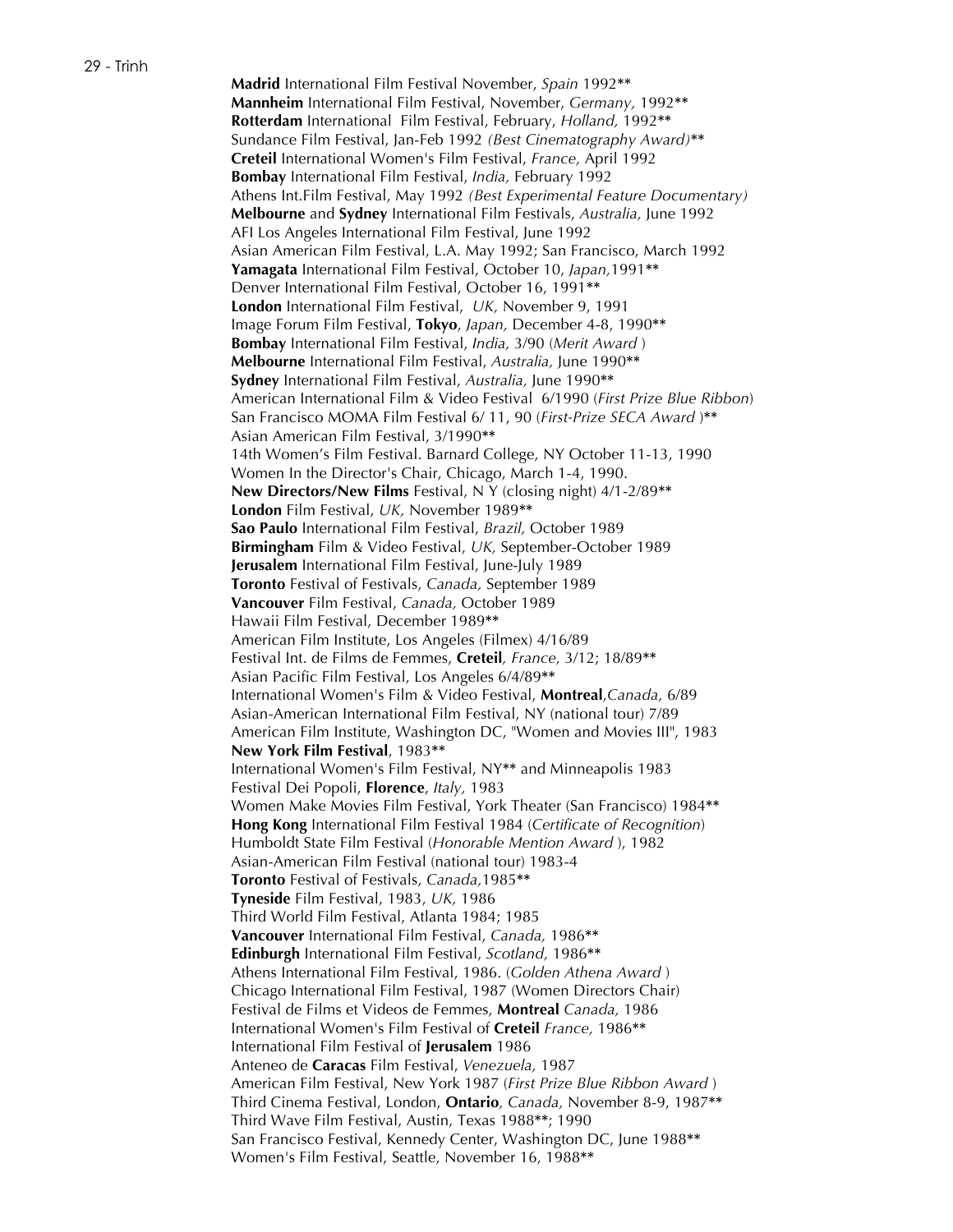# **TELEVISION** (dates shown are the first of several showings scheduled during the year)

Broadcasting of *Surname Viet Given Name Nam* on **YLE, Finnland TV**, 3/2005 Broadcasting of *Surname Viet Given Name Nam* on **EBS, Korean TV**, 8/2004 Broadcasting of *Surname Viet Given Name Nam* on **ZDF, German TV**, 3/1997 Broadcasting of *Surname Viet Given Name Nam* on **PBS WNET** (7/26/92) Broadcasting of *Reassemblage*, on Public TV, **KTCA** The Learning Channel "Distant Lives" Series, Fall 1989 Broadcasting of *Naked Spaces - Living is Round* on **PBS WNET/Channel 13** "Independent Focus"(8/27/89) Broadcasting of *Reassemblage* on **KCET**, L.A & Southern California (summer1989)

# PUBLIC LECTURES

### **LECTURE SERIES, CONFERENCES, SYMPOSIA**

**Opening keynote** for the "Camera as Cultural Critique: Juxtaposition, intervention and cocreation" International Conference and Workshop, organized by Visual Anthropology, Moesgaard Museum and the Dept. of Culture and Society, *Aarhus* University, *Denmark*, May 25-27, 2016

Speaker, "On Forgetting Vietnam," Kuntshal Charlottenborg, *Copenhagen, Denmark*, May 24, 2016

Speaker, "Time, Water, Memory," Human/Non-Human conference, Dept. of Gender & Women's Studies, U of California Berkeley, May 2, 2016

**Opening Keynote**, "Infinitely Nearby," for the "Just Speak Nearby: The Politics and Practices of Art Writing" Symposium Art Writing organized by the University of CA, Irvine & 356 S. Mission, April 21-22, 2016.

**Distinguished Lecture,** "The Politics of Forms and Forces," Concordia University, *Montreal, Canada*, March 4, 2016

2015 Speaker, "Twilight Walk," <u>Intersection for the Arts'</u> 50/50 Poetry Nights in celebration of its 50<sup>th</sup> Anniversary, Tenderloin Museum, San Francisco, October 13, 2015.

Panel speaker, "Artistic Practices" Thinking Forum, Kirchner Cultural Center, *Buenos Aires, Argentina*, Sept. 18, 2015.

**Keynote** for the **inauguration** of the international film series "A Celebration of Women Filmmakers: International Perspectives, Gendered Lenses," Dept. of Languages & Literatures, Mills College, March 4, 2015.

**Warnock Lecture**, Northwestern University, Dept of Art History, Feb 25, 2015.

2014 **Keynote**, IV Congreso Internacional de Lenguas Modernas, University of Costa Rica **Keynote**, "The Song and The Sap," "Tacit or Loud: Where is the Knowledge in Art?" Symposium for Artistic Reseach, Malmo Konsthall*, Malmo, Sweden* Nov 29, 2014.

> Speaker, on Surname Viet Given Name Nam, Society for Visual Anthropology Annual Meeting, Film & Media, Washington DC, 12/4/2014

Featured speaker, "Form and Forces," Universidad Central, Festival Beeld voor Beeld *Bogota, Columbia*, 8/ 23, 2014

**Opening exhibition lecture** Tranzitdisplay (Contemporary Gallery) *Prague, Czech Republic* 11/ 27, 2014

**Featured speaker**, "Walking with the Disappeared," Subversive Conference, *Zagreb, Croatia*, May 15, 2014

Speaker, Cultural Violence of Capitalism lecture series, School of Humanities, *Zagreb, Croatia*, May 14, 2014

**Keynote**, "In Absentia: The Power of Blanks, Holes, Silence and Empty Spaces," Visual Activism Conference, San Francisco MOMA and Int. Association for Visual Culture 3/15/ 2014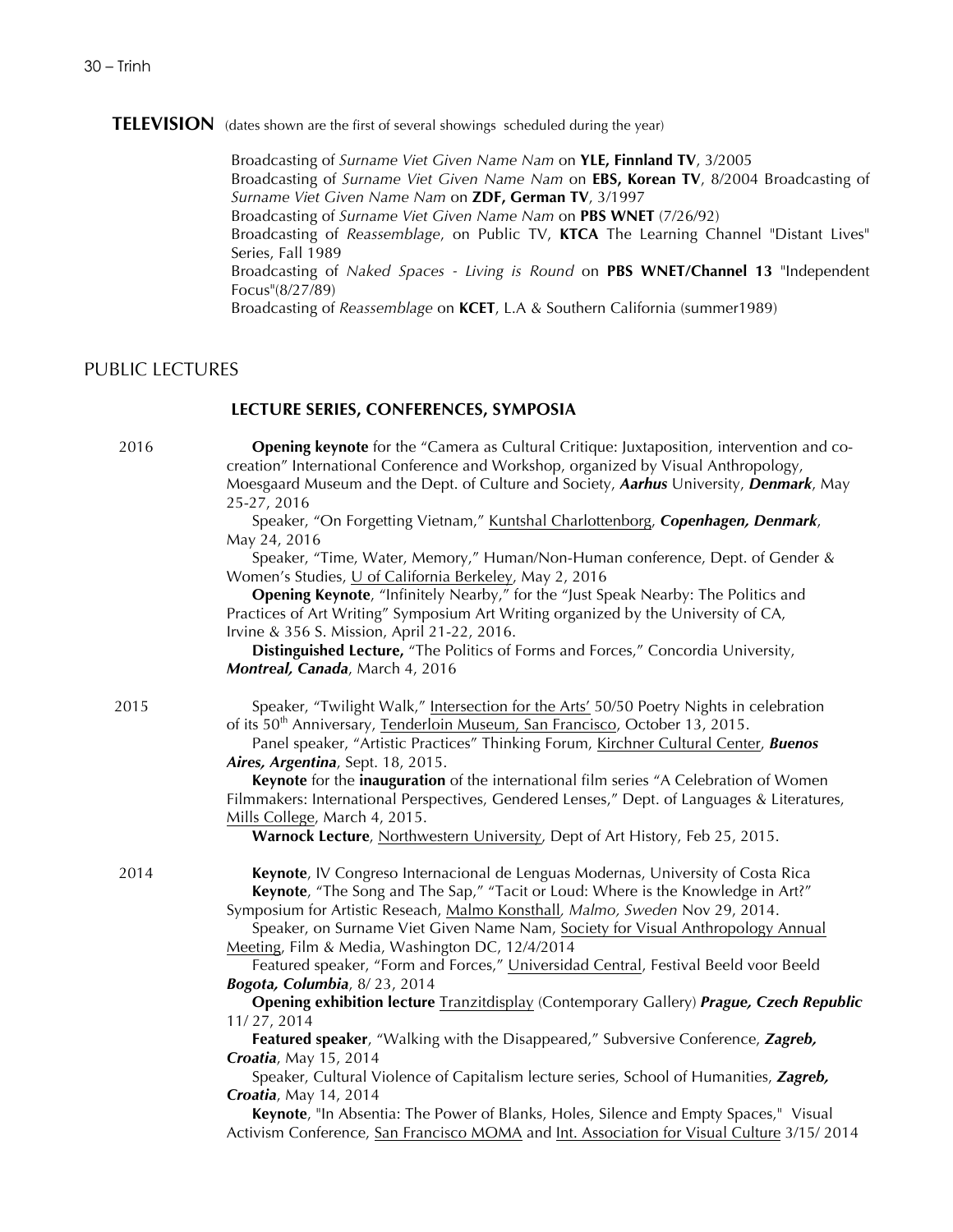Artist's Lecture "Impasses and Passages," Nanyang Technological University, Centre for Contemporary Art, *Singapore* Feb. 21, 2014.

2013 Speaker, "Multi-, Inter-, Post-, and Trans-: The Form of Politics," *Johannesburg* Workshop in Theory and Criticism, Wits Institute for Social and Economic Research, *South Africa*, June 27, 2013

> **Featured Speaker**, "Director in Focus: The World. Trinh T. Minh-ha," Opening Press Conference and International symposium, *Taiwan* Association of Visual Ethnography, National Taiwan Museum, Oct 4, 2013

**Keynote**, "The Memory Event," Memory on Trial Orecomm Festival, *Malmo* University, *Sweden* 9/14/2013

Speaker, "The Interval of Encounters," Research School of Studies in Cultural History and Dept of Archeology & Classical Studies, *Stockholm* University, *Sweden*, 9/16/13

Speaker, "Praxis of Travel and Scholarly Research," **opening event** for the Journey of Ideas Across: In Dialog with Edward Said Symposium ,Haus der Kultur der Welt, Berlin, Germany Oct 31, 2013

**Keynote**, "Theorizing Within: Building Bridges between Documentary Film Theory and Practice" Symposium, Aalto University, School of Art, Design and Architecture, Department of Film, Television and Scenography, Helsinki, Finland, April 22-24,2013.

**Three Distinguished lectures**: "Walking with The Unmourned," "The Politics of Form and Forces," "The Boundary Event," John Hopkins University, Feb. 18, 20 &25, 2013.

2012 **Keynote**, "Speaking Nearby: The Voices of Silence," Silence and Translation Symposium, Department of Comparative Literature et al.,  $\underline{U}$  of Michigan Ann Arbor, Dec 3, 2012

> **Keynote**, "La Longue marche de l'étrangeté," "1962: A World" Conference for the 50<sup>th</sup> Anniversary of *Algeria*'s independence, National Center for Research in Social and Cultural Anthropology (CRASC), *Oran,* Oct 14-16, 2012.

Speaker, "Cinema and Politics," Nuova Accademia di Belle Arti (NABA), *Milan, Italy*. May 29, 2012.

**Featured speaker**, "Politique des forces et des formes," L'Artiste en ethnographe international symposium, Musee du Quai Branly & Centre Pompidou, *Paris, France*, May 26- 28, 2012.

Speaker, "Lotus Eye" 15<sup>th</sup> Flying Broom International Women's Film Festival, Ankara, *Turkey* May 11, 2012.

Speaker, "Politics of Forms and Forces: Where The Road is Alive," HAVC/FDM Colloquium Series, Film & Digital Media Department, UC Santa Cruz, April 16, 2012.

Speaker, "Cinema's Fourth Dimension," Festival of The Arts, Sacramento State U, April 14, 2012.

Speaker, "The Transcultural and the Making of *Night Passage*," U of Pennsylvania, Philadelphia, April 5, 2012.

2011 **Plenary speaker** "Walking with the Unmourned," American Academy of Religion 2011 Annual Meeting, San Francisco, Nov 19, 2011.

> Speaker, "The Song and the Sap," Improvisation, History and the Past Conference, Center for Ideas and Society and the Department of Music's MaryLu Clayton Rosenthal Series, UC Riverside, Nov 14, 2011.

**Plenary speaker**, "Subverting the Master's Tools?" NWSA National Women Studies Association, Atlanta, Nov 11, 2011.

**Featured speaker**, "Walking with the Unmourned," Public Lecture Series, Duke of Windsor Social Service Building, Chinese University of *Hong Kong*, Nov 2, 2011.

**Featured Speaker**, "The Politics of Forms and Forces, Public Lecture Series, Duke of Windsor Social Service Building, Chinese University of *Hong Kong*, Oct 31, 2011.

Speaker, "Forces and Forms: Where the Road is Alive," Memory, History and Representation: The Third Annual Conference in Cinema Studies, Peking University, *Beijing, China***,** Oct 28, 2011.

**Keynote** Speaker, "Otherness, Subjectivity and Representation" Vastakertomus Counterhistories, Abo Akademi, *Turku, Finland*, Oct 22, 2011.

Speaker, "The Politics of Forms," Old Distillery, *Turku, Finland*, Oct 22, 2011.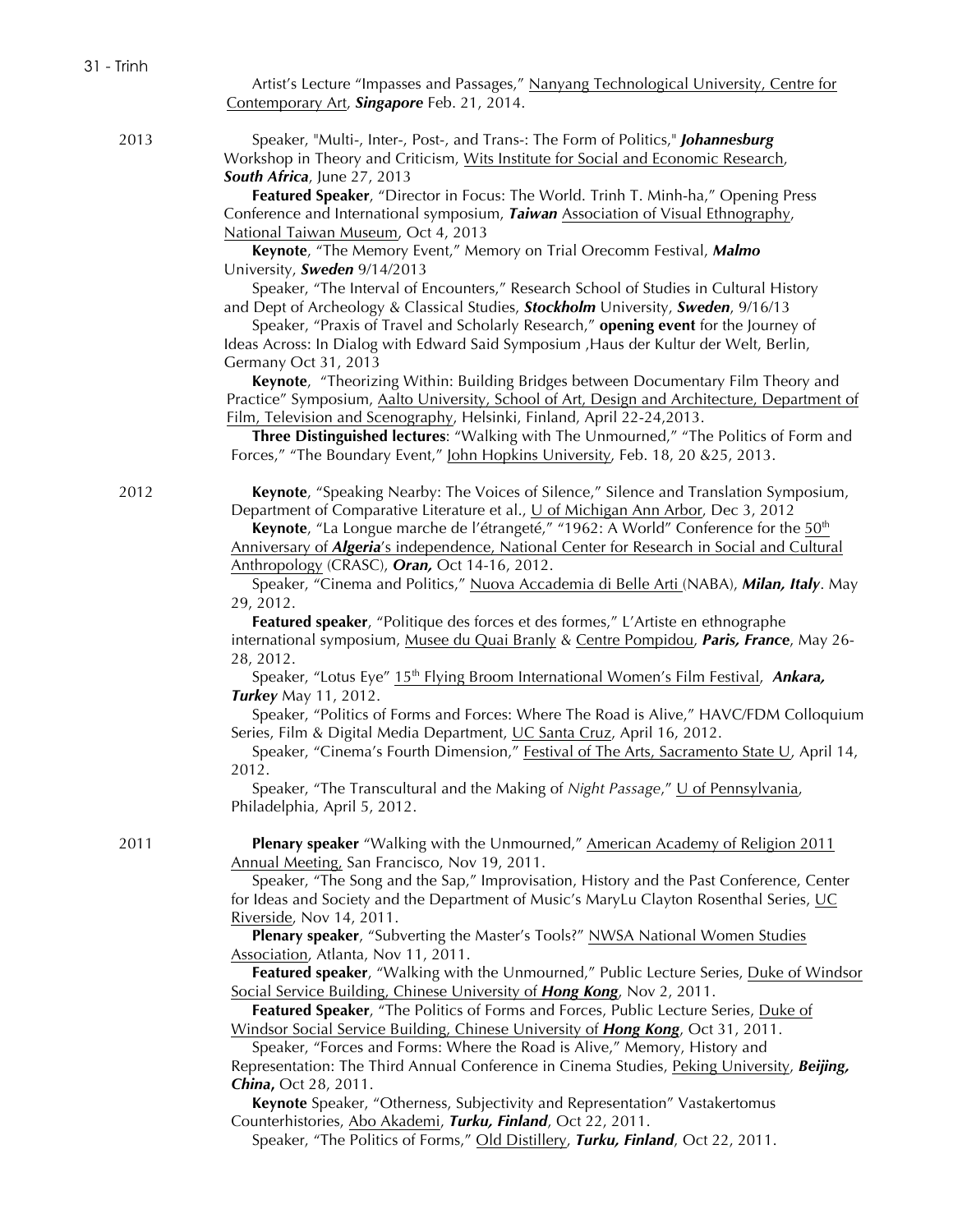Speaker, "The Politics of Forms and Forces," Art and Research, Akademie der Bildenden Künste Wien, *Vienna, Austria*, Oct 18, 2011.

Speaker, "Miles of Strangeness," Friday Lecture Series, Rethinking University. Challenges of the Modern Research University Lecture Series, Center for Teaching and Learning (CTL), University of *Vienna, Austria,* Oct 14. 2011,

Speaker, "The Politics of Form and Forces." Digital Media - Power – Imagery Lecture Series, Center for Teaching and Learning (CTL), University of *Vienna, Austria,* Oct 13. 2011.

**Keynote**, "The Walker and her Double," Gender & Women's Studies 20<sup>th</sup> Anniversary, UC Berkeley, Oct 7, 2011.

Speaker, with Jean-Paul Bourdier "Art Now: Waking Up to Formless Form," Pacific Zen Institute, Santa Rosa, CA, Sept 24, 2011

Speaker, "Curating Screens/Screening Time," Curating\_People symposium, Art Research Center, UC Berkeley, April 29, 2011.

Speaker, Center for Women and Gender, Duquesne University, Pittsburgh, PA, April 1, 2011

**Keynote**, "The Boundary Event," Reconsidering Boundaries: the Dynamics of Line Drawing Conference, Center for Philosohy, U of *Tokyo, Japan*, March 5, 2011

Speaker, "The Transcultural: Don't Stop in the Dark," Universidad Autonoma Metropolitana, *Mexico City*, Feb 21, 2011

2010 Speaker, "Forces and Forms: Where The Road is Alive," Cine:Subject Symposium, Morris and Helen Belkin Art Gallery, University of British Columbia, *Vancouver, Canada,* Dec 3, 2010.

> **Keynote**, "Twilight Walk: The Time of Metamorphosis," Vietnamese Diaspora & Beyond Symposium, Theatre Hebbel am Ufer, Berlin, Germany, Nov 26, 2010

> Speaker, "The Politics and Aesthetics of Filmmaking" Gyeonggi Museum of Modern Art, (Gyeonggi MoMA), *Ansan City*, Gyeonggi-Do, *Korea*,, Korea, Oct 28, 2010.

> Speaker, "The Walk for Words," 76<sup>th</sup> International PEN Congress, *Tokyo, Japan*, Sept 27, 1010.

**Keynote**, "Miles of Strangeness," Fazendo Genero 9 (Doing Gender). Diasporas, Diversidades, Deslocamentos, Universidade Federal de Santa Cararina, *Florianopolis, Brazil,* Aug. 23, 2010

Speaker, "Miles of Stangeness," Gender & Race Studies, Universidade de *Sao Paolo, Brazil,* Aug 18, 2010

Speaker, "Interviewing, Translating & Documenting" Film and Anthropology, Universidade de *Sao Paolo, Brazil*, Aug 19, 2010.

**Keynote**, "Reframing Gender, Power and Resistance in Latin America and Asia," Inaugural Workshop in Asian & Latin American Studies, U of Pittsburg, April 10, 2010.

Speaker, "The Crawl to Peace," Vietnamese American Poetry Festival, Fort Mason, San Franccisco, April 24, 2010.

2009 **Featured Speaker**, "Twin Victories," International symposium on Victims and Martyrs, University of Gothenberg and The Clandestino Festival, *Gotenborg, Sweden*, June 13, 2009.

> **Featured Speaker**, "On The New Centre" the Old Brand New lecture series, the City theatre (Stadsschouwburg), *Amsterdam, Netherlands*, April 14, 2009.

> Speaker, "Don't Stop in the Dark," 'Framer Framed' lectures series, Debating Centre Tumult, *Utrecht, Netherlands*, April 13, 2009.

Speaker, "Sons à voir, images à entendre," 31st International Women's Film Festival, *Creteil, France*, March 21, 2009.

Speaker, "On *L'Autre marche* and *Bodies of the Desert*," Graduate Lecture Series of the California College of the Arts, San Francisco, Feb 5, 2009.

Speaker, "Migrant Aesthetics," Migrations and Expressions Symposium, Prefectural and Fine Arts Museum, *Okinawa, Japan* Jan 31, 2009.

**Keynote speaker**, "Walking with the Disappeared," 41st Annual Congress on Research in Dance Conference, Hollins University, Roanoke, Virginia, November 15, 2008.

Speaker, "Ne t'arrêtes pas dans l'obscurité," lecture at Jeu de Paume Museum (aka National Gallery of The Image), *Paris, France*. October 23, 2008.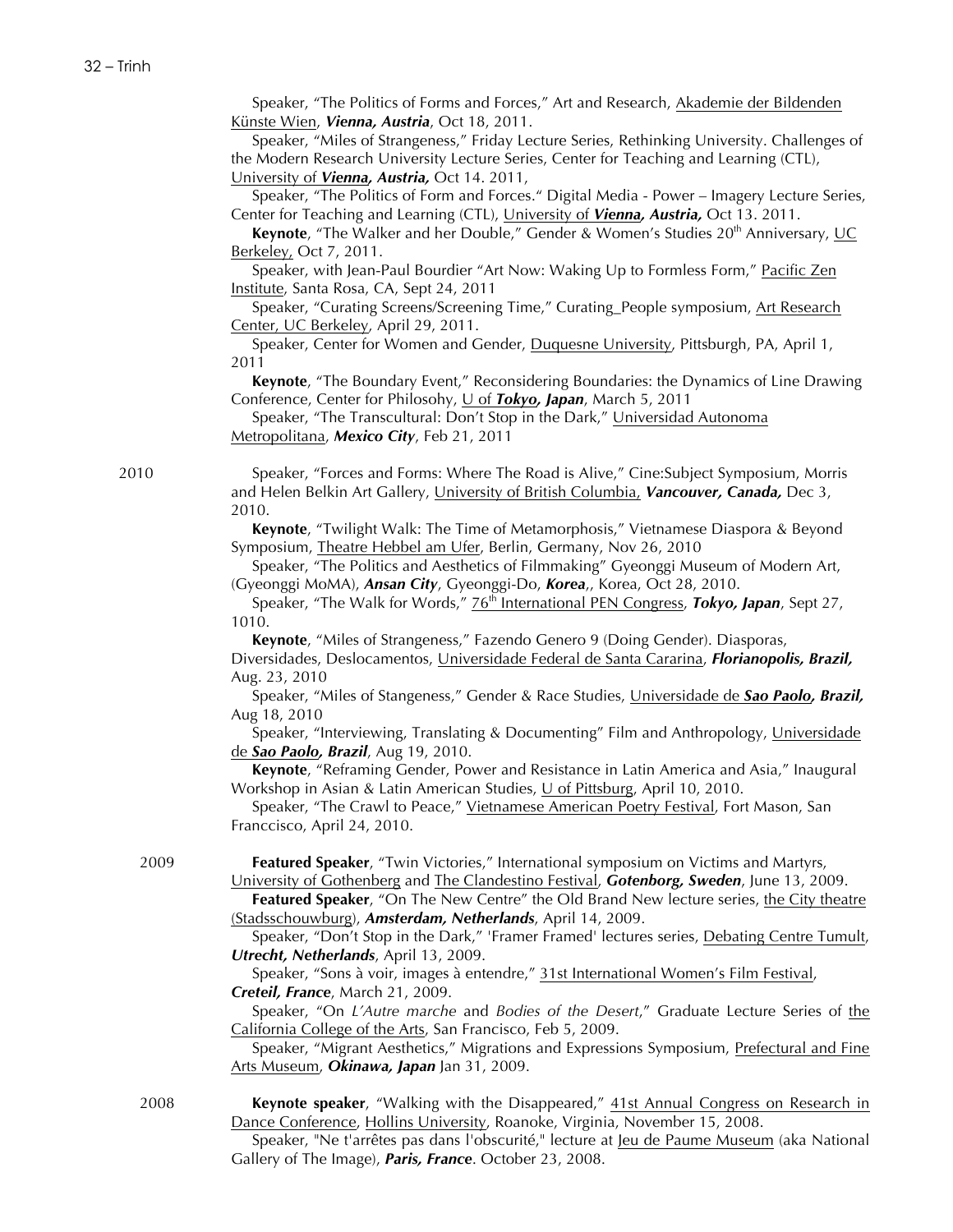Speaker, "Colorlust: The Other's Bones, Flesh and Blood. Fall Lecture Series, Department of Gender & Women's Studies, University of California Berkeley, September 30, 2008.

Speaker, "Feminist Future: Gender and Film," feminist series event with Chantal Ackerman and Laura Mulvey. The Museum of Modern Art, Titus 2 Theater, April 11, 2008.

Speaker, "*L"Autre marche* and Photography in the Desert," The Museum of Fine Arts, Houston, Glassel School of Art, with Anthropology department at Rice University, and the Center for Asian American Studies of the University of Houston, February 28, 2008

2007 Speaker, "The Digital Image and the Transcultural," the National Gallery of Canada in coll. with Galerie SAW Gallery, *Ottawa, Canada*, Oct 5, 2007

Speaker, "The Transcultural Passage," **Downing Pryor Lecture**, Memphis College of Arts, Sept 17, 2007

Featured Speaker, "The Transcultural Passage," Cultural Events series, Agnes Scott College (Decatur, GA), Sept 27, 2007

Speaker, "The Politics of Witnessing," I-GONG, Alternative Visual Culture Factory, *Seoul, Korea*, July 27, 2007

Speaker, "L'Autre marche and Photography as event" Prefectural Museum of Art, *Naha, Okinawa*, (Japan), June 9, 2007

**Featured Writer** at the **Spring Literary Festival,** "The Man and Woman of Tea," Ohio University, May 10, 2007

Speaker, "Where To?" acceptance speech for the Honorary Doctor of Fine Arts, California College of Arts, San Francisco & Oakland, May12, 2007

**Keynote Speaker**, "Contestations," **Annual Association of Art Historians Conference Belfast,**  UK., The School of Art and Design at the University of Ulster in conjunction with Interface, Research Centre in Art Technologies and Design, April 12, 2007.

Speaker, "The Seismographic Needle," **Spheres of Interest. Experiment in Thinking and Action Lecture Series** (with Elvan Zabunyan and Renee Green), San Francisco Art Institute, March 23, 2007.

Speaker, "What's Aeon New?" Visiting Artist Series, Savannah College of Art and Design, Feb 23, 2007

2006 Speaker, "Form and Forces (Between the Deleuzian Middle and the Chinese Pictorial Art) Deleuze Conference, University of California Berkeley, Nov 3, 2006.

**Annual Distinguished Lecture in International Studies & Chautaqua Lecture Series**, "The Love Crystal," Eastern Kentucky University, Sept 14, 2006,

**Featured speaker**, "Blue Illumination." Plenary Session, **Third International Congress of Miyazawa Kenji**, the Miyazawa Kenji Association, Iihatobu Center, Hanamaki, *Iwate, Japan*, Aug. 26, 2006.

Speaker, acceptance speech for the CCA Achievement Award, **Annual Meeting of the College Art Association**, Hynes Convention Center, Boston, February 23, 2006.

Speaker, "The Transcultural Passage," Colloquia in Conceptual Studies, Film Dept, The University of Wisconsin, Milwaukee, Feb 24, 2006

Speaker, "The Three D's," Truth or Dare conference, Tate Modern, *London, UK* org. by the Media Arts Dept, Royal Holloway Univ of London, Feb 18, 2006

**Keynote speaker**, "The Impact of New Technology and the Experience of Time," Distinguished Lecturer for Identity and Place Show, Mc Kenzie Gallery, *Regina, Saskatchewan Canada*, February 10, 2006.

Speaker, "The Politics of Beauty," Symposium on Beauty, NAC Makiling, Los Banos, *Laguna, The Philippines*, January 28, 2006.

2005 Speaker, "The Politics of Form," **Asian Studies Initiative Lecture Series**, St Laurent University, Canton, NY. Nov 4, 2005.

**Featured Speaker**, "Cinema and Politics," O Cinema Que Pensa II event & *Rio de Janeiro* Int'l Film Festival , *Brazil*, October 1-4, 2005.

Speaker, "The Transcultural Passage," **Arts Histories Lecture Series**, Center for the Arts in Society, Carnegie Mellon University, Pittsburg, Sept 12, 2005.

Speaker, "Film, Art, Politics, and Boundary Events," Community Art Forum, Multimedijalni Centar SC-a, *Zagreb, Croatia*, June 17, 2005.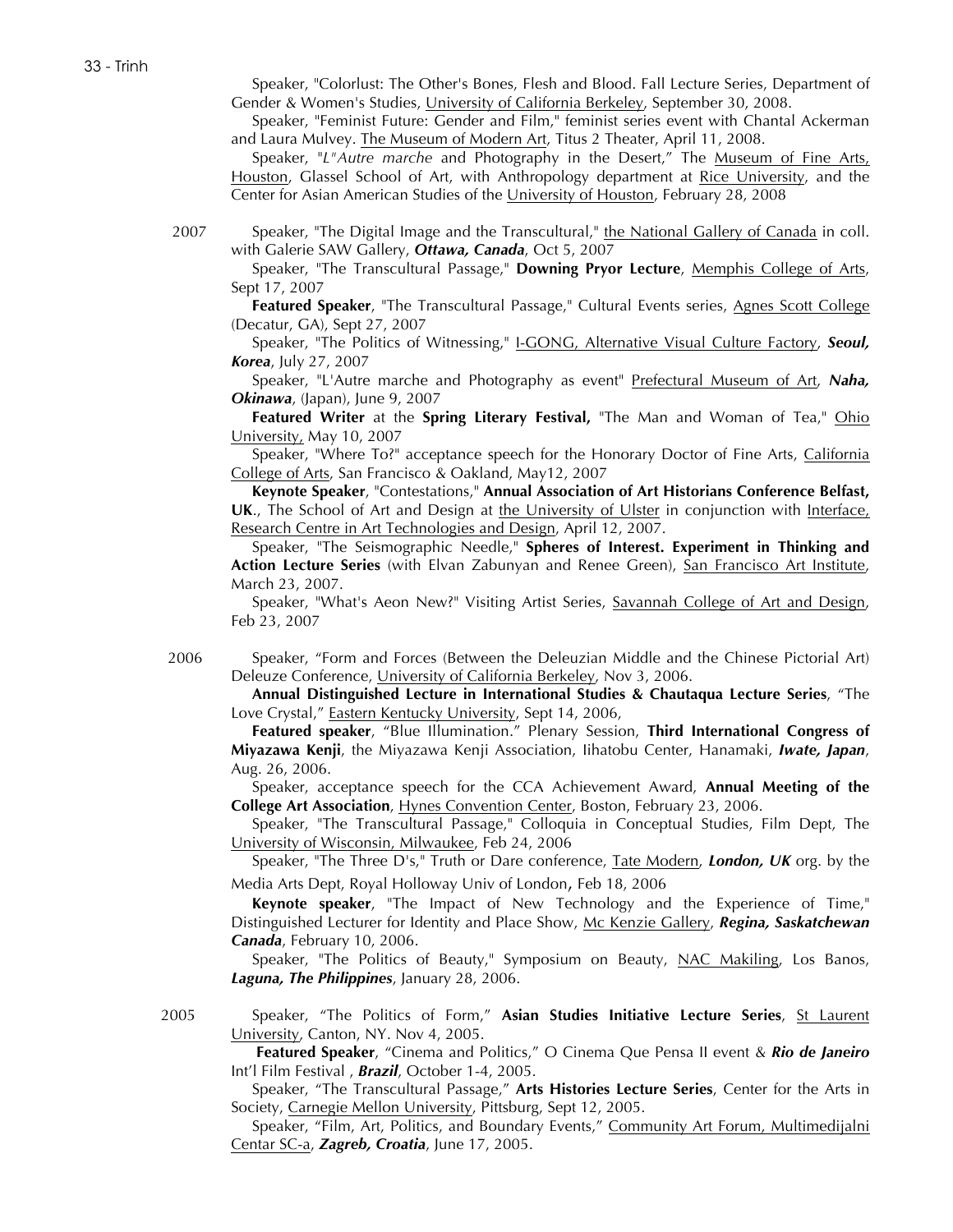Speaker, "Speaking with Digital Cinema," **Speaking of Cinema Lecture Series**, Istituto Universitario Orientale, *Napoli, Italy*, June 13, 2005.

Speaker, "Digital Cinema, Gender and The Transcultural," **Women Make Waves Film/Video Association Lecture Series**, *Taipei, Taiwan*, April 2005.

Speaker, "Feminist Film and Performance Art: On A Tale of Love and Night Passage," Center for Feminist Research, U of Southern California, April 15, 2005.

Speaker, "The Digital Image and the Making of Night Passage," Program in Visual Studies, Film & Video Center, Asian American Studies, U of California, Irvine, April 14, 2005.

**Keynote speaker**, "The Debt," American Comparative Literature Association, Penn State University, March 12, 2005.

Speaker, "The D-Passage," the **Anderson Visiting Artist/Scholar Lecture Series**, School of Visual Arts, Penn State University, March 15, 2005.

Speaker, "Time Paths: On Digital Cinema," AHRB Center for Cultural Analysis, **Theory and History Lecture Series**, University of Leeds, *England*. March 2, 2005

Speaker "Night Passage: Which Eye?" Conference on "Language: Communities or Cultural Empires?" Institute of European Studies, UC Berkeley, Feb. 12, 2005.

2004 Speaker, "Who's looking? Who's listening?" Middlebury College, Arts Center, Film & Media Culture, Nov. 10-11, 2004.

> Speaker, "The Making of Night Passage" **Cross Cultural Centers Fall Lectures Series**, Center for the Studies of Genders and Sexualities, Cal State University, LA, Nov 9, 2004.

> Speaker, "On the Fourth Dimension,"  $Tohoku Art & Design University, & Yamagata$ </u> Documentary Film Festival, *Yamagata, Japan,* Oct. 15, 2004.

> Speaker, "Night Passage: Homage to Kenji Miyazawa," Tokyo University of Foreign Studies, *Tokyo, Japan,* Oct. 13, 2004.

> Speaker, "Japan's Fourth Dimension," Amami Free University, *Amami, Japan*, Oct. 10, 2004.

> **Main Speaker**, "States of Theory–G/lo/b/cal Densities?," 10<sup>th</sup> Annual Performance Studies International Conference (PSi) on "Perform: State: Interrogate," **Singapore**, June 15, 2004. TALK in Mezur's panel.

> Speaker, "Art & Artists: Boundary Events," Emory University, Atlanta, Georgia, May 13, 2004.

> Speaker, "At the Boundaries of Art, Cinema & Politics," **Art Papers Lecture Series**, Fulton County Library Auditorium, Atlanta, Georgia, May 12, 2004.

> **Keynote Speaker**, "On World Debt," Conference on "Connecting Cultures," University of Kent, *Canterbury, UK*, April 3, 2004.

> Speaker, "On Friendship & Death in Night Passage," Festival of the Arts, California State University, Sacramento, March 26, 2004.

> Speaker/artist, "The Foundations: The Birth of Memory," with John Akomfrah and Kodwo Eshun, "A Free State" Conference, the Arts Council of England, British Museum, *London, UK,* March 18, 2004. TALK w film

> **Keynote Speaker,** "Refugees in the World and the Role of Documentary," 2004 Australian International Documentary Conference, *Freemantle-Perth, Australia,* Plenary Session, Feb. 26, 2004.

> **Keynote Speaker**, "Women's Time, Japan Time (On The Fourth Dimension)," Premier event of the 8<sup>th</sup> Int. Women's Film Festival in conjunction with the Gender Institute, SUNY University of Buffalo, Market Arcade Theater, Feb. 5, 2004.

2003 Speaker, "The Tear of Debt," Women's Studies, Portland State University, Portland Oregon, Nov 7, 2003.

> Speaker, "The Witnessing Image," MACBA (Museum of Contemporary Art of Barcelona), *Barcelona, Spain*. Oct. 30, 2003.

> Speaker, "The Love Crystal.," Institute for Gender Studies, Ochanomizu University, *Tokyo, Japan*. Oct 6, 2003.

> Panelist, "Slowness in the Multicultural Environment," Artists presentation, with Yoko Fujino, Ikeuchi Yasuko & Tamko Thiel, Kyoto Art Biennale, Japan, Oct 4, 2003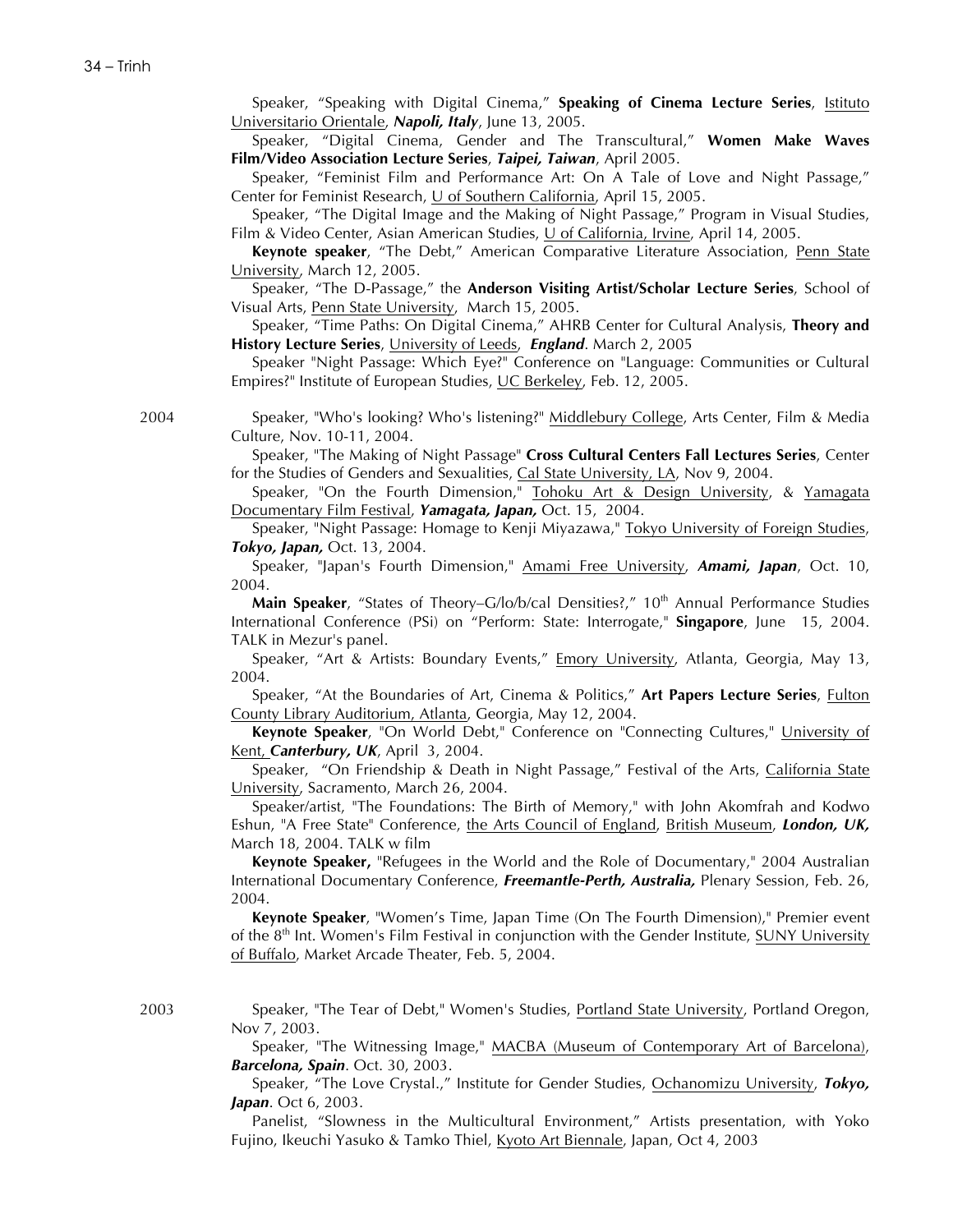Speaker, "A Beat of One's Own. On Music, Silence and the Sound Dimension of Writing. Intersection for the Arts, **Literary Series,** San Francisco. Sept.15, 2003.

Speaker, "The Time Document," Photography and the Limits of the Document Conference, The Tate Modern, *London, UK*, June 6, 2003.

Speaker, "On Asian American Identity," **East Meets West Authors Series**, City College, San Francisco, May 1, 2003.

Speaker, "Gender & and The Dimension of Time in Cinema (On The Fourth Dimension)," Women's History Month, **SMSU Film Series**, Southwestern U of Missouri, March 13, 2003

Speaker, "Night Passage: The Performative Gesture," Festival of the Arts, California State University, Sacramento, March , 2003.

Speaker, "Translating Vietnam," The Other Vietnam Conference, Dept of Comparative Literature,  $\underline{U}$  of Michigan, March 8, 2003.

Speaker, "The Mask: Gender and the Fourth Dimension," Women's Studies program, University of California, Los Angeles, Feb. 13, 2003

Speaker, "Noh Time and Machine Time (On the Fourth Dimension)," Center for Southeast Asian Studies, UC Berkeley, Feb. 7. 2003

Speaker, " Far Away, From Home: The Comma Between, " **Jesse & John Danz Lecture series**, University of Washington, WA. Jan 24, 2003. Additional luncheon Lecture on "On Voice and Audience: The Boundary Event," Jan 24, 2003.

2002 Speaker, History Panel, An Educational Summit: Responding to the Crisis of Urban America. Org. by Greater Talent Network, Inc., Bassett & Bassett Inc., & Wayne County Community College District. Aug. 20, 2002.

> Speaker, "Tradition & Modernity: The Time Document" International Conference on Documentary Aesthetics, *Taipei, Taiwan***,** Dec. 15, 2002.

> Speaker, "Writing at the Edge," Intersection for the Arts **Literary Series,** San Francisco. Oct.15, 2002.

> **Keynote** Speaker, "Bridging the Divide: Connecting Activism and Academia through Social Justice" NAWCHE annual meeting, Santa Clara U, July 12, 2002.

> **Keynote** Speaker, "Rethinking Commonwealth/Postcolonial Literatures" Conference, Santa Clara University, April 26, 2002.

> **Keynote** Speaker, "The Comma Between," Calibrations: Sizing Up Spaces, Communities and Selves Conference, Center for Humanities Research, Texas A&M University, April 5, 2002.

> **Keynote** Speaker, "On The Fourth Dimension," Cultural Memory and Sites of Tradition Conference, Center for Humanities and the Arts, University of Colorado at Boulder, March 7, 2002.

2001 Speaker, "Far Away, From Home," **Barber Lecture in the Humanities**, Univ of Minnesota, Nov. 15, 2001.

> Speaker, "On the Tools of New Technology in the Fourth Dimension," Mapping Global Cultural Climates Lecture Series, California College of Arts and Crafts, San Francisco, Nov. 5, 2001.

> Speaker, "On Debts and Forgiveness" Asian/Pacific/American Studies Institute, New York University, March 21, 2001.

> Speaker, "The Humanities in a Postcolonial World" Cultural Crossing: Defining the Humanities for the 21<sup>st</sup> Century Series, Cleveland State University, Feb. 23, 2001.

> Speaker, "The Love Crystal," Union Theological Seminary, Columbia Institute for Research on Women & Gender, Barnard College, March 22, 2001.

> **Keynote** Speaker, "On the Fourth Dimension," 36<sup>th</sup> Annual Comparative Literature Conference, Cal State U at Long Beach, March 15, 2001.

> Speaker, "Of Tea and Tear," MUSEON, Gothenburg University, *Gothenburg, Sweden*, Jan 29, 2001.

> Speaker, "Postcolonial Perspectives," Cinemix, Gothenburg Film Festival Seminar Program, *Sweden*, Jan. 28, 2001.

2000 **Noun Scholar's Convocation Speaker**, "The Interval of Talk and Tale-Telling," Noun Program in Women's Studies, Grinnell College, Nov 30, 2000.

Speaker, "Rhythms and Relations," Maryland Institute, College of Art, Dec 6, 2000.

Speaker, "Tales of Debt and Forgiveness," World Citizen Eyewitness to History Lecture Series, Weltenburger, *Hannover, Germany*, Oct 5, 2000.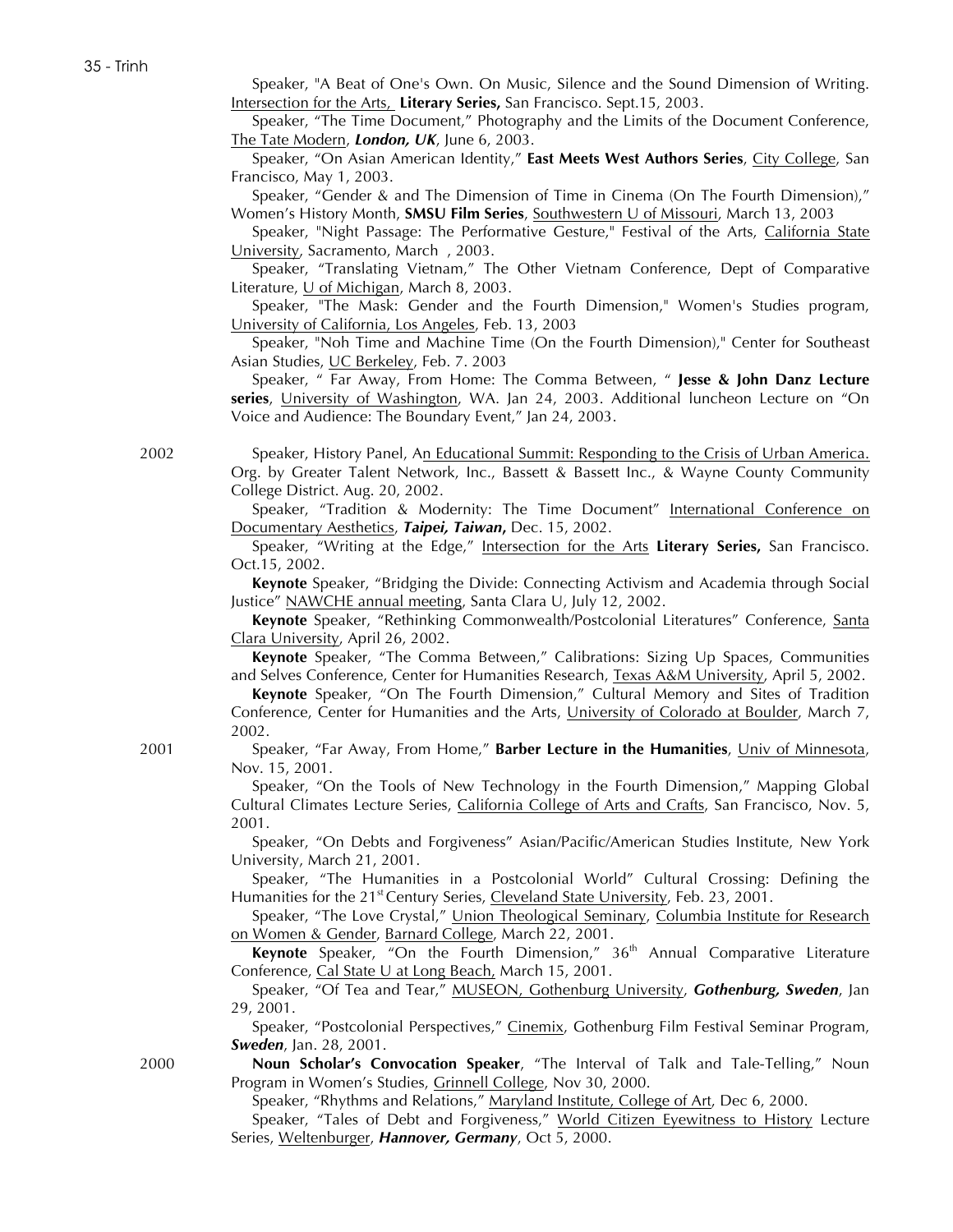**Bernhard Distinguished Speaker**, On the Ethical Dimension of Cinema in "A Tale of Love" and "Surname Viet," Williams College, Williamstown, MA., Depts. *Philosophy, English, Women's Studies, Film & Video*. April 12 & 13, 2000.

**Keynote** speaker, "Native Cultures: Film, Literature, Culture" Conference, School of English & Linguistics, University of Wales, *Bangor, UK***,** April 4, 2000.

1999 Speaker, "The Politics of Naming, Informing, Narrating," Literature and Anthropology & Postgraduate Theory of Literature and Communication Program, University of Konstanz, *Kontanz, Germany*, Nov. 9, 1999.

Speaker, "The Politics of Naming, Informing, Narrating," Postgraduate Research Center for Gender Studies, University of Munich, *Munich, Germany*, Nov. 10, 1999.

Speaker, "East-East: New Media Art and Theory" Conference, Moderna Galerija, *Ljubljana, Slovenia*, Nov 3, 1999.

Speaker, "Twilight Borders," Gallery Skuc, *Ljubljana, Slovenia*, Nov 4, 1999.

Panelist, "Memory in the Diaspora," Power of Words Literature Series, Haus der Kulturen der Welt, *Berlin, Germany*, April 30, 1999.

Panelist, "Vietnamese Films - the View from Inside and Outside,"Haus der Kulturen der Welt, *Berlin, Germany*, April 28, 1999.

1998 **Main speaker**, "Eye/Ear, Boundary Shifter," International Symposium on "The 21th Century World and Multiculturalism/Multilingualism: Perspectives from the Periphery," *Institute for International Language and Culture Studie*s, University of Ritsumeikan, *Kyoto Japan*, November 3, 1998.

> Speaker, "Image, Gender & Politics" *Faculty of Foreign Languages,* Sangyo University, & Kyoto City Women Center, *Kyoto, Japan* , July 12, 1998.

> Speaker, "Resonance, Rhythm and Cinema," *Faculty of Arts* (Film, Media, Design) Seika University, *Kyoto Japan*, July 10, 1998.

> Speaker, "The Politics of Naming: Identities, Categories, Borders," *Faculty of Social Sciences*, University of Ritsumeikan, *Kyoto, Japan,* July 9, 1998.

> **Main Speaker**, "Boundary Event: Color, Interval & Multiplicity in the Visual Field," *Institute for Gender Studies* Symposium at Ochanomizu University, *Tokyo, Japan*, July 4, 1998.

> Speaker, "Mechanical Eye, Electronic Ear," *Division of Cinema & Theater Arts*, Waseda University, *Tokyo, Japan,* July 2, 1998.

> Speaker, "Gender, Culture and Politics in 'Surname Viet,' 'Naked Spaces' and 'A Tale of Love,'" Women in Film series, *Center for French & Francophone Studies* and *Women's & Gender Studies*, Louisiana State University, Louisiana, March 16-19, 1998

> Speaker, "The Making of A Tale of Love", *Through Women's Eyes Series, Art Department*, Wellesley College, Wellesley, March 13, 1998.

> Speaker, "The Voice in Cinema: Lighting and Acting," **Spotlight Lecture Series***, Women's Studies Program,* Colby College, Waterville, March 12, 1998.

> **Keynote** speaker, "A Tale of Love: Sight, Sound and Smell," 33rd Annual UCLA *Art History* Graduate Student Symposium on "Crossing, Belongings, Presence", University of California, Los Angeles, March 6, 1998.

1997 Speaker, "Color and Multiplicity in the Visual Field," Locating Feminist Sciences Colloquium, Dept of *Philosophy*, Frankfurt University, *Germany*, December 8, 1997.

Panelist, "Changing States: Stating Change," *The 1997 Russell Lecture* Museum of Contemporary Art & University of California San Diego, May 1, 1997.

Speaker, "An Approach to Multiplicity," *The J. Irvine Multicultural Education Program*, Holy Name College, Oakland, April 29, 1997,

Speaker, "Film and Anthropology" *Special Session*, Annual Conference of the African Literature Association, Michigan State University, East Lansing. April 18, 1997.

Speaker, "First, Feature, Narrative," *Reading the World Lecture Series*, Sarah Lawrence College, New York, April 17, 1997.

Speaker, "Boundary Event," Dept of *Art History*, California State University at Long Beach, April 10, 1997.

Speaker, "Modulations in Gray," *Reality/ Virtual Reality Lecture Series*, The Chicago Art Institute, March 13, 1997.

Speaker, "A Fiction Within Fiction," Asian American Festival by Sangai Asia, Bates College, Lewiston, Maine, March 15, 1997.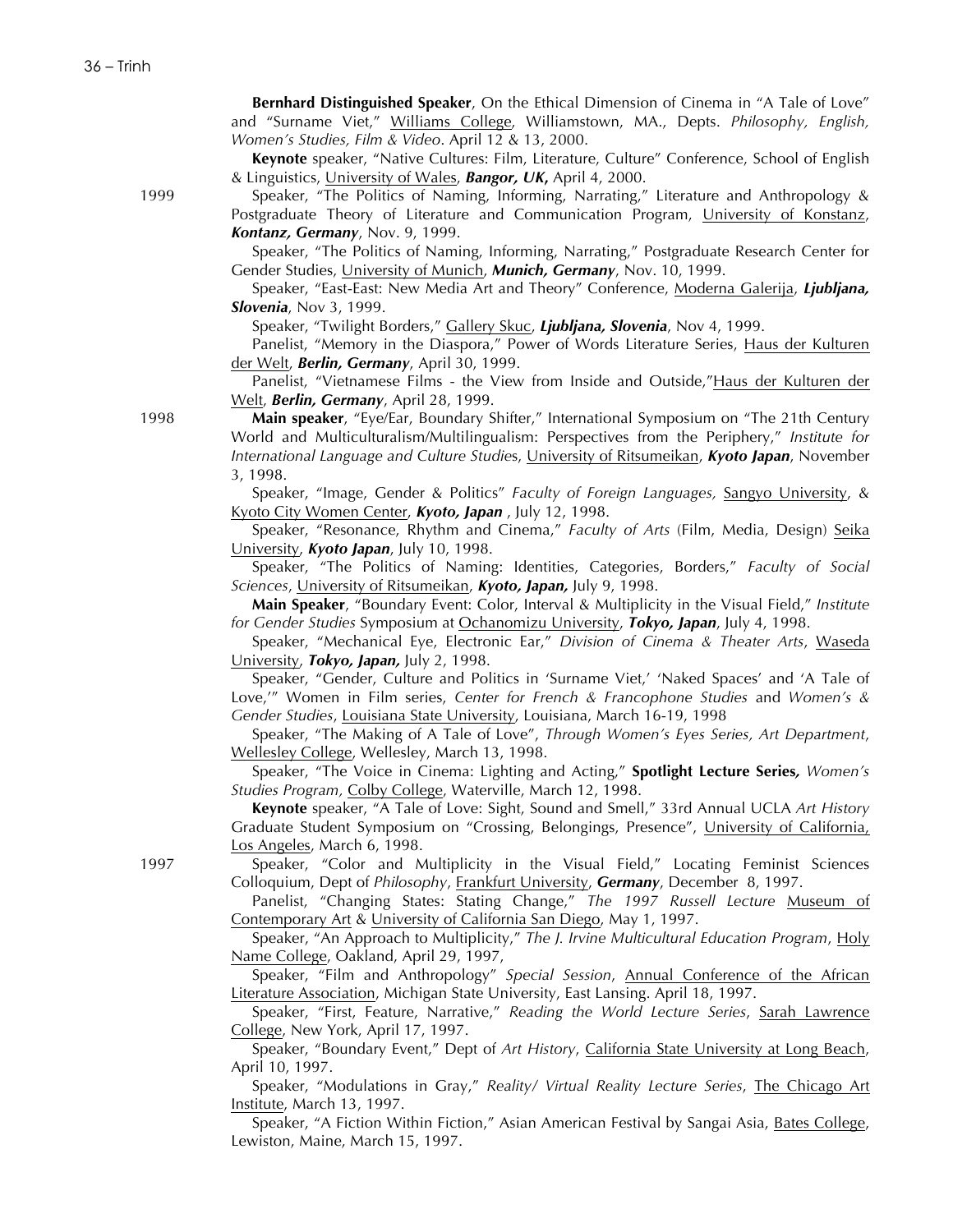1996 Speaker, "Writing and Cultural Politics," Dept of Women's Studies, Ehwa Women's University, *Seoul, Korea*, November 13, 1996.

> Panelist, "On Writing Film Criticism," Reviewing Movies and TV Panel, The Melbourne Writers' Festival, *Australia*, October 19, 1996.

> Speaker, "Cultural Politics and the Arts," *inaugural lecture* to launch the Journal *Xtext*, Artspace, Sydney, *Australia*, October 17, 1996.

> **Featured** Speaker, "Nature, Color, Woman," Exhibition "Gender Beyond Memory," Tokyo Metropolitan Museum of Photography**,** *Japan*, Sept. 6, 1996

> **Paul Mellon Distinguished Fellow**, "Twilight Gray," Barbara Fish Lee Lecture Series, *The Visual Artists Program*, Skowhegan, New York., July 26,1996.

> **Keynote** speaker, "Gender and Cultural Politics," NAWCHE (National Association for Women in Catholic Higher Education) 3rd Biennial Conference, Boston College, July 12, 1996.

> Panelist, "Across the Great Divide: Immigration, the Arts and American Culture," Jewish Film Festival, San Francisco, July 24, 1996

> Speaker, Opening Lecture "Not Seen, I See" for the Conference "The Resistance of Cinema", University of California Davis, May 10, 1996.

> **Keynote** speaker, "Celluloid Geographies" Conference on southeast Asia and South Pacific film, *English Department*, Cornell University, April 13, 1996

1995 Speaker, "On the Struggle of Positionalities in Cultural Politics," Lo Multicultural como revisualizacion del Mundo Lecture series, *Dept of English Philology*, University of Alicante & Aula de Cultura CAM, *Spain* Nov 23, 1995.

> Speaker, same lecture as above, *American Literature & Film Studies*, University of Murcia, *Spain.* Nov 24, 1995.

> **Keynote** speaker,"Of Art, Nature and Gender Politics," for the "Framer Framed: The Art of Representing Woman, Native and Other" Conference (An event focusing on my work with the participation of artists, curators and critics), F.W. Olin Language Center, Bard College, Annandale-on-Hudson, NY, November 4, 1995.

> **Keynote** Speaker, "Travelling and Dwelling: Narratives of Home and Abroad," Identity, Cultural Politids and the Arts seminar series, *Research Institute for the Humanities,* the Chinese University of *Hong Kong*, August 12, 1995.

> Speaker, "Of Arts and Gender Politics," Hong Kong Arts Centre, *Hong Kong*, August 14, 1995.

> Speaker, "Of Intervals and Boundary Events (Film, Arts and Cultural Politics)," Depot, *Vienna, Austria*, June 14, 1995

Speaker, same lecture as above, Shedhalle, *Zurich, Switzerland*, 6/13, 95.

Speaker, same lecture as above, Filmmuseum & Kunstverein Muenchen, *Munich, Germany,* June 9, 1995.

Speaker, same lecture as above, Kunstlerhaus Bethanien (Studio 1)*Berlin, Germany*, June 6, 1995

Speaker, "Woman and Difference," Women's Studies Program & Dept of Anthropology, University of Michigan, Ann Arbor, April 6, 1995.

Speaker, "Migrant Culture, Displaced Culture," Cultural Issues in the Asia-Pacific Region for the 21st Century - Prospects for International Cooperation Symposium,Toyota Foundation, Ford Foundation & Japan Foundation Center for Global Partnership, *Tokyo, Japan,* January 9- 11, 1995.

1994 **Keynote** Speaker, "Authorized Marginality," MERGE-IMER (International Migration and Ethnic Relations) *Ethnicity and Social Mobilization Conference*, Umea University, *Umea, Sweden*, November 26, 1994.

> Speaker, "Other Nature," *The Future of Nature Conference*, The Tate Gallery and Middlesex University, *London, UK,* November 25-25, 1994.

> **Keynote** Speaker, "Seeing Double: As We See Ourselves and As Others See US" *New College Race and Gender Symposium*, University of South Florida, Sarasota, November 12, 1994.

> **Keynote** Speaker, "Traveling Tales: Cultural Identities and Immigration," Immigration & Cultural Identity CCAC Conference, Oakland Museum, Oakland CA, November 7, 1994.

> Speaker, "Of Permitted Boundaries" *Racisms & Feminisms International Symposium*, Vienna University, *Vienna, Austria*, October 29, 1994.

> Speaker, *Christian A. Johnson Endeavor Foundation* **Distinguished Artist-in-Residence**, "In the Margin of the Real" Colgate University, Hamilton NY, October 26, 1994.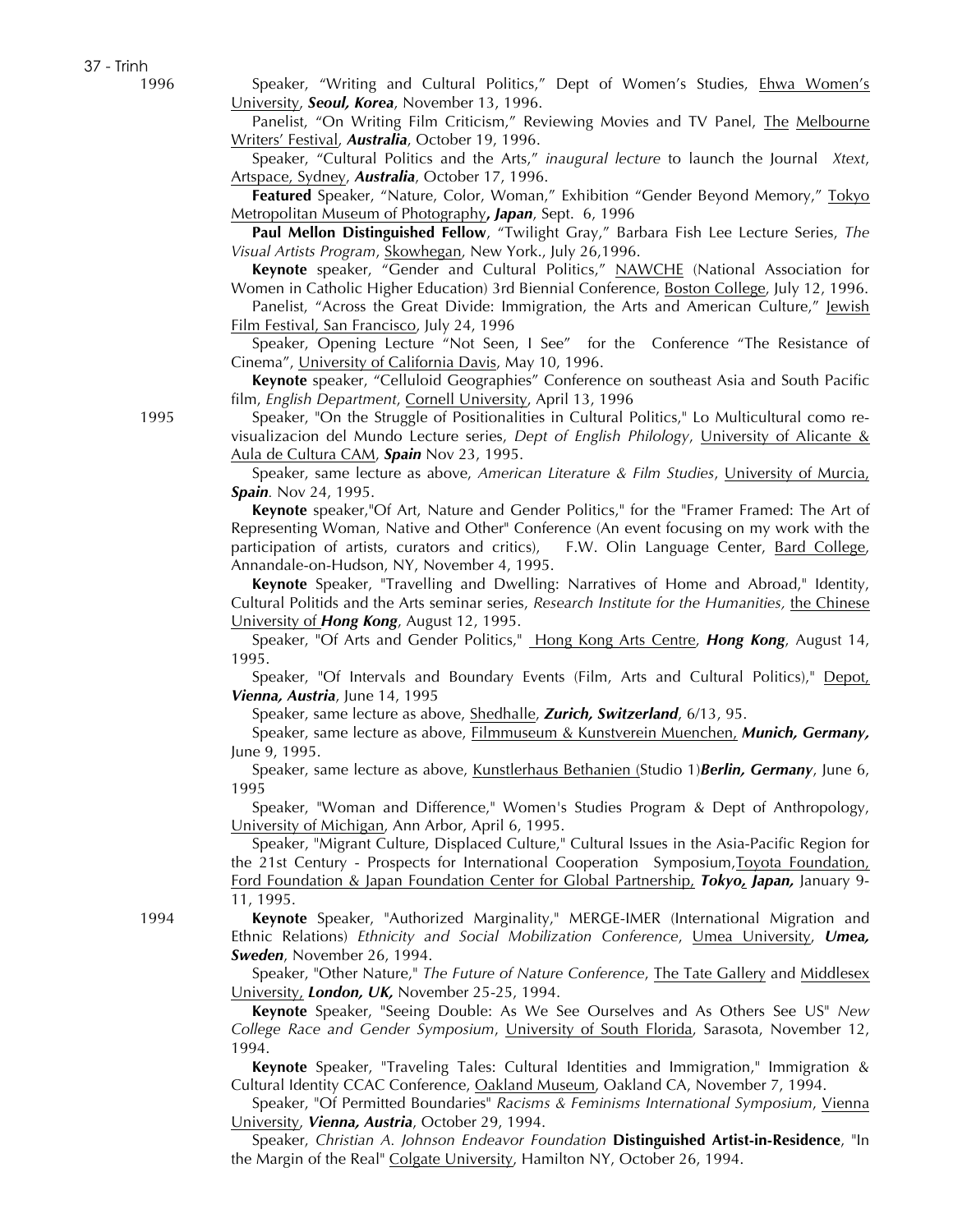Speaker, "The Politics of Identity," *Dept of Theater & Dance* Winthrop University, Charlotte, SC, October 24, 1994.

**Keynote** Speaker, "Gender and Cultural Politics," *Gendered Space Women's Studies Conference*, Florida State University, Tallahassee, October 15, 1994.

Speaker, "Critical Rhythms: of Borderlands and Permitted Boundaries," **Neilson Distinguished Professor** *Lecture Series*, Smith College, Northampton, April 5, 1994.

**Keynote** Speaker, "Woman, Artist, Scholar" (in Vietnamese) *Vietnamese Student Association*, University of Massachusetts, Amherst, April 2, 1994.

**Keynote** Speaker, "A Stranger in a Strange Land: The Politics of Difference," 1*994 New Mexico Women's Studies Conference*, New Mexico State University*,* March 18-19, 1994.

Speaker, "Filmmaking and Cultural Politics," *Beckett-Baxter Memorial Lecture*, *Art Dept*, Concordia University, *Montreal, Canada,* March 17, 1994.

Speaker, "A Fan in the Winter," *Neilson Distinguished Professor Lecture Series*, Smith College, Northampton, March 15, 1994.

Panelist, "Gender, Culture and Society: Women and Exile" *Women's History Week Colloquium*, Harvard University, Cambridge, March 11, 1994.

Speaker, **Guest of Honor**, *Society for Cinema Studies Conference*, Syracuse University, March 5, 1994.

Speaker, "Traveling Sources," *Neilson Distinguished Professor Lecture Series*, Smith College, Northampton, February 22, 1994.

Speaker, "The Blue Frog Challenge," Women's Studies & The Faculty Seminar Group, Smith College, Northampton, Jan 21, 1994.

1993 Speaker, "An Artless Balance," *Critics series*, Dalhousie Art Gallery, *Canada,* October 14, 1993.

> Speaker, "Negotiating Across Cultures," *Artist's Lecture Series*, Craigie Hall, University of Calgary, *Canada,* October 16, 1993.

> Speaker, "Women's Voices," *Poetry Series*, The Museum of Flying in Santa Monica, The Los Angeles Festival, October 6, 1993.

> Speaker, "Postcoloniality and Feminism," Artspace, *Auckland, New Zealand,* August 22, 1993.

> **Keynote** speaker, "Gender and the Poetry of Desire," *Humanities Research Center*. The Australian National University, *Canberra, Australia,* August 13-15, 1993.

> Speaker, "A Musical Accuracy," Australian Centre for Contemporary Art, *Melbourne, Australia,* August 18, 1993.

> Speaker, "Traveling Tales," *Center for Research in Culture and Communication*, Murdoch University, *Perth, Australia,* August 10, 93.

> Speaker, "The Politics of Identity and Difference," The Film & Television Institute, *Perth, Australia,* August 11, 1993.

> Speaker, "On Hyphenated Realities," Centre for Media Communications & Asian Studies, University of New England, *Lismore, Australia*, August 16, 1993.

Speaker, "The Blue Frog," Institute of Modern Art, *Brisbane, Australia,* August 17, 1993.

**Keynote** speaker, "A Stove in the Summer," *Art Writing Conference*, San Francisco Art Institute, August 6, 1993.

**Keynote** speaker, "The Undone Interval," Conference on Representation, York University of Toronto & The Power Plant, *Canada*, May 14, 1993.

Speaker, "The Postcolonial Question: Writings, Histories, Identities," Istituto Universitario Orientale, *Naples, Italy*, May 10-11, 93.

Speaker, "Over Here, Over There" *Feminist Theories Series*, UCLA, May 3, 1993.

Speaker, "The Politics of Identity and Difference," *Dept of English,* Bates College, Main, April 30, 1992.

Speaker, "Blue Like a Frog: The Politics of Identity and Difference," *Women's Studies*, University of Utrecht, *The Netherlands,* March 25, 1993.

**Keynote** speaker, "A Matter of Tuning," The Boundary Rider Symposium, The Biennale of Sydney, *Australia* March 13, 1993.

Speaker, "Performing Across Cultures," *Center for the Humanities & Department of History*, University of Washington, Seattle, February 23, 1993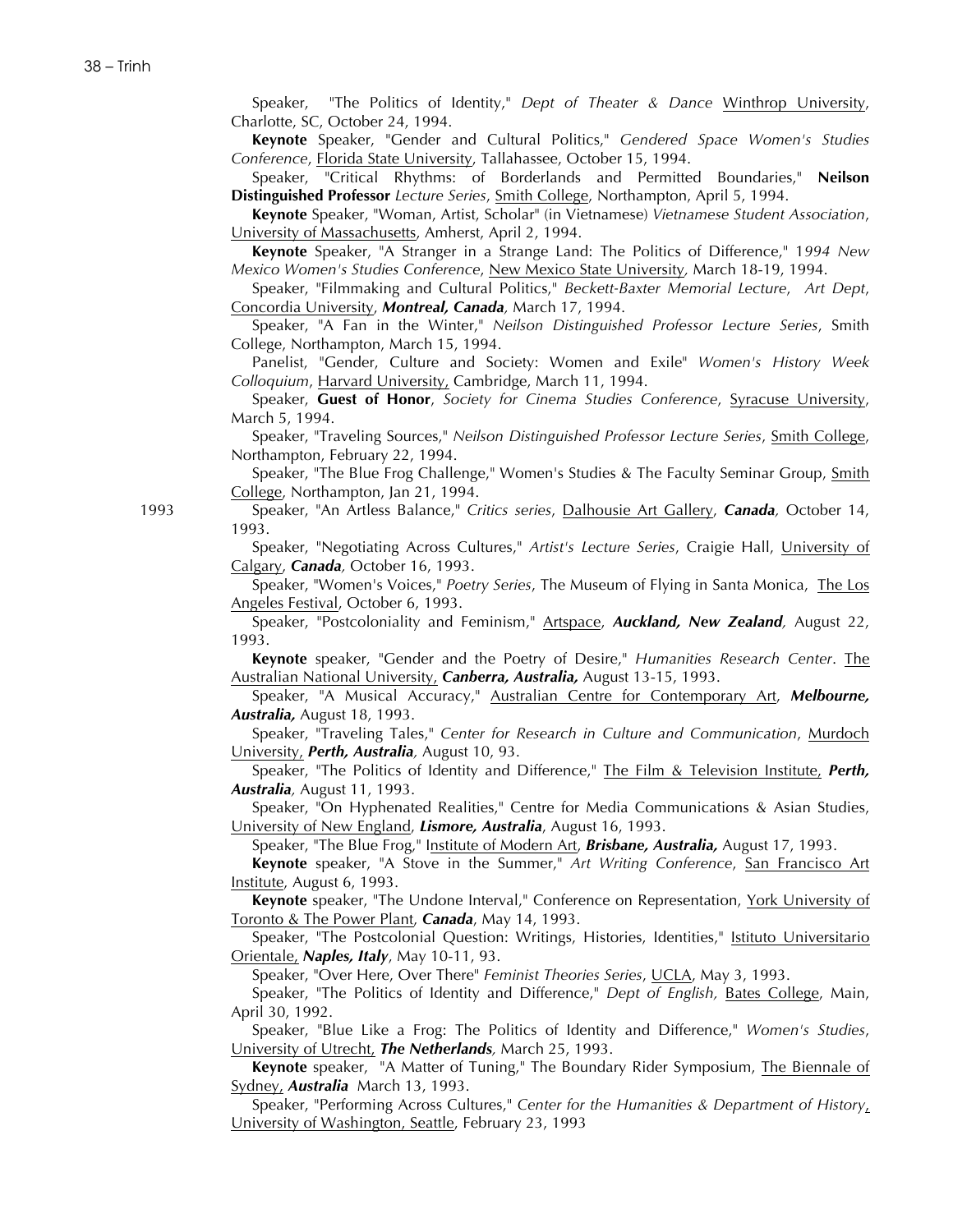39 - Trinh

1992 Speaker, "A Musical Accuracy: Fiction at the Heart of Documentary," University of British Columbia, Museum of Anthropology, *Canada.* December 3, 1992.

> **Keynote** speaker, "Other than Myself," Travelers' Tales: Narratives of Home and Displacement Conference., *Faculty. of Art & Design,* Middlesex University, *London, UK*, November 20-21, 1992.

> Speaker, "Horizontal Vertigo," *Conference on American Feminism*, Centro di documentazione delle donne, *Bologna, Italy,* November 26-28, 1992.

> **Featured** Speaker, "Documentary and Its Limits," *At One With. . .* sessions, The International Documentary Congress, Academy of Motion Picture, L.A., October 23, 1992.

> Panelist, "New Visions/New Forms," *The International Documentary Congress,* Academy of Motion Picture L.A. October 22, 1992.

> **Keynote** speaker, "A Letter to the Future," Arts & Social Change, New College of California, November 4, 1992.

> Speaker, "The Politics of Interview & The Film Image" *Remapping Culture Series*, Whitney Museum of American Art, May 8, 1992.

> **Keynote** Speaker, "Of Rhythms and Intervals," *Emergent Literatures Conference,* University of Minnesota, April 25, 1992.

> Speaker, "On Film, Gender, Interculturalism and Cultural Politics" *Film Studies Department,*  UCLA, May 4, 1992.

> Speaker, "Cinema and Politics," *Cooper Foundation & Swarthmore Asian Organization*, Swarthmore College, March 21-22, 1992.

> **Keynote** Speaker, "The Big Bang, Birth and Some Boats: Multiculturalism and Myths of Creation and Discovery" Conference. *Department of English,* University of Colorado at Boulder, February 6-8, 1992.

1991 **Keynote** Speaker, "Who Is Listening? The Politics of Difference," Conference on "Translations/Transformations: Gender and Culture in Film and Literature East and West" The University of Hawaii and the East-West Center, November 14-15, 91

Speaker, "Minority Discourse" colloquia, *Humanities Research Institute,* University of California, Irvine, November 21, 1991.

Speaker, **Distinguished Lecture Series***,* "The Politics of Culture," Oberlin College, April 10, 1991.

**Featured** Speaker, "Gender & Ethnicity," Cultural Studies of the Academy of Finland in coll. with the University of Jyvaskyla, *Turku, Finland,* May 1991.

Speaker, "Intercultural Performance", Bellagio Conference Center, *Italy*, February 17-22, 1991.

Speaker-participant, National Public Radio "New American Sensibilities Project", Second Meeting, San Francisco, June 28-31, 1990.

Speaker, "The Inappropriate/d Body," The Body Conference at the *Institute for the Humanities,* University of Michigan, Ann Arbor, February 14-16, 1990.

Speaker, "Identity Across Difference," University of California Berkeley, *Women's Studies*, January 14, 1991.

1990 **Keynote** Speaker, "Feminism, Ethnocentrism, and the Production of Knowledge," *Women's Studies Conference* sponsored. By The Great Lakes Colleges Association, November 2-4, 1990. Speaker-participant, Meeting of the National Public Radio on "The American Sensibilities

Project," San Francisco, June 27-30.

Speaker, "Issues of Landscape" Seminar, San Francisco Art Institute, August 13, 1990

Panelist, "Oppositional Practices," Public Lectures Events, San Francisco Art Institute, 8/13/ 90.

**Keynote** Speaker, "Spectator on Trial," *Martin Walsh Memorial Lecture*, Film Studies Association of Canada, Ottawa, *Ontario,* May 16, 1990.

Speaker, "Cinema Is Not A Name," National Gallery of Canada, *Ottawa*, May 16, 1990.

Speaker, "Gender, Race, Othering and the Narrative Arts" Public Lecture Series, University of Wisconsin-Madison, April 16, 1990.

Speaker, "Subjective Spectatorship," *Departments of Philosophy, Women's Studies and Ethnic Studies*, Cornell University, April 30, 1990.

Speaker, "Questions of Race and Gender in Spectatorship," Bain Lectures Series, University of California Berkeley, March 6, 1990.

Speaker, "The Totalizing Quest of Meaning," *Department of Comparative Literature Lecture series,* University of California Berkeley, March 20, 1990.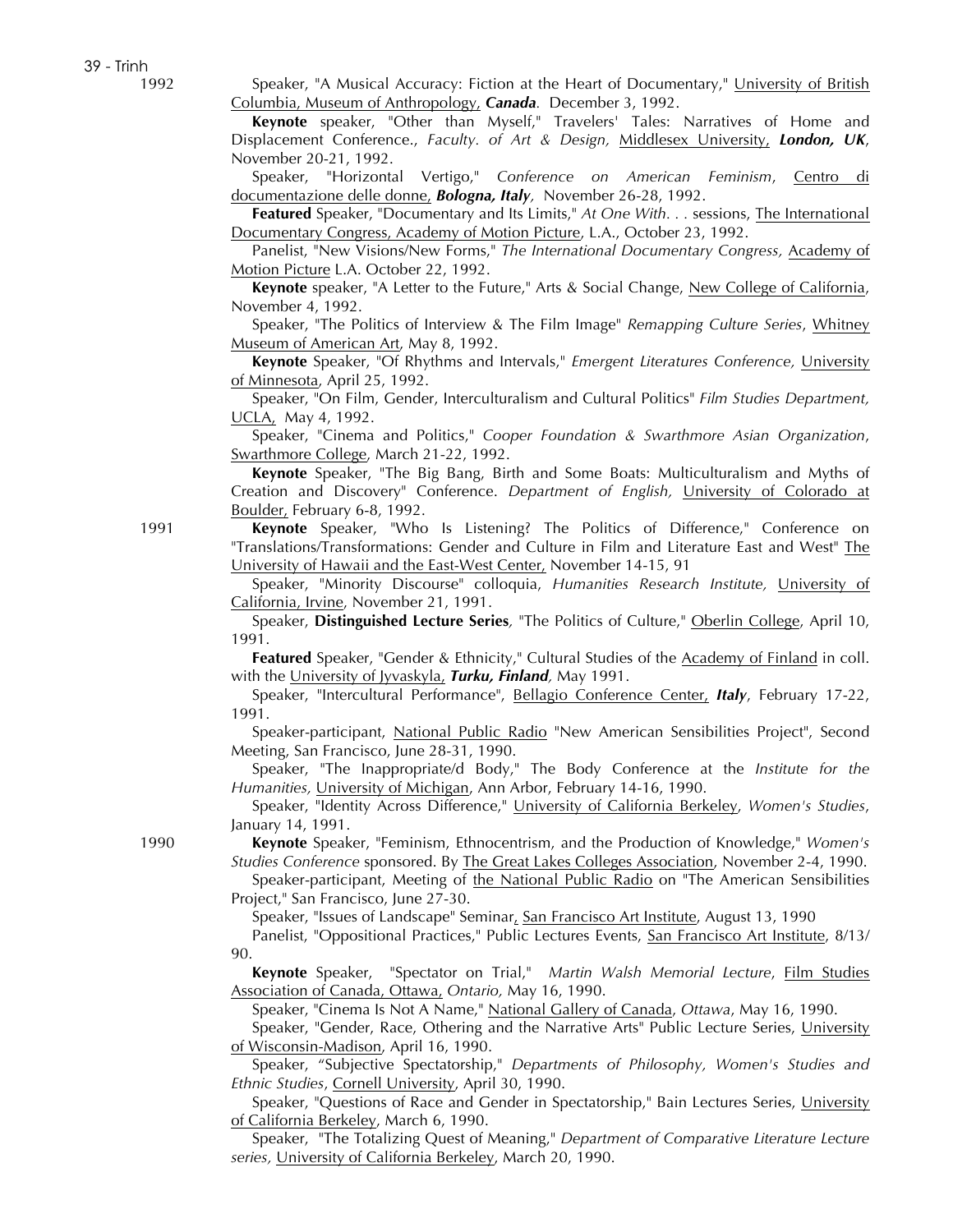Panelist, "De-facto Racism in the Visual Arts", College of Art Association Convention (CAA), New York February 15-17, 1990.

Panelist, " Racial, Ethnic and Social Differences," Women Caucus for Art (WCA) Annual Meeting, New York February 12-15, 1990.

Speaker, "Their Country Is My Country, "Displacement and Exile Conference, *History of Consciousness and Cultural Studies Center,* University of California, Santa Cruz, March 30, 1990.

1989 Speaker, "High Culture/Pop Culture: Media Representation of the Other", Conference by the Rockefeller Foundation and the Whitney Museum, *Bellagio, Italy* February 27-March 4, 1989.

> Speaker, "Culture as a Political Priority," International Cultural Relations Conference, The British Council and Cultural Co-operation, St. Hugh's College, *Oxford, UK,* 3/30 - 4/1/89

*Reviewed in:* West Africa, No 3741, May 1-7,89 (Z. Oyortey), 685

**Keynote** speaker, "A Cinema of Displacement," *International Women's Conference,*  University of Rochester, April 12, 1989

Speaker, "Postcoloniality and Film," *"Alternative Voices" Lecture series,* La Jolla Museum of Contemporary Art, May 16, 1989

Speaker, "Representations of our (R)age." *A Community Discussion of Feminism, Art and Media Activism,"* UC Santa Cruz, May 20, 1989.

Speaker,"Affirmative Action" Public Lecture Series, The Chicago Art Institute, October 30- 31, 1989.

Panelist, "Asian-American Filmmakers Seminar," Hawaii International Film Festival, November 25-30, 1989

Panelist, "International Filmmakers Seminar," Denver International Film Festival, October 16, 1989.

 1988 **Keynote** speaker, "Her Gaze," Orcas Conference: 'Creative Support for the Creative Artist,' organized by the New York Foundation of the Arts, Washington State, November 12-15, 1988.

> **Keynote** speaker, "Anthropology and Criticism: The Interdisciplinary Role of Anthropological Theory and Practice," organized by the Politics and Critical Practice Group at Princeton University, April 15-16, 1988.

> Panelist, "Conversations with Artists" session, National Grantmakers in the Arts, 4th Annual Conference, November 2-4, 1988, Chicago.

> Panelist, "The Cutting Edge" 1988 Annual National Assembly of State Arts Agencies' Conference, San Francisco, November 18, 1988.

> Panelist, "The Names of the Other: Photography & the Power of Representation," Annual meeting of the Society for Photographic Education (SPE), Houston, Texas, March 4, 1988.

> Panelist, "Third World and Feminist Art History," Women Caucus for Art (WCA), Houston, Texas, February 10, 1988.

> Panelist, "Documentary Strategies", February 27; "Feminist Practices", February 28, 1988. Third Wave Film Festival, Austin, Texas.

> Panelist, "Responsibility and Strategies in Representing the Other," *Sexism, Colonialism, Misrepresentation Film Series and Conference* at the Collective for Living Cinema and Dia-Art Foundation, May 1988.

 1987 Chairperson for "Visual Anthropology and its Dissemination." And Panelist "Ethics of Filmmaking and the Consequences of Intervention," *International Seminar on Visual Anthropology* in *Jodhpur, India.* December 13-20, 1987. Organized by the Indian National Trust for Art and Cultural Heritage and the Anthropological Survey of India.

> Panelist for National Women Studies Association (Film Forum). Atlanta, Georgia, June 26- 28, 1987.

> Panelist for *Third Cinema Theory and Documentary* University of Western Ontario, *Canada*, November 8-9, 1987.

> Panelist for "The Politics of Representation. Of Other Cultures: "Beyond the Salvage Paradigm," Dia-Art Foundation ,New York, 3/16/87.

> Panelist, "Not You/Like You" (on post-colonial women and the questions of identity and difference), *Conference on Gender and Colonial Discourse,* University of California-Santa Cruz, April 25, 1987.

> Panelist, "Documenting as Information-Owning," for "The Avant-Garde Documentary/ The Documentary Avant-Garde" at the 1987 annual meeting of the Society for Cinema Studies in *Montreal, Canada* (May 21-24)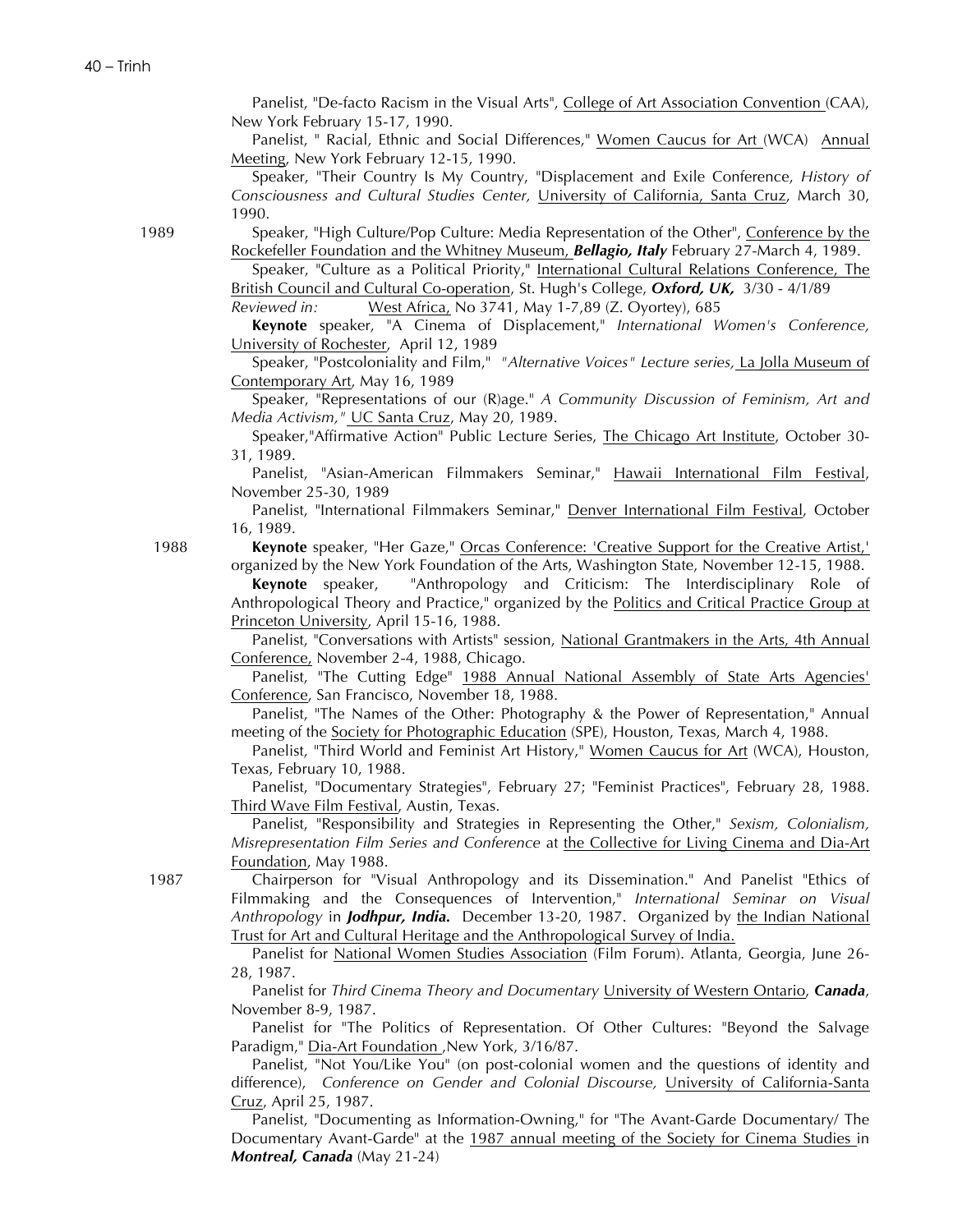41 - Trinh

 1986 Panelist, "Images and Politics," *closing plenary session of Viewpoints: Conference on Women, Culture & Public Media*, organized by the Women's Studies Program of Hunter College, New York, November 9, 1986.

*Reviewed in*: Afterimage, January 1987 (L. Kenny)

Panelist, "On Cultural Differences," *Distinguished Artists Forum of the California State Universities,* San Jose State Univ., October 16, 1986.

Speaker, "The Other of the West and the Other of Man," *International Women's Week at the Women's Center,* UC Berkeley, March 11, 1986

Speaker, "Outsiders/Insiders," on *Representation of the Other, Conference Third Cinema: Theories and Practices,* sponsored by the British Film Institute & the Edinburgh Int. Film Festival, *UK*, August 11-13, 1986.

*Reviewed in*: Spare Rib: A Women's Liberation Magazine (London),

October 1986 (Manny Shirazi), p.44

Framework (London) Nos. 32/33 (David Will), p. 204

The Independent, April 1987 (Kobena Mercer) p. 22-23

Screen, Vol 27 No 6, 1986 (Kobena Mercer)

 1985 Respondent for the panel "Marginal Cinema & Mainstream Critical Theory" 1985 Meeting of the Society for Cinema Studies, New York

> Panelist for "Re-thinking Documentary" session at the Ohio University Film Conference, November 7-11, 1985.

> Panelist for "Another Story: Narrative & Experimentation," at the San Francisco Cinematheque, October 27, 1985.

> Panelist for "Reflexions: Documentary in Crisis," FAF & Association of California Independent Public Television Producers, KQED, San Francisco, May 19, 1985.

> Panelist, "Writing and Publishing," *Conference on The Experience of Academic Women.* The Graduate Women's Organization and the Women's Center at UC Berkeley, March 8, 1985.

> Speaker, "Visual Anthropology: The Subjectivity/Objectivity Question," Plenary session of the 1985 Annual Meeting of Kroeber Anthropological Society. UC Berkeley, April 6, 1985.

> Speaker,"Feminism and Non-Alignment," *Women's Studies,* San Francisco State University, April 12, 1985.

 1983 Speaker, "Feminism in Third World Contexts," Feminist Institute, Berkeley, October 19, 1983.

> Panelist, "The Documentary Today: A Symposium," Film in the Cities, Minneapolis, November 10-12, 1983.

Panelist, New York International Women's Film Festival, 9/11/1983.

Speaker, "So Long a Letter by Mariama Ba," *The Women's Center,* UC Berkeley, May 16, 1983.

Speaker, "Difference and Gender in the Contexts of Third World Women," *The Women's Center,* UC Berkeley, May 5, 1983.

**PUBLIC TALKS & SEMINARS** (A selection of **Workshops**, Public Debates, **Open Forum**, **Roundtables**, **Book Readings**. See **Film Presentations and Film Discussions** also in Film Exhibition section; 2-to-3-day seminars are in Teaching section):

2016 Film presentation & discussion *Reassemblage*, Ost for Paradis, Aarhus, Denmark, 5/ 25, 2016 Film presentation & discussion, *Forgetting Vietnam,* Yerba Buena Center for the Arts and San Francisco Cinematheque, May 12-13, 2016 Film presentation & discussion, *Forgetting Vietnam*, Tateuchi Democracy Forum, Los Angeles, April 23, 2016 Film presentation & discussion *Forgetting Vietnam*, California State U, Sacramento, Hinde Auditorium, Student Union April 16, 2016

- 2015 Undergrad Seminar, Northwestern University, Dept of Art History, Feb 26, 2015
- 2014 Film presentation & discussion, *Night Passage*, Art Cinema, Rijeka, Croatia, May 11, 2014 Film Workshop, Nanyang Technological University, CCA, Singapore*,* Feb. 20, 2014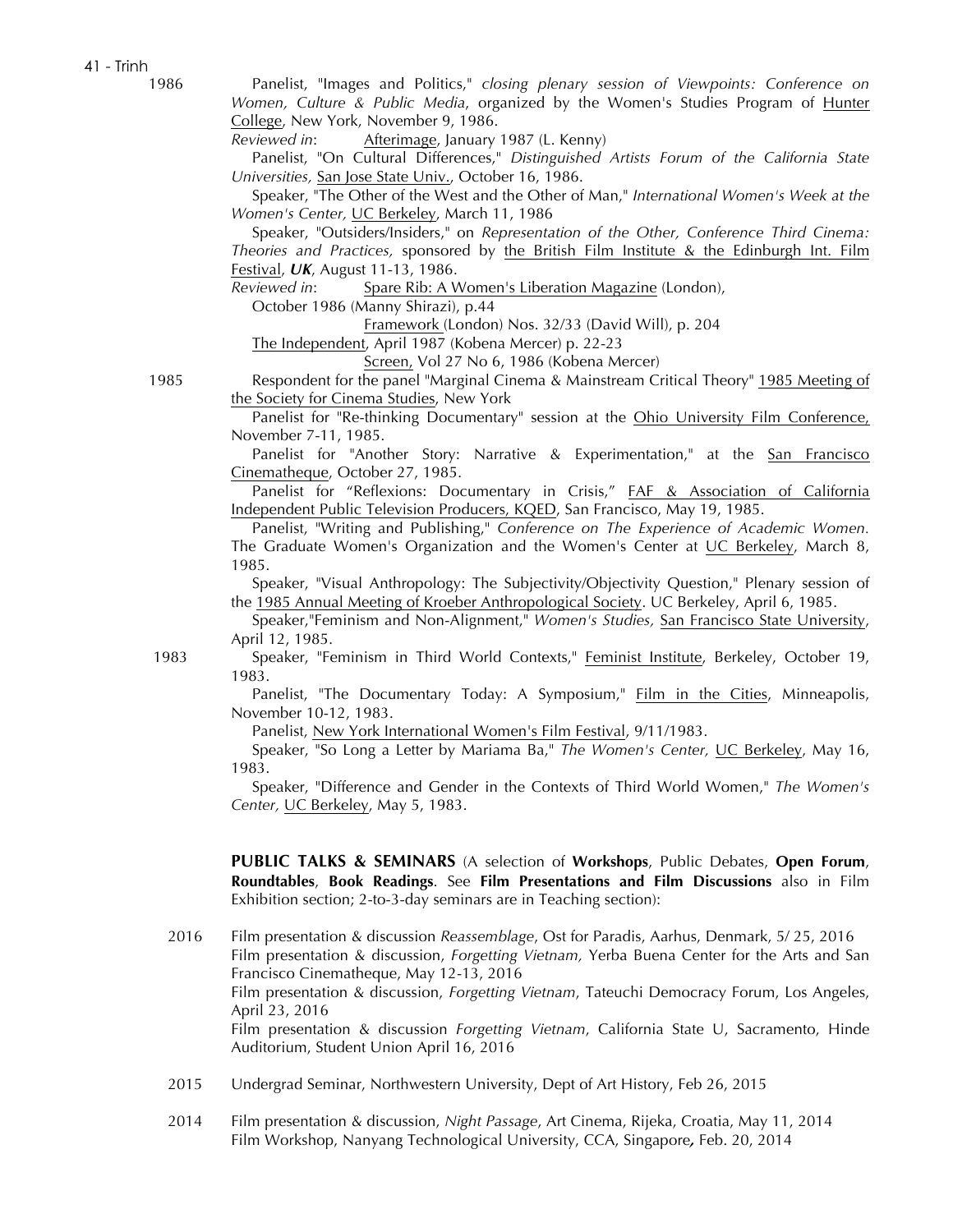- 2013 Book reading, *D-Passage*, Moe's Bookstore, Berkeley, Dec 4, 2013 Book reading, *D-Passage*, City Lights Bookstore, San Francisco, Nov 14, 2013 Presentation & discussion with *Surname Viet*, Malmo University, Sweden 9/15/2013
- 2012 Film presentation & discussion *Surname Viet Given Name Nam* at Redcat Theater, Los Angeles, Nov 7, 2012
	- Presentation and discussion with the films *Shoot for the Contents* and *Naked Spaces* at the Bijou Theater, Cal Arts, Nov 8 & 9, 2012.
	- Presentations and discussions with the films *Surname Viet Given Name Nam,* Cinematheque, Oran, Algeria, 10/14/12 (SV)
	- Presentations and discussions with the films *Surname Viet Given Name Nam, Reassemblage, Night Passage*, and *A Tale of Love,* Arsenal Institut for film and video, Berlin, Germany June 2, 3 &4, 2012.
	- Book Reading/2-voices performance: *Elsewhere Within Here*, Clandestino Festival, Gothenburg, Sweden, June 5, 2012.
- 2011 Respondent, panel on "Trinh T. Minh-ha: *When the Moon Waxes Red* and *Woman Native Other*," American Academy of Religion Annual Meeting, San Francisco, Nov 19, 2011.

Seminar: "The Boundary Event"; Workshop: "D-Story, D-Film" – (Cinematic, Digital, Transcultural); and discussion of the film NIGHT PASSAGE, The Chinese University of Hong Kong, Nov 1 & 4, 2011.

Vienna Academy of Arts, workshop with Ph. D participants, Oct 18, 2011. Book Reading/2-voices performance: German edition of *Woman Native Other*,

- Frauensolidarität, Vienna, Austria, Oct 17, 2011.
- Poetry Series Talk, UC Berkeley, September 1, 2011.
- Workshop U of Tokyo, March 7, 2011.

Presentations and discussions with the films *Reassemblage, The Fourth Dimension,* and *Night Passage*, Cineteca National, Mexico City, Feb 18; 19; & Feb 20, 2011

Master class at CENTRO, Mexico City, Feb 21, 2011

Book reading, *Elsewhere Within Here*, Moe's Books, Berkeley, Feb 17, 2011

2010 Presentation and discussion with the film *Surname Viet Given Name Nam*, Dong Xuan Vietnamese Film Fest, Hebbel Theater (HAU), Berlin, Nov 25, 2010 Book Reading/2-voices performance German edition of *Woman Native Other*, HAU, Berlin, Nov 27, 2010. Panel with Kim So Young, "Cinematic, Digital, Transcultural," Gyeonggi Museum of Modern Art, *Ansan City*, Gyeonggi-Do, *Korea*,, Korea, Oct 27, 2010. Workshop with artists on "The Politics of Representation," Gyeonggi MoMA, Oct 28, 2010 Mumbai International Film Festival, presentation and discussion with the film *Night Passage*, February 2010.

2009 Introduction, "Traces of In-Betweenness" panel, Townsend Center for the Humanities, UC Berkeley, Oct 20, 2009. Opening remarks, "TransPOP: Korea Vietnam Remix" Symposium, Institute for East Asian Studies with Center for Korean Studies, U of CA Berkeley, Feb 14, 2009.

2007 Ohio University, reading of creative writing and poetry at the Spring Literary Festival, May 9, 2007 The Dalton Gallery, Decatur Georgia, talk and discussion, Sept 27, 2007. Gallery Maki, Tokyo, Japan, workshop "On sands and ashes" workshop, June 12, 2007. University of Ulster, Belfast, Ireland, Annual Association of Art Historians Conference Belfast, UK, Film presentation April 12, 2007. Savannah College of Art and Design, large seminar talk with faculty and students from visual and performing arts, design, building arts, and the history of art and architecture, Feb 23, 2007.

2006 Opening of the Musée du Quai Branly, Paris, France, "Rencontres" Debates on contemporary and traditional arts, June 21, 2006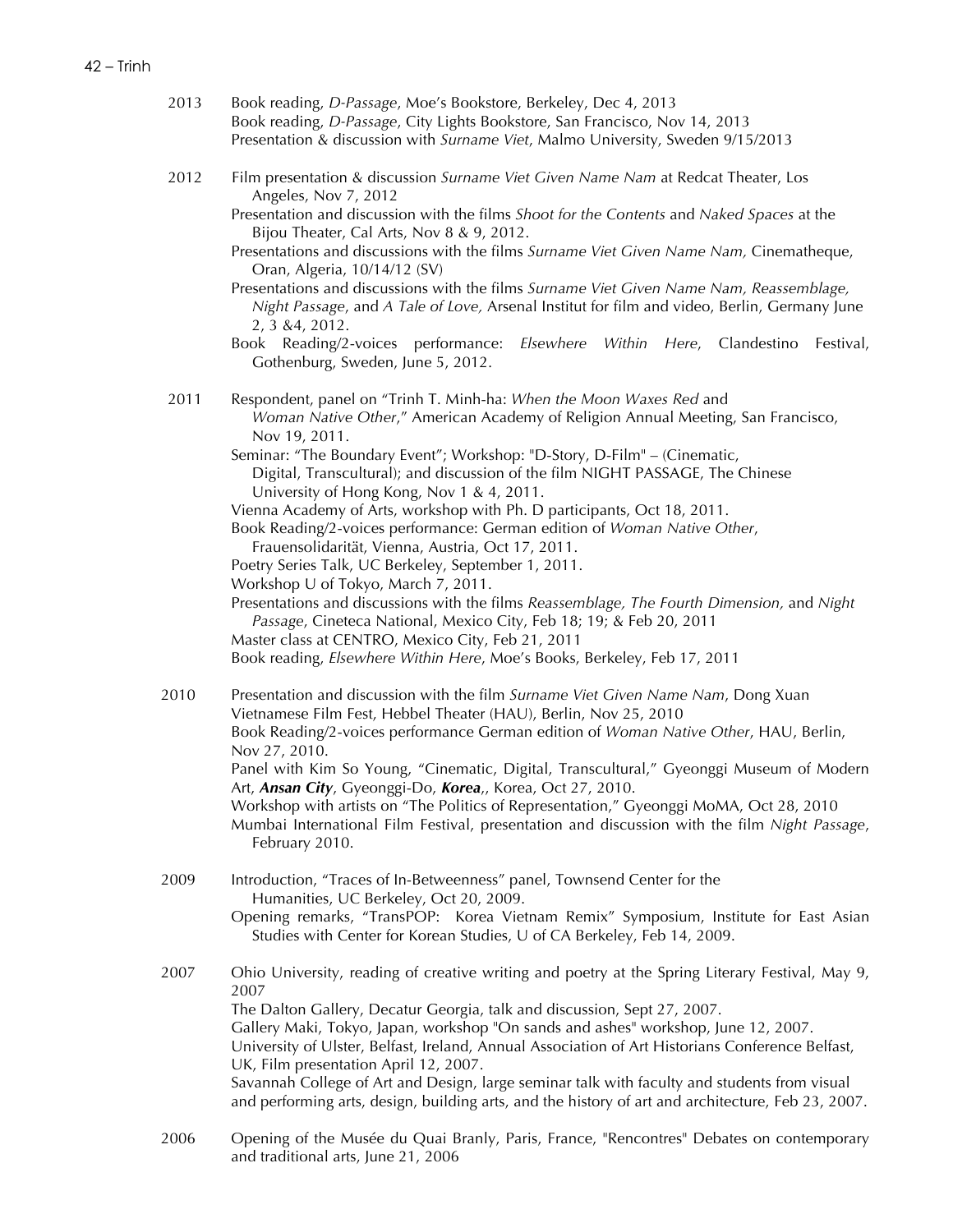43 - Trinh

MIPDOC Conference, Cannes, France, participant to session "Talking with our Trailblazers," April 2, 2006. Pacific Film Archive, Berkeley. *The Digital Film Event* Book reading, Feb 28, 2006. Mc Kenzie Gallery and the University of Regina (Canada) participants, informal discussion, February11, 2006 Saskatchewan 2/10/06

2005 Faculty Seminar, Philosophy & Sociology, St Laurent University, Canton, NY. Nov 4, 2005. Moderator, panel "The Voices of Silence," with Mel Chen & Roshanak Kheshti, Gender & Women's Studies, UC Berkeley, Oct 27, 2005. Seminar, Arts Histories Series, Carnegie Mellon University, Pittsburg, Sept 13, 2005. University of California Berkeley, *Women's Studies* graduation ceremony, closing speech, May 20, 2004. Respondent, panel "A Tribute to Trinh T. Minh-ha," with Glenn Mimura, Felicidad Lim, & Laurel Westrup, UC Irvine, April 14, 2004 AHRB Center for Cultural Analysis, Theory and History Lecture Series, University of Leeds, England. Film discussions, March 2 & 3, 2005

2004 Middlebury College, Arts Center, Film & Media Culture, NP Film discussion. Nov. 10, 2004. Poetry reading, "Art of Speech" symposium at Aminoko village, Amami, Japan Oct. 9, 2004. Respondent, panel on "Asia Pacific Post-Human & Trauma," 10<sup>th</sup> Annual Performance Studies International Conference (PSi) on "Perform: State: Interrogate," Singapore, June 16, 2004. The Substation & Singapore Management Univ. NP Film discussion, June 15, 2004 University of California Berkeley, *Women's Studies* graduation ceremony, closing speech, May 19, 2004

University of California Berkeley, *Women's Studies* Colloquium Series, NP film dicusssion, April 9, 2004

The Asian American Int'l Film Festival, New York, NP film dicusssion July 17, 2004 Visual Communication Los Angeles Asian Pacific Film Festival, NP film dicusssion, April 30, 2004

Pacific Film Archive, Berkeley. NP film dicusssion, May 1 2004

San Francisco Cinematheque, NP film dicusssion, April 10 2004

*Women in the Director's Chair Film Festival*, Chicago. NP Film Discussion, March 21, 2004 "Conversation with Trinh T. Minh-ha" Chaired by Prof. Ross Gibson, Univ of Technology, Sydney, produced by Mike Searle, Director of Storyteller Media Group, Feb 27. 2004, *Australian Int. Documentary Conference*, Fremantle.

Maritime Museum, Fremantle, Australia. WA Intercampus Screen Academy. Discussion with retrospective of my films. Feb 28, 2004.

2003 Tate Gallery, London, UK, FD film presentation & discussion June 7, 2003.

MACBA (Museum of Contemporary Art of Barcelona), Spain. Seminar on the documentary image in relation to visual anthropology and to feminist & queer theories. Oct. 31, 2003. Minami-Kaikan Cinema, Kyoto, Japan, FD film discussion, Oct 7, 2003.

University of Michigan, Dept of Comparative Literature, TOL film discussion March 7, 2003. 25th Independent Feature Project, New York, NP work-in-progress discussion, September 23; 24, 2003

2nd Annual Diversity Film/TV Market, Washington DC, NP work-in-progress discussion, July 24-27, 2003

Cinema Project (Four Wall Cinema Collective), Portland Oregon. Discussion with retrospective of my films. Nov 6, 2003.

2002 The Substation (Art Center), Singapore, film pres. & discussion, Oct 12, 2002 University of California Santa Cruz, "Feminism, Race, Media" series, film pres. & discussion, Nov 7, 2002. Museum of Fine Arts in Boston, TOL & FD film discussions, March 8 & 9, 2002 Bryn Mawr College, Opening Night of "Feminist/Visual/Culture" Festival, *Center for Visual Studies, English Dept* & *Feminist & Gender Studies*. Film presentation and discussion, April 4, 2002.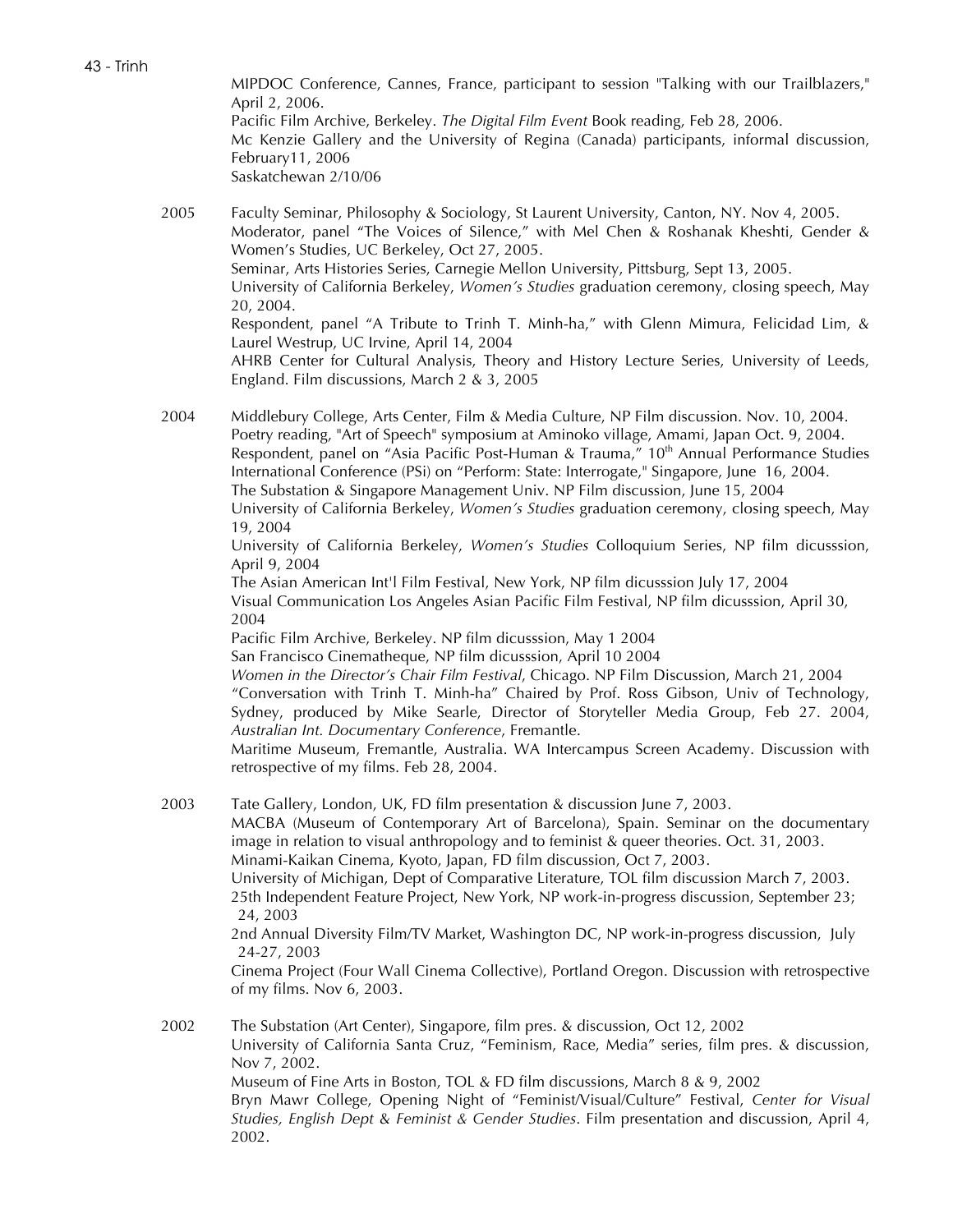Los Angeles Times Festival of Books (at University of California Los Angeles), "East Meets West" panelist and book reading, April 27, 2002. University of California Berkeley, *Women's Studies* graduation ceremony, closing speech, May 19, 2002. University of California Berkeley CAL-Day , *Rhetoric Dept*, presentation of my film work, April 20, 2002. Film Forum, Los Angeles, film pres. & discussion, April 14, 2002 Cal Arts Institute, Valencia. *Film Dept.* Film pres. & discussion April 12, 2002 2001 The Museum of Modern Art, New york. Film discussion, Dec. 14, 2001. Secession, Vienna, Austria. Book presentation & public debate with president & artist Matthias Herman, October 20, 2001. Walker Art Center, Minneapolis. Film pres. & discussion (FD), Oct 25, 2001. San Francisco State University, *Cinema Dept.* August Coppola Theater, Film pres. & public discussion, Nov 1, 2001. Pacific Film Archives, film pres. & discussion (FD), April 18, 2001. Film Arts Foundation, *Doc Salon*. Seminar discussion & film screening. April 8/01 The Poetry Center & American Poetry Archives, San Francisco. Book reading, April 6, 2001. The San Francisco Cinematheque, Film pres. & discussion (FD), 3/23 & 24, 2001 Union Theological Seminary, New York. Talk with faculty & students, 3/22 2/01. Asian/Pacific/American Studies Institute, New York University, Film pres. & discussion (SC), March 20, 2001. Secession, Vienna, Austria. Public Conversation with video artist and philosopher Marina Grzinic, March 6, 2001. The Cleveland Cinematheque. Film presentation and discussion (TOL), 2/22/01 2000 Charles Theater, Baltimore, Maryland. Film pres & discussion Dec 5, 2000 (TOL) Maryland Institute, *College of Art*. 2 film pres & discussions Dec 7, 2000 (SC). Raivoisat Ruusut Theater, Cassandra 2000 (*arts & human sciences*) Helsinki, Finland. Film discusssion, Oct 6; Talk on "The Documentary", October 7, 2000. UC Berkeley, *Women's Studies* Graduation Ceremony, May 17, 2000. Closing Remarks. Fine Arts Theater*,* Berkeley. Film discussions at all 4 screenings April 7; 14; 21; 27, 2000. Pacific Film Archive. Book reading, March 19, 2000. Glassell School of Art, Houston, Texas (with the Pan-Cultural Film Festival), "Realizing the Documentary: From Start to Finish": Panel discussion with F. Lee Mock, Feb 12, 2000. Rice University, Houston TX. *Feminist Reading Group*. seminar discussion (TL), Feb 11, 2000. 1999 University of Konstanz, Germany. *Theory of Literature and Communication Program,* seminar. Nov. 8, 1999. University of Munich, Germany, *Postgraduate Research Center for Gender Studies*, seminar. Nov. 10, 1999. Univ of Northern Colorado. *Dept of English*, Public discussion & seminar, March 4, 1999. Haus der Kulturen der Welt, Berlin, Germany, April 28, 1999. Public discussions with two films screened. San Francisco Art Institute, *Artist Lecture Series*, April 9, 1999. Film presentation-discussion University of California Berkeley, *Women's Studies* Graduation Ceremony, May 19, 1999. Introductory Remarks. California College of Arts and Crafts, *Film Department*, 2/18/1999. Seminar ABC Radio--Radio Eye, Feature Unit by M. Leonard--and interview with M. Zournazi, Australia, 2/23/1999. Broadcasted lecture. Martin Luther King J. Middle School, presentation at the event: "Affirmative Acts: the writing, the teaching, the activism of June Jordan," 2/20/ 1999. 1998 Louisiana State University, March 19, 1998. Roundtable with Assia Djebar on "What is Feminist Filmmaking?" Image Forum Festival, Tokyo, Japan, May 3,1998. Film discussion.

Image Forum Award Ceremony, Tokyo, Japan May 5, 1998. Opening speech.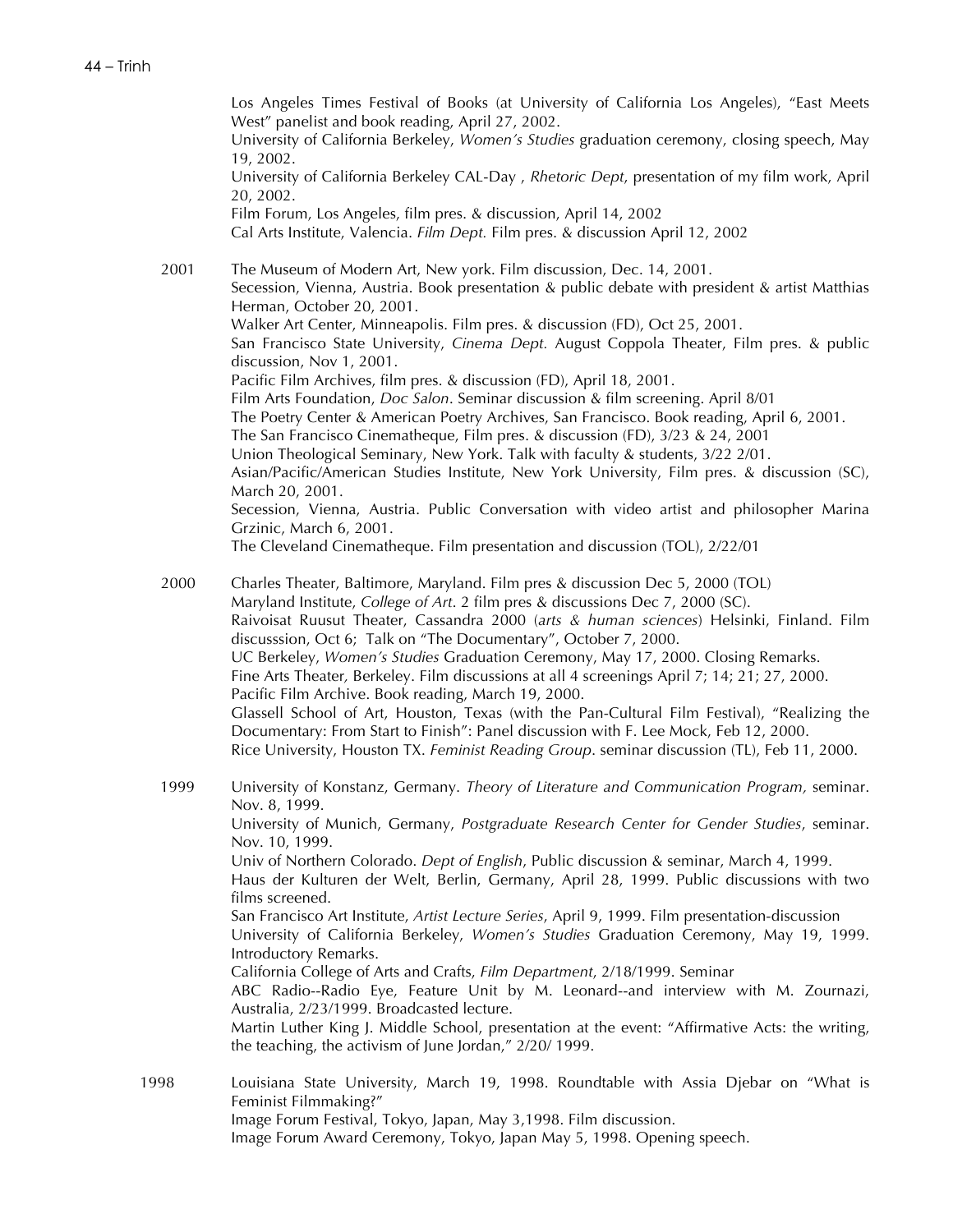8th annual San Francisco Bay Area Book Festival, November 8, 1998. Book Reading (poems in *Watermark)*.

1997 University of Auckland, New Zealand, September 27, 1997. Film workshop at the *Waipapa Marae* (Maori's ancestral house), Frankfurt University, *Germany*, *Philosophy*, December 9, 1997. Seminar. California Arts Institute, Valencia, *Critical Studies* & *Film Studies*, March 4, 5 & 6, 1997. Seminars, film screenings and public discussion. University of California Berkeley, *Women's Studies* Graduation Ceremony, May 16, 1997. Introductory Remarks. Idera Film festival, Vancouver, Canada, 11/1/97. Film pres. & discussion. Asian Art Museum, San Francisco, 10/19/97. Film presentation & discussion. Black Oaks Bookstore, 9/14/97. Book Reading (Poems in *Making Waves*). Brooklyn Museum of Art, New York, 5/31/97. Film presentation & discussion. *Price Center* & UC San Diego *Visual Studies* Dept, 4/30/97. Film pres. & disc. Chicago Art Institute, *Film Center*, 3/14/97. Film presentation & discussion. Pacific Film Archives, Berkeley, 3/31/97. Film presentation & discussion. 1996 La Trobe University, Bundoora, Australia*, English, Cinema, Sociology & Women's Studies*, Informal session on"Politics and Writing," October 17, 1996. University of North Carolina, *Hanes Visitinf Artist, Dept of Art*, Nov 15, 1996. Film presentation & discussion. University of California Irvine, *Humanities Research Institute*, discussion on integrated projects in the arts and humanities, May 3, 1996. UCLA Film Archives, 5/ 28,1996. Film presentation & discussion. Roxie Cinema, San Francisco 9-25;26/96. Film presentation & discussion. UC Theater, Berkeley, 9/16/96. Film presentation & discussion. Vietnamese Movie & Television Productions Association, Los Angeles (Orange County), Nov. 1-3, 96. Film presentations & discussions. Pacific Film Archives, Berkeley, 3/8/1996. Film presentation & discussion. 1995 New College of California, San Francisco, *Poetics Program* "Gertrude Stein Marathon Reading," November 17, 1995. Poetry reading. Brown University, Rhode Island, *Film and Video*, November 2, 1995. Kabuki Theater, San Francisco, 10/19/95. Film discussion. *Hong Kong Arts Centre*, August 14, 1995. Filmmakers workshop. *Filmhaus*, Vienna, Austria, June 15, 1995. Film discussion. *Shedhalle*, Zurich, Switzerland, June 12, 1995. Film discussion. *Filmmuseum & Kunstverein Muenchen*, Munich, Germany, June 8, 1995. *Kino fsk*, Berlin, Germany, June 6, 1995. Film discussion. American Center*,* Paris, France, June 3, 1995. Film discussion. American Center, Paris, France, "Traveling Cultures: Sex, Race and the Media", June 4, 1995. Roundtable discussion. University of California, Berkeley, *Women's Studies* Graduation Ceremony, May 19, 1995. Closing Remarks. 1994 University of California, Berkeley, The Fifth Berkeley *Film Studies* Conference, November 5, 1994. University of California, Berkeley, *Feminist Agenda Conference*, November 4, 1994. Florida State University, Dept of *Women's Studies*, Tallahassee, October 16, 1994. Bennington College, VT, *Women's Issues Study Group*, April 24, 1994. University of Massachusetts, Amherst College, *Interdepartmental Program in Film Studies & Five College Film Council*, Amherst, April 7, 1994. Smith College, three-day Faculty Seminar (focusing on Rey Chow's & Trinh T. Minh-ha's theoretical work), Northampton, Jan 20-21, 1994. 1993 The *Harvard Film Archives,* Cambridge, MA December 2, 1993. The Bunting Institute, Radcliffe College, MA, October 22, 1993.

Emerson College, *"Films From the Margins,"* Boston, October 22, 1993.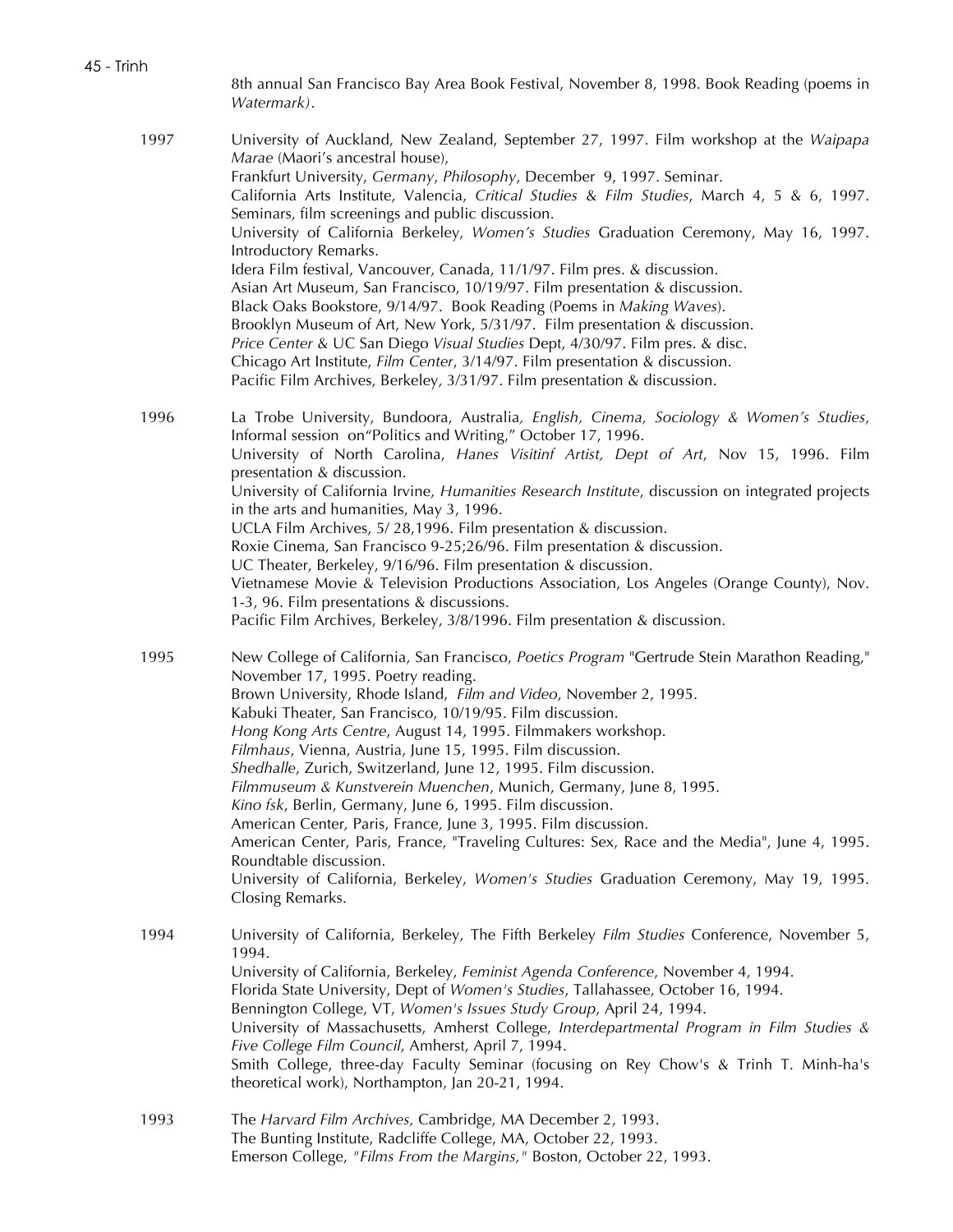*The Banff Center for the Arts*, Banff, *Canada*, October 17, 1993. The *Glenbow Museum*, Calgary, *Canada,* October 15, 1993. The Midnight Special Bookstore, Los Angeles, October 7, 1993. The Awakening Foundation and The B & W Film Studio, *"Feminist Filmmaking"* Taipei, *Taiwan,* September 26 & 28, 1993. *The Wellington City Art Gallery, New Zealand,* August 23, 1993. *Artspace, Auckland, New Zealand*, August 21, 1993. *Dunedin Public Art Gallery, New Zealand,* August 20, 1993. University of Christchurch, *Art Department, New Zealand,* August 19, 1993. University of California, Berkeley, *Film Studies Program,* April 16, 1993. SUNY, Stony Brook, The *Humanities Center*, March 29, 1993. Lukas Institute, Brussels, *Belgium, Film* , March 22, 1993 STUC *(Avant-Garde Film)*, Lewen, *Belgium*, March 23, 1993 *Dutch Film Academy*, Amsterdam, *The Netherlands,* March 26, 1993. Theater Desmet, *Amsterdam*, *The Netherlands,* March 21, 1993 Theater Hoogt, *Utrecht, The Netherlands*, March 24, 1993 Indiana University Purdue, Indianapolis, *Women's Studies*, March 5, 1993. Syracuse University, *"Matrilineage: Women Art and Change,"* 2/ 12, 1993. University of Washington, Seminar, Department of *History* , February 23, 1993 SUNY, Buffalo, Department of *Philosophy* and Center for the Study of *Psychoanalysis and Culture*, February 27, 1993 1992 *Institute of Contemporary Art, London*, Dialogue with Homi Bhabha, 11/22,1992 The *Vancouver Cinematheque*, December 4, 1992 California College of Arts and Crafts, *Photography ,* December 10, 1992 Book Reading, *City Light Bookstore*, September 28, 1992 Book Reading, *Keppel Bookstore*, Palo Alto, September 24, 1992 Princeton Univ., *"Women and Film: Both Sides of the Camera"* Series, 5/7, 1992 Pitzer College, Claremont CA, *Film/Video*, March 11, 1992 UCLA, Theater Arts, Peter Sellars' *"Art & Social Change"* May 4, 1992 The San Francisco Cinematheque, February 9, 1992 Panelist, *"Film and Art,"* Sundance Film Festival, January 22, 1992. Panelist, *"On Exile,"* Rotterdam Film Festival, January 31,1992.

- 1991 Book Reading, *Modern Times Bookstore* , San Francisco, October 20, 1991 University of Maryland at College Park, *Crossroads in Film: Black Cinema from Africa, the Caribbean and the United States Film Series* , 4/12/90 University of Iowa, *School of Art & Art History* , 4/20/90
- 1990 Brown University, *Semiotics* , 2/13/90 UC Berkeley, Film Series, *Alliance of Asian Pacific Americans* , 10/17/90 UNIVERSITY of New Mexico, *Media Arts Program*, 10/27/90 UC Berkeley, *Redefining War: Feminist Perspectives on Violence and Non-Violence"* Conference , April 21, 1990. Wexner Center and the Community Film Association 5/26/90 University of Wisconsin-Madison, *Communication Arts* 4/16/90 University of California Santa Barbara, *Women's Studies* 5/14/1990 *Whitney* Museum Independent Study Program 2/15/90 Book reading, *Modern Times Bookstore* , San Francisco, 2/24/90 1989 F.A.R (Foundation for Art Resources, Los Angeles), 10/10/89
	- Eastman Theater, Rochester NY, 11/15/89 Sheldon Film Theater, 11/3-4/89 University of Nebraska, *French*, 11/3/89 University of Wisconsin-Milwaukee, *Center for 20th Century Studies* 10/27/89 Utica College of Syracuse U, *Film* 11/16/89 Word of Mouth, New York, Book Reading 11/14/89 Stanford University, *Modern Thought* 5/18/89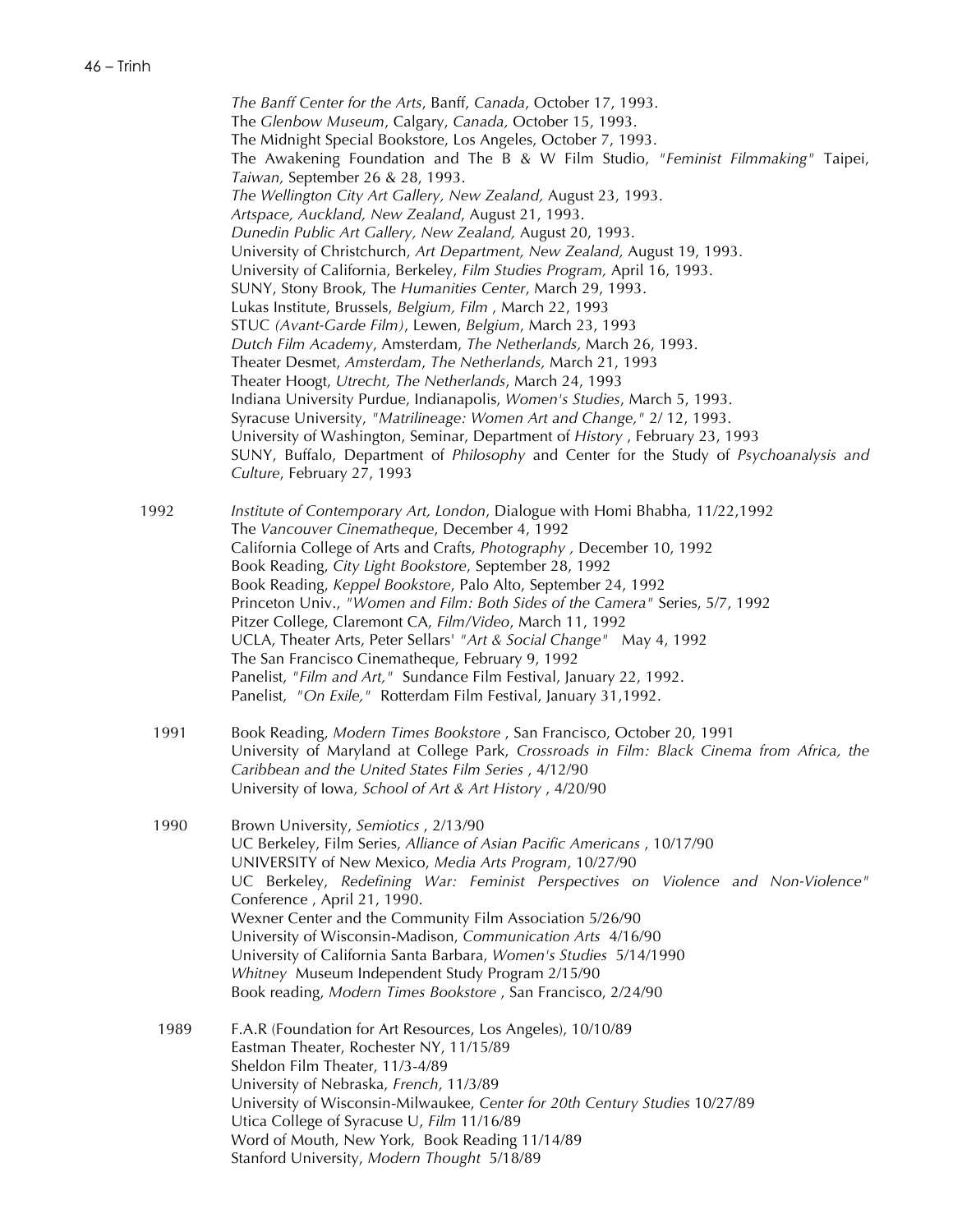|         | Oberlin College, English, 3/2/89<br>Independent Feature Market, San Francisco, Roxie Cinema 5/13/89<br>Collective for Living Cinema, April 5, 1989                                                                                                                                                                                                                                                                                                                                                                                                                                                                                                                                                                                                                                                                                                                                                                                                                                                                                                                                                                        |
|---------|---------------------------------------------------------------------------------------------------------------------------------------------------------------------------------------------------------------------------------------------------------------------------------------------------------------------------------------------------------------------------------------------------------------------------------------------------------------------------------------------------------------------------------------------------------------------------------------------------------------------------------------------------------------------------------------------------------------------------------------------------------------------------------------------------------------------------------------------------------------------------------------------------------------------------------------------------------------------------------------------------------------------------------------------------------------------------------------------------------------------------|
| 1988    | Cornell University, Film Center, 10/20/88<br>Princeton University, Politic & Critical Practice 4/15/88<br>Cinematrix, International Women's Film Festival Lecture Series, 11/16<br>Evergreen State College, Film and Video, 11/15/88<br>Kennedy Center's San Francisco Arts Festival, Washington DC, 6/24/88<br>California College of Arts and Crafts, Film & Video, 4/11/88<br>Berkeley Group for Critical Studies of Colonial Discourse, "Representing Colonialism" Film<br>Series, Pacific Film Archive, April 14, 1988.<br>San Francisco State University, Cinema, 5/9/88                                                                                                                                                                                                                                                                                                                                                                                                                                                                                                                                             |
| 1987    | Carnegie Museum of Art, Pittsburgh 3/6/87<br>Pittsburgh Filmmakers 3/7/87                                                                                                                                                                                                                                                                                                                                                                                                                                                                                                                                                                                                                                                                                                                                                                                                                                                                                                                                                                                                                                                 |
| 1986    | Yale University, Ethnic Studies 3/1/86<br>Brown University Semiotics 3/3/86<br>Film in the Cities, Minneapolis 3/86<br>Stanford University, Modern Thought & Literature 2/13/86<br>Artists Space, New York, 2/86<br>Film Forum, Los Angeles 11/3/86<br>UC Santa Cruz, Film & Literature 2/18/86<br>California College of Arts and Crafts, Film & Art 2/7/86<br>UC Berkeley, College of Environmental Design 2/10/86<br>San Francisco State University, Cinema, 4/3/86<br>Museum of Modern Art, New York, 5/19/86<br>Robert Flaherty Film Seminars, Wells College, NY 8/86<br>University of Illinois, Urbana-Champaign, Millercomm 87 Guest Speaker, sponsored by<br>Anthropology and 12 other departments 10/9-10/86<br>California Institute of the Arts, Film 10/17/86<br>Whitney Museum, NY, Seminar with Artists Dept. of Public Education 11/11/86<br>Whitney Museum, NY, Gallery Talk, New American Filmmaker Series, 11/12/86<br>Whitney Museum, Independent Study Program 11/11/86; 3/4/86<br>International House of Philadelphia 11/13/86<br>University of Southern California, Critical Studies - Cinema 11/3/86 |
| 1985    | Yale University, Philosophy and Film 4/26/85<br>Brown University, Semiotics 4/25/85<br>Whitney Museum, Independent Study Program, 4/23/85<br>UC Berkeley, Kroeber Anthropological Society Annual Meeting 4/85<br>California Institute of the Arts, Art 2/85<br>UC Santa Cruz, Film & Literature 2/85<br>University of Southern California Critical Studies - Cinema 11/5/85<br>San Francisco State University Cinema 11/85<br>University of Wisconsin-Milwaukee Film 11/5/85                                                                                                                                                                                                                                                                                                                                                                                                                                                                                                                                                                                                                                              |
| 1982-84 | The Robert Flaherty Film Seminars, Topridge, NY August 1983<br>UC Santa Cruz Women's Studies 5/83; History of Consciousness 4/83<br>UC Berkeley, Kroeber Anthropological Society Annual Meetings 4/83<br>San Francisco State University Cinema 11/83;10/83; 8/84<br>San Francisco Art Institute 12/83<br>UC Berkeley, Women's Center 11/82                                                                                                                                                                                                                                                                                                                                                                                                                                                                                                                                                                                                                                                                                                                                                                                |

FIELD RESEARCH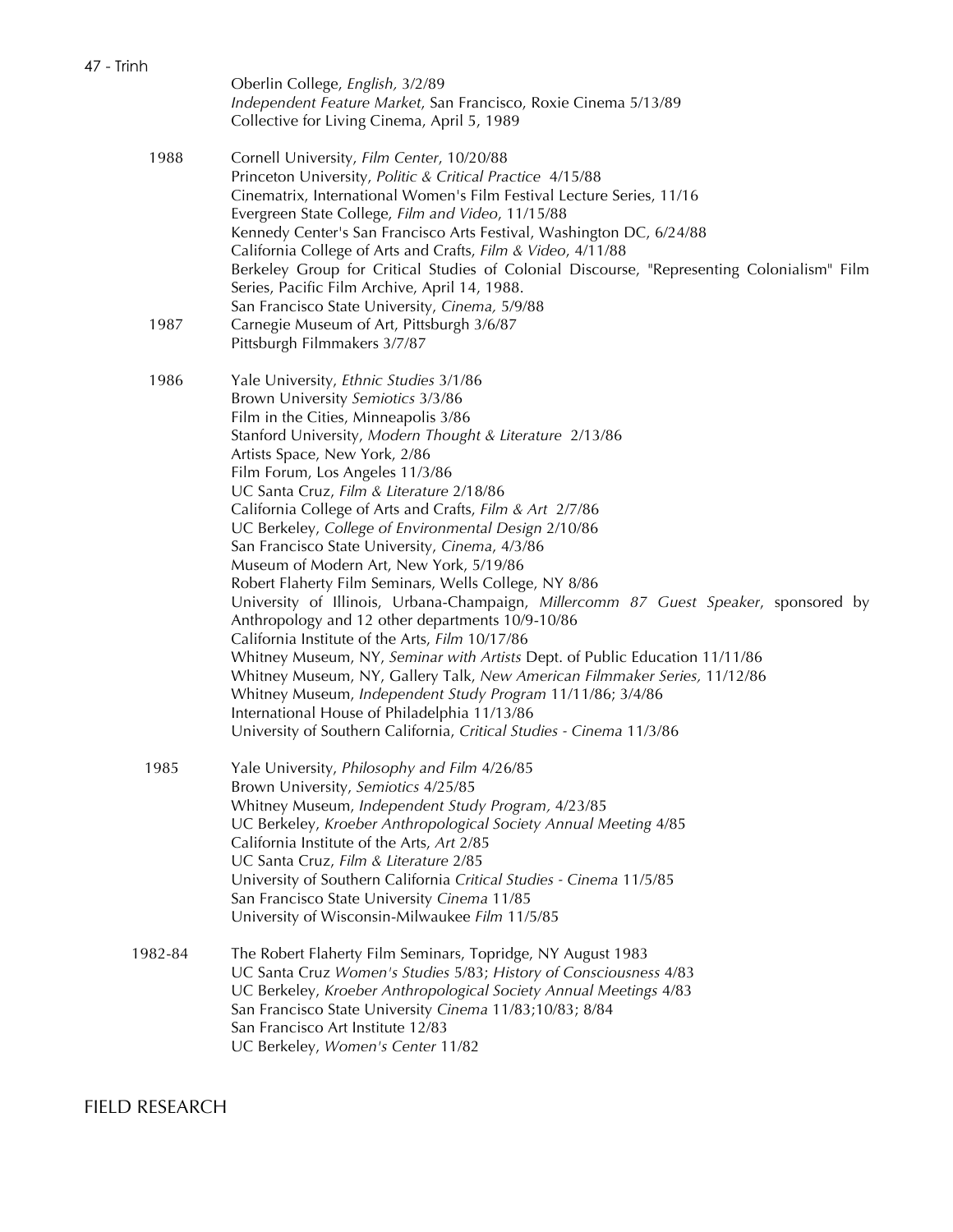Combining my background in the humanities and the creative arts with my long-standing involvement in Social Anthropology, I have participated, from 1977 to 1981, in numerous field research expeditions in Senegal, Mali, Burkina Faso (Upper Volta), funded by UNESCO and by the *Direction Generale de la Recherche Scientifique du Senegal*. For a series of film and video projects on diverse cultural praxes, I have also done field research on rural environments in China (July-August 1987; December-January 1993-94) in India (December-January 1988), Yemen (July-August 1992), Vietnam (Dec-Jan, 1995; March-April 2012), Indonesia (Dec-Jan 1996), Japan (May-Aug 1998), and Utah, USA (on going since 2000).

# PROFESSIONAL ACTIVITIES **TEACHING**

July 1992 - now: **University of California, Berkeley**, Professor, *Departments of Rhetoric* and of *Gender & Women's Studies*. In addition, I taught as part of the core faculty in the *Film Studies*  program from 1994 – 2002. I am also an Affiliated Faculty for the Ph.D Programs in the Departments of: 1) TDPS Theater, Drama and Performance Studies, 2) African American &

African Diaspora Studies, and 3) Comparative Ethnic Studies.

March 4, 2016: **Concordia University***, Feminist Media Studio***,** Montreal, Canada. Lecture, film presentations and Seminar on film and the digital passage for *Communication Studies* graduate students and faculty members.

Oct 24 & 25, 2015: **Caixa Cultural, Rio de Janeiro, Brazil.** Two Master Classes.

Feb. 17 – 26, 2013: **John Hopkins University**, *Program for the Study of Women, Gender, and Sexuality*, Distinguished Visiting Professor. A 10-day residency. Gave three lectures, seminars and film discussions.

Oct 30 – Nov 6, 2011: **The Chinese University of Hong Kong**, Visiting Scholar of the Public Lecture Series. *Gender Studies Program*: Gave lecture, seminar, workshop, and public film screening.

Oct. 18, 2011. **Academy of Fine Arts, Vienna, Austria.** Workshop and studio crits.

April 15, 2009: **Rijksakademie van Beeldende Kunsten**, **Amsterdam, The Netherlands**. Studio crits.

July 14 – July 29, 2007: **Dongguk University**, **Seoul, Korea**. *International Programs and Education* (International Summer School). Visiting Professor. Taught summer course on American cultural politics.

June 1 – June 9, 2007: **Ritsumeikan University**, **Kyoto, Japan**. *Graduate School of Core-Ethics and Frontier Science*. Visiting Professor. Taught intensive course on Film, ethics and representation.

Oct. & Nov, 2001: **California College of Arts and Crafts**, San Francisco. Series of five graduate seminar lectures on Film De-aesthetics. Visiting Professor.

March 19 – 22, 2001. **New York University**, 4-day residency, *Asian/Pacific/ American Studies Institute*. Gave lecture, conduct public discussion with film screening (SC), and visit classes.

December 4 - 8, 2000. **Maryland Institute, College of Art**. 5-day residency. Gave a public lecture; conducted 2 seminar discussions; visit classes and interviewed with NPR.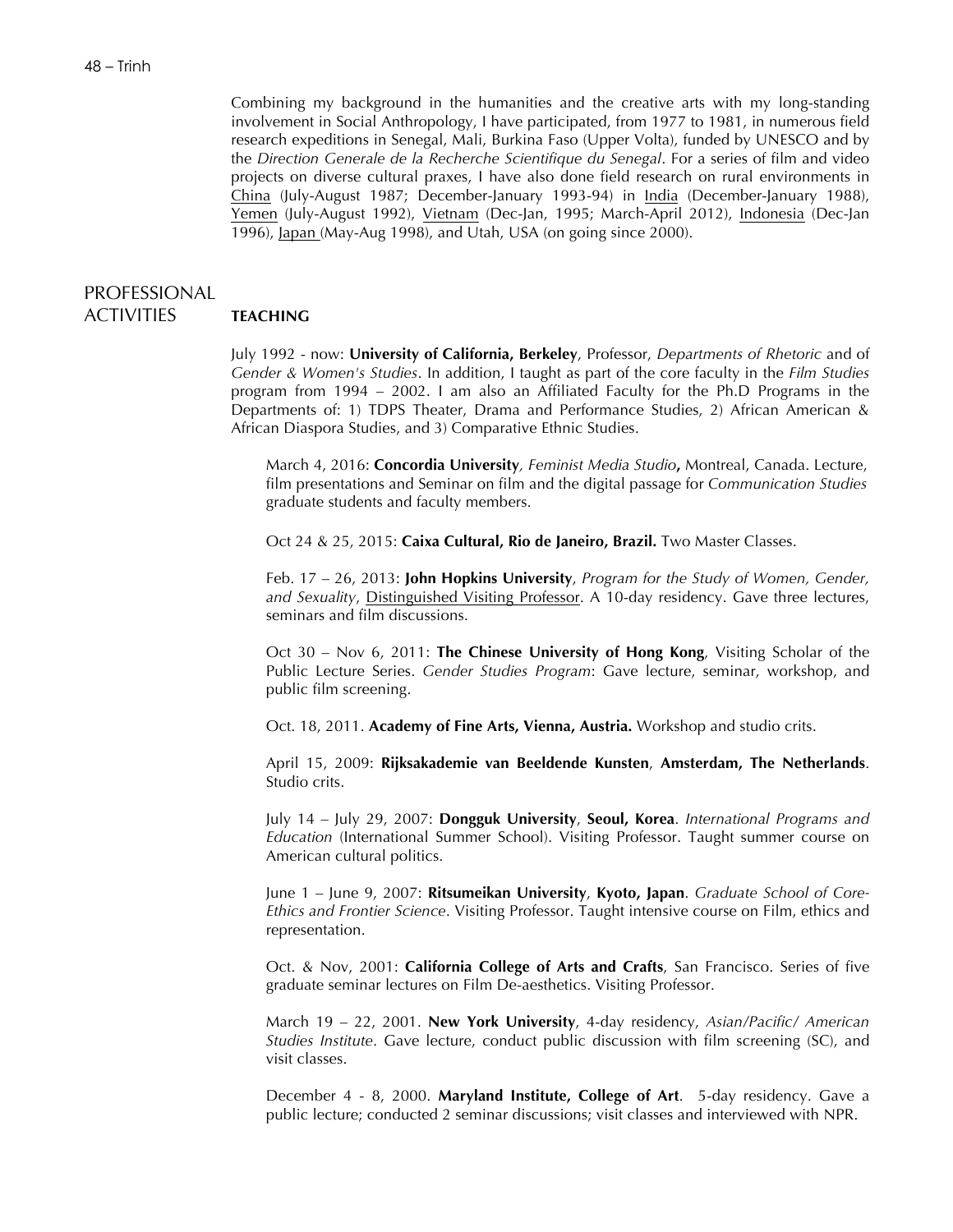April 11-14, 2000: **Williams College**, Williamstown, MA. Bernhard Distinguished Visitor. 3-day residency, Depts. *Philosophy, English, Women's Studies, Film & Video*. Participated in 2 seminars, 1 video studio criticism; gave a talk at the Multicultural Center; and conducted 2 discussions with students and faculty on the ethical dimension of cinema in the films "*A Tale of Love"* and "*Surname Viet Given Name Nam."*

May - August 1998 (Spring Semester): **Ochanomizu University, Tokyo, Japan**. Distinguished Visiting Professor. *Institute for Gender Studies*. Large lectured seminar on "Naming, Informing, Narrating" for (65) faculty and graduate students.

1994 - 1996: **The London Consortium** (Architectural Association; School of Architecture; Birkbeck College; University of London; British Film Institute; Tate Gallery). Member of the regular Visiting Faculty for the Doctoral Programme in Humanities and Cultural Studies.

March 13-15, 1997. **Chicago Art Institute**, *Visiting Artist Program*. Public film presentation and discussion and gave individual studio criticsm.

July 26- 28, 1996. **Skowhegan**, *Visual Artists Program*, New York. Paul Mellon Distinguished Fellow. Delivered paper for Barbara Fish Lee Lecture Series and taught individual studio criticism.

April 4-6, 1996. **University of Boulder Colorado**, James & Rebecca Roser Visiting Artist Program, 3-day seminars and discussions in *Critical Studies, Film Production, Women's Studies & CSERA*,.

Aug. 15,1995: **The Chinese University of Hong Kong,** *Research Institute for the Humanities*. Workshop with local filmmakers, videoartists, and students.

Oct. 25-27,1994: **Colgate University**, Hamilton NY. Christian A. Johnson Endeavor Foundation Distinguished Artist-in-Residence. Workshops in the *Department of Art & Art History*.

Spring 1994: **Smith College**, Northampton, MA. Neilson Distinguished Professor, *Women's Studies Program*. Five-college public lectures, film presentations, class visits and student advising.

Fall 1993: **Harvard University**, Cambridge, MA. Visiting Professor, Departments of *Women's Studies & Visual and Environmental Studies*. Seminars on "Images and Politics" (VES) and "The Politics of Difference" (WS).

August - December 1991: **University of California, Berkeley**, Chancellor's Distinguished Professor, *Women's Studies* Department, Upper Division seminar on "The Politics of Difference," and lower division seminar on "Women, Culture and Media."

May 6 &7, 1991: **Audiovisual Further Education Project, Helsinki, Finland.** Taught "Documentary: Theories and Practices" Seminar for filmmakers.

January - May 1991: **Cornell University**. Research Fellow and Visiting Professor at *The Society for the Humanities*. Taught seminar on "The Humanism of the Commodity" (Media politics).

January 85 - May 1993: **San Francisco State University**. Associate Professor, *Department of Cinema*. Taught: Film Theory, Film Aesthetics and Film Analysis in the Core Production Program; Documentary, French Cinema, Third World Cinema, Sexuality & Gender, Women in Film, and graduate seminars in Ideology & Film, Issues in Non-narrative Films, Aesthetics of Film Form, Representation and Film in the Film Studies Program. 1/86 - 6/86: I also taught in the *Art Department* a graduate Studio Criticism seminar on Art after Modernism.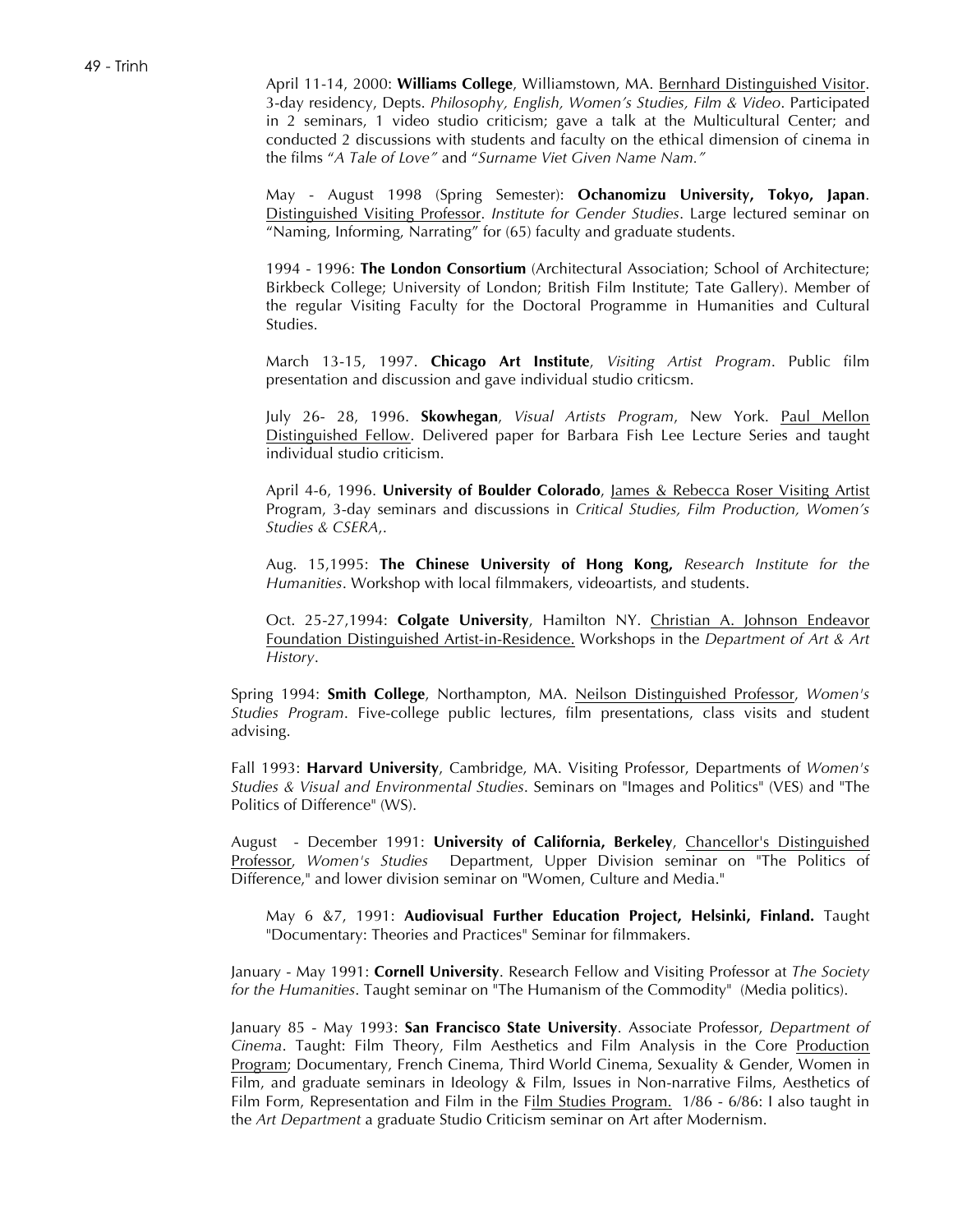Committees at SFSU. *University* : International Programs (1987-); Advisor for Film Student Association, Student Union (86 -). *School of Creative Arts* : Leave With Pay Committee (89-90). *Department* : Chair of the Hiring, Retention & Tenure Committee (92-93), Graduate Student Advisor for the Film Studies Program (92-93), Chair for the Film Studies Admission Committee (92-93), Chair of the Search Committee for a Chair's position (89-90); Curriculum (both for Film Studies and Film Production Committees); General Education Advisor (Fall 89); Undergraduate Selection for Core Production Program; Undergraduate Advisor. Thesis Committee Chair for graduates students in Film Studies and in Production. Thesis Committee Advisor for students in Film Production, Film Studies, Art (Sculpture, Painting), and Special Major (Film in conjunction with Philosophy, Anthropology, Sociology, Ethnic Studies, Middle Eastern Studies and/or Broadcast Communications).

April 1987: a one-week workshop in Film at the **California Arts Institute**, Valencia.

12/83-6/84: University of California, Berkeley, University Research Expedition Program. Codirector of a research expedition on "Traditional African Architecture," which gathered participants from the University as well as from across the country, and was carried out in five countries of West Africa (Mauritania, Mali, Burkina Faso, Benin, and Togo).

1/83 - 12/83: University of California, Berkeley, Research Associate at the Center for the Study, Education and Advancement of Women.

9/77 - 7/80: **National Conservatory of Music and Drama** (Institut des Arts) in **Dakar, Senegal** (West Africa). *Professeur de Musique*. Taught, at university levels (sophomore and senior students); Harmonic and Form Analysis; Contemporary Music Analysis; Theory; History of Music (20th & 18th centuries). 2/79-7/79: activities at the Conservatory included part-time work with the Research Lab at the National Cultural Archives.

11/79 - 7/80: **American Cultural Center** and the **Centre de Perfectionnement de Langue Anglaise** (Ministry of Higher Education of Senegal), Dakar. English teacher (intermediate and fluency levels).

8/75 - 6/76; 8/73 - 6/74: **University of Illinois, Urbana-Champaign.** Department of French. Teaching assistant, taught French language, civilization and literature; beginning and intermediate courses (half-time).

10/74 - 7/75: **Lycée Maurice Ravel, Paris** (France). *Assistante d'Anglais* employed by the Ministry of National Education in France. Taught English to High School seniors (advanced level).

9/71 - 6/73: **Wilmington College**, Ohio. Department of Foreign Languages. Teaching assistant, intermediate level (half-time).

4/70 - 9/71: Wilmington College. Private instructor of French and Music.

#### **SERVICE**

#### **Grants & Awards Juror**

Aug 25-29, 2010: Jury member, *Venice* Biennale Architecture, *Italy*.

February 5-6, 1995: Inaugural California Institute of the Arts/Alpert Award in the Arts, Film/Video.

February 5-9, 1994: The Rockefeller Foundation Intercultural Film & Video Fellowship, New York.

April 1-3, 1992: The National Endowment for the Arts, Media Arts/Film Production.

February 24-25, 90: The Colorado Council of Arts & Humanities, Creative Media.

April 26-27, 89: The Massachusetts Arts Council, Mass Production, Boston.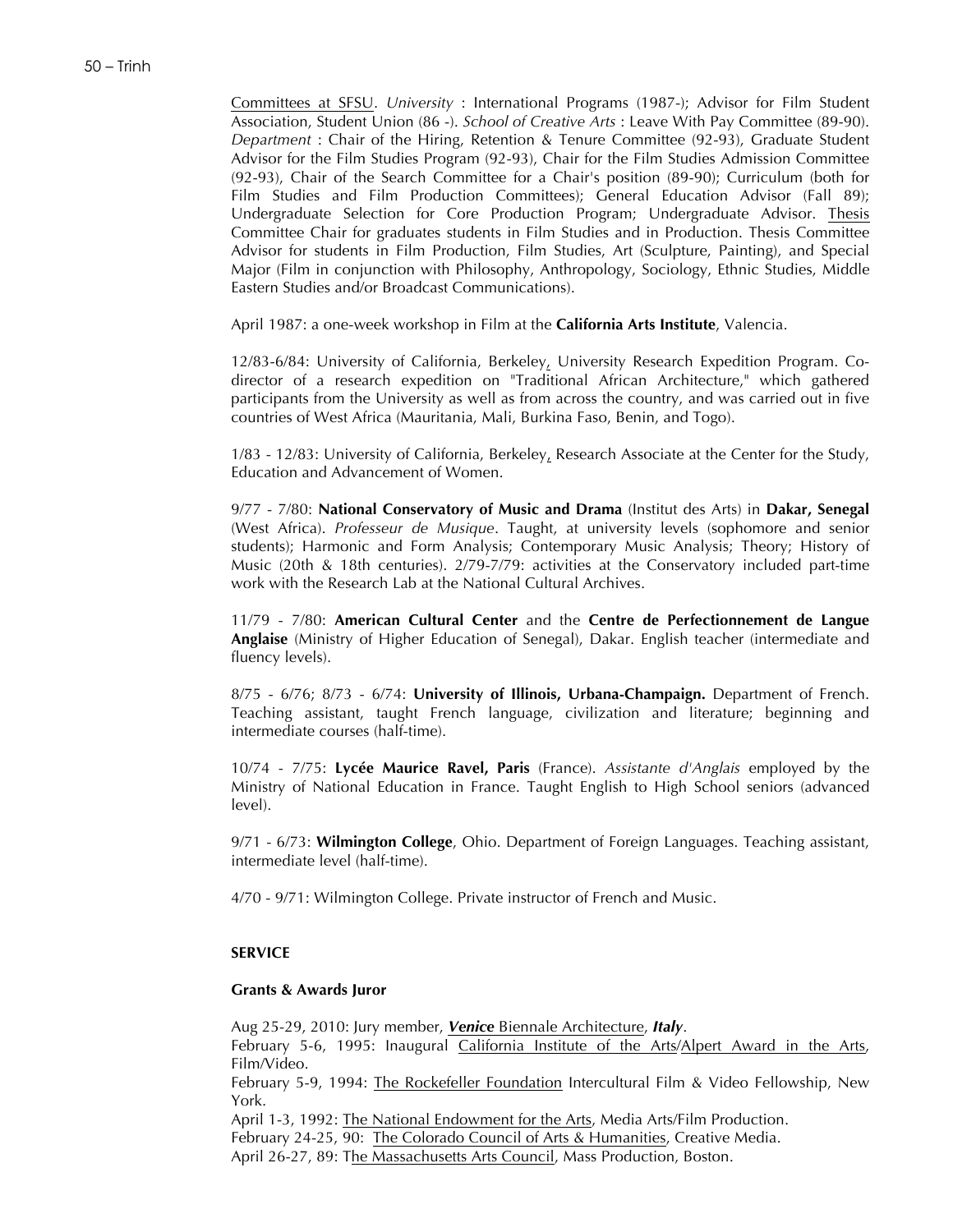October 4-7, 88: The Rockefeller Foundation Intercultural Film/Video Fellowship, New York. March 12-14, 88: Grant Program for Interdisciplinary Arts, New Langton Arts. June 30-July 2, 88: The Film Arts and Hewlett Foundation Award. February 87: The Film Arts and Hewlett Foundations Award. May 86: The NEA New England Award for Film & Video

## **Film Festival Juror**

Feb 1 - 10, 2010: **Chair** of Film Festival international Jury, The 11<sup>th</sup> *Mumbai* International Film Festival, **India**.

Aug 29 - Sept 4, 2005: International Jury member, EIDF International Documentary Festival, **Seoul, Korea**.

Aug 29 - Sept 6, 2004: **Chair** of Film Festival International Jury, EIDF International Documentary Festival, **Seoul, Korea**.

Dec 6 –15/2002: *Taipei* International Documentary Film Festival, *Taiwan*.

Feb 22 - March/1/1998: Image Forum Festival, *Tokyo, Japan.*

Feb 27 - March 2/1997: Big Muddy Film Festival, Illinois**.**

Oct 7-13/1991: International Jury member, Yamagata Int' Documentary Film Festival, *Yamagata, Japan.*

1/6-1/7/90: "Bay Area Documentary," San Francisco Int. Film Festival

10/ 28-29,89: Onion Film Festival, Chicago

1/87: "Film on Film" San Francisco International Film Festival Awards.

2/85: "Non-Narrative" for the San Francisco International Film Festival Awards.

### **Editor**

- 2007 now: Founding editor of Discourse, a Journal for theoretical studies in media and culture.
- 1998 2007: Senior editor of Discourse.
- 2/89 now: member of the Editorial Board of Amerasia Journal, Asian-American Studies Center, UCLA.
- 1997 2003: Associate editor of the journal Feminist Theory (UK)
- 1996 1998: member of the editorial board of Discourse; and co-editor of Vol 20, No 1& 2 (1998) on "the Silent Beat."

1984 to 1996: Contributing editor of Discourse, and the editor of issues No 8 (1987) on postcolonial women; No 11 (1989) on the politics of cultural representation.

### **Advisor**

- 2016 : Advisory Committee member for a book series on Arab cinema under review with Palgrave Press (other members are: filmmaker Annemarie Jacir;, anthropologist/film scholar Kevin Dwyer; director of Dubai Film Festival Masoud Ali Amrallah; and film distributor/CEO Alaa Karkouti of MAD Solutions based in Cairo and Abu Dhabi).
- 2015: membre du Comité scientifique du colloque "Subjectivités féministes, queer et postcoloniales en art contemporain," Université de Rennes, France, April 9-11, 2015.
- 2014 now: Advisory Board member of the aka-working group for cultural analysis (Vienna, Austria) interdisciplinary network for scholars in cultural/social analysis and art.
- 2013 now: international scientific committee for the feminist and queer journal Comment s'en sortir (a tribute to J. Derrida and S. Kofman), France.
- 2005 now: Advisory Board member of the Asian Film Archive, Singapore, affiliated with the International Federation of Film Archives (FIAF)
- 1993 now: Editorial Advisory Board member of Kelsey St Press (Berkeley, CA)
- 1994 2009: Advisory panel member of Parallax. A Journal for Metadiscursive Theory and Cultural Practices (UK).
- 1994 2005: Advisory Board member of The San Francisco Cinematheque
- 10/94 1999: International Editorial Advisory Board member of Culture and Communication in Asia, book series for Routledge, (Australia - UK).
- 1993 1999 : Advisory Board member of the Boston Int' Festival of Women's Cinema.
- 1990 1999: Advisory Board member of the journal BLAST in New York
- 9/1996 1998: Advisory panel member of the journal Xtext (Australia).
- 1991- 1993: National Advisory Board member, The Headlands Center for the Arts, California.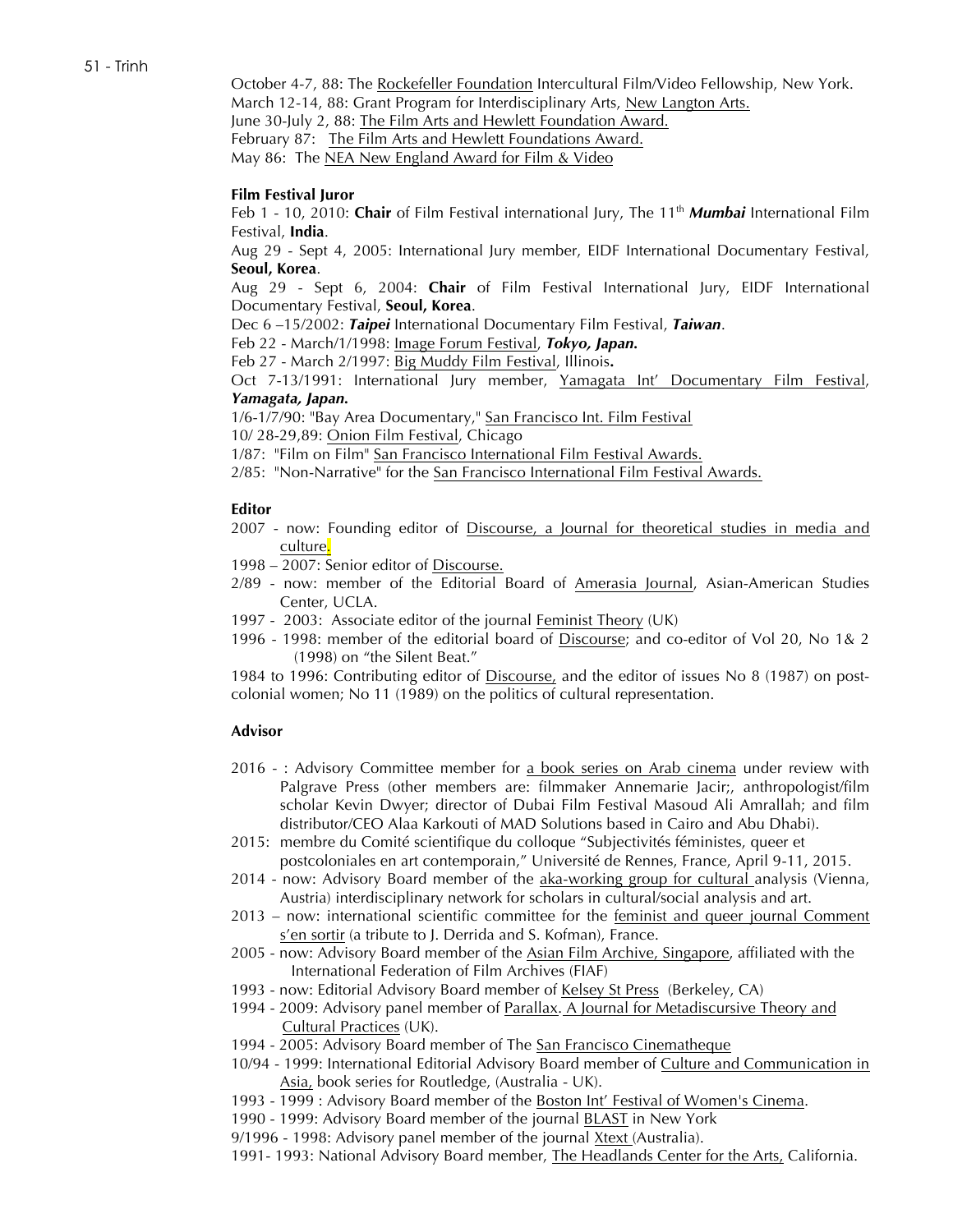- Spring 1988: Advisor for Women of the Americas Film and Video Festival organized by CineAccion, San Francisco.
- 1988 1989: for Pacific Film Archive (Documentation and Cataloging of the American Independent and Avant Garde film collection).

### **Film Curator**:

- "Blue Like a Frog," An American avant-garde film program for Mecano, Amsterdam, Netherlands, March 21-27, 1993; and for STUC, Lewen, Belgium, March 23-24, 1993.

- Image and Politics Series Havard Film Archives, Mondays, Sept Dec 1993.
- Arts for a Better World, Film Program, San Francisco State University, May 4 June 1, 1987.
- Canyon Cinema: A Twenty-Year Celebration. Program IV: Documentary Films. Jan 9, 1987. An eighty-five minute program co-curated with Karen Holmes.

#### **Honorary Committee** member:

Women in the Director's Chair, Chicago, Illinois, 2000 — 2002 Film Arts Foundation, San Francisco, 2000.

#### **National Committees**

Member of the National Nominating Committee for the Maya Deren Award of the American Film Institute, 1993. Member of the National Nominating Committee for the Rockefeller Foundation Intercultural Film/Video Fellowship, 1990.

Member of the Motion Picture Centennial Committee, 1993 - now.

Member of the Academy of Motion Picture Arts and Sciences, 2016 -

### **Board of Directors**

National Asian American Telecommunication Association(NAATA)1990 - 1993. The Headlands Center for the Arts, 1990.

There City Cinema, a non-profit film organization dedicated to showcasing the diversity of films produced by Afro-, Hispanic-, Native-, and Asian-American independent filmmakers (Dir. Ishmael Reed), 1986 - 88.

LANGUAGES *Fluent*: French, English, Vietnamese. *Fair*: Spanish and German. *Working knowledge*: Wolof.

EDUCATION Ph.D. (French and Francophone Literatures) 1977, University of Illinois, Urbana-Champaign

Master of Music (Composition) 1976, University of Illinois, Urbana-Champaign

MA. (French Literature, minor: Ethnomusicology) 1973, University of Illinois, Urbana-Champaign

BA. (French Literature & Music ) *cum laude*, 1972, Wilmington College, Ohio

Certificat C1 (Ethnomusicology) 1974-75, Université de Paris IV-Sorbonne, France, with admission to advanced candidacy for the Maitrise in Ethnomusicology

Certificat C1 (Langue, littérature et culture d'Oc) 1974-75, Université de Paris IV-Sorbonne, France, with additional seminars in Medieval and 17th century French literature

University of Saigon, Vietnam, 1969-70, majoring in Comparative Literature.

Diplôme from National Conservatory of Music & Theater, Saigon, Vietnam, 1969. A six-year program in Theory, Solfeggio, and Music History. Advanced studies in Harmony and Piano.

Baccalauréat I (1968) and Baccalauréat II (1969), Lycée Marie Curie and Lycée Van Hoc, Saigon, Vietnam